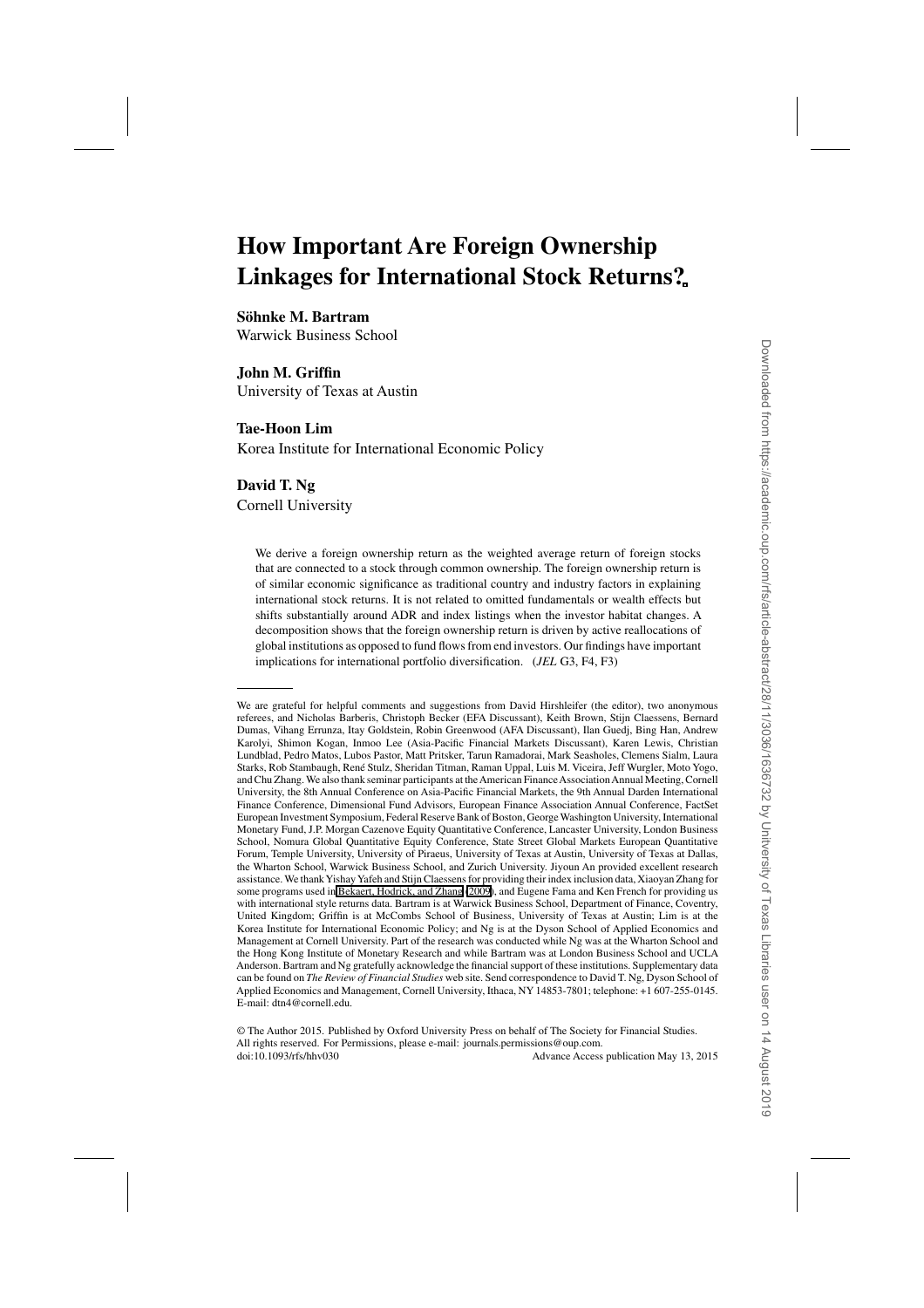The traditional finance view suggests that international stock returns are mainly driven by their underlying fundamentals proxied by industry and country affiliations.<sup>1</sup> However, there is growing evidence that investor demand can affect security prices beyond the effect of fundamentals [\(Shleifer 1986;](#page-36-0) [Coval and Stafford 2007; Cohen, Diether, and Malloy 2007\)](#page-34-0).<sup>2</sup> For example, [Greenwood \(2005, 2008\),](#page-35-0) [Kumar and Lee](#page-36-0)[\(2006](#page-36-0)[\),](#page-35-0) [Boyer](#page-34-0)[\(2011](#page-34-0)[\), and](#page-35-0) Hau and Lai [\(2013](#page-35-0)) demonstrate that a demand-based view can explain substantial price comovement and even dislocations. We contribute to this literature by creating a summary measure of the influence of investor demand on stock returns and documenting its importance for international stock returns and diversification.

Our work is motivated by behavioral theories that explain stock price comove[ment. In Barberis and Shleifer \(2003\) and](#page-33-0) Barberis, Shleifer, and Wurgler [\(2005\)](#page-33-0) investors with similar demand-based preferences for certain stocks create comovement in returns when they shift their investment views and trade. They define the group of stocks in which a set of common investors trade as an "investment habitat." In [Daniel, Hirshleifer, and Subrahmanyam](#page-34-0) [\(2001\)](#page-34-0), overconfident investors create covariation when they react to events in a common manner.<sup>3</sup> [Peng and Xiong](#page-36-0) [\(2006](#page-36-0)) show that attention-constrained investors tend to allocate more attention to market-level and sector-level factors than to firm-specific factors. As a result, return correlations between firms can be higher than their fundamental correlations.<sup>4</sup>

The effects of stock ownership can be quantified in a distance-based framework. In the international finance literature, stock returns are often priced by country and industry portfolio returns. Such factor models can be thought of in terms of distance. For the country dimension, a stock has the closest distance to other stocks in the same country. Country portfolio returns are the weighted average return of all stocks that have zero distance from each other by the country dimension, i.e., all stocks that have the same country membership. Similarly, industry portfolio returns are the weighted average return of all stocks that have the same industry classification and thus have zero distance along this dimension.

Applying this approach to the more complex ownership structure of a stock yields an ownership return that summarizes its institutional investor habitat

<sup>1</sup> Papers analyzing country and industry sources of variation include those by [Roll](#page-36-0) [\(1992](#page-36-0))[, Heston and Rouwenhorst](#page-35-0) [\(1994\)](#page-35-0), [Griffin and Karolyi](#page-35-0) [\(1998](#page-35-0)), [Carrieri, Errunza, and Sarkissian](#page-34-0) [\(2004\)](#page-34-0), and [Bekaert, Hodrick, and Zhang](#page-33-0) [\(2009\)](#page-33-0).

<sup>2</sup> [Grinblatt and Han](#page-35-0)[\(2005](#page-35-0)[\),](#page-33-0) [Pirinsky and Wang](#page-36-0)[\(2006](#page-36-0)[\),](#page-33-0) [Frazzini and Lamont](#page-34-0)[\(2008](#page-34-0)[\),](#page-33-0) [Sun](#page-36-0)[\(2008](#page-36-0)[\),](#page-33-0) Andrade, Chang, and Seasholes [\(2008\)](#page-33-0), [Green and Hwang](#page-35-0) [\(2009\)](#page-35-0), [Greenwood and Nagel](#page-35-0) [\(2009\)](#page-35-0), [Hirshleifer and Jiang \(2010](#page-35-0)), [Kumar, Page, and Spalt](#page-36-0) [\(2013](#page-36-0)), [Lou](#page-36-0) [\(2012](#page-36-0)), and [Hombert and Thesmar](#page-35-0) [\(2014](#page-35-0)) provide evidence that noninformative demand can cause price comovement and dislocations.

<sup>&</sup>lt;sup>3</sup> This motivation leads [Hirshleifer and Jiang](#page-35-0) [\(2010\)](#page-35-0) to construct a misvaluation factor that captures sizeable covariation in returns.

<sup>4</sup> Along the same lines, [Barberis and Shleifer \(2003](#page-33-0)) note that investors often organize their investment decisions based on style strategies; that is, they categorize securities into exogenous style classes and shift investment in and out of these classes simultaneously.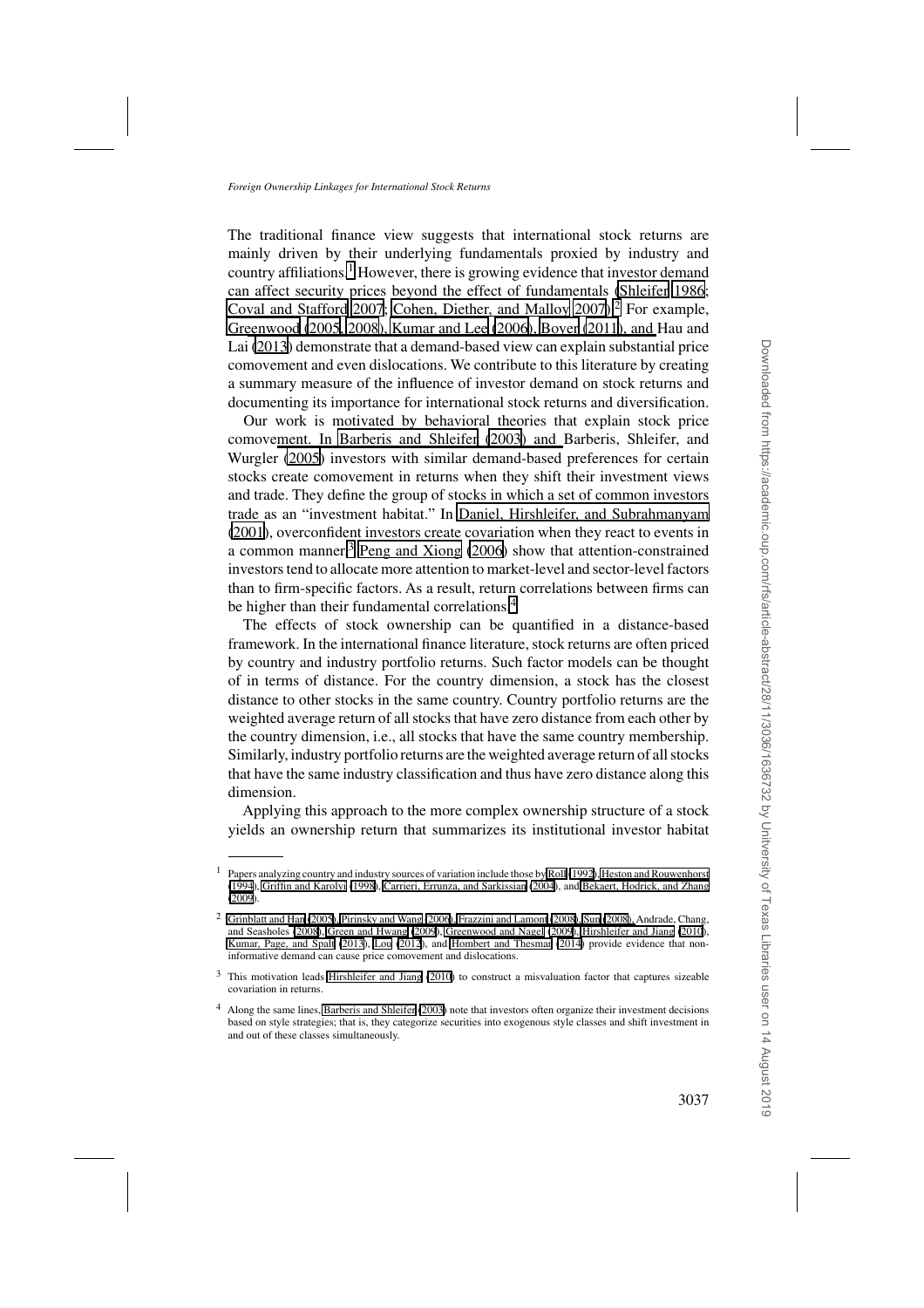affecting a stock.<sup>5</sup> In particular, we derive the ownership return of a given stock *i* as the weighted average return of stocks that are connected to stock *i* through common ownership, with more weight given to (1) stocks that share a large fraction of common owners with stock *i*, (2) stocks whose owners hold more of stock *i*, and (3) stocks that are heavily invested in by stock *i*'s owners. For better identification due to a more dispersed ownership structure, we use an empirical implementation based only on stocks that are foreign to the stock being examined, which we refer to as the foreign ownership return.<sup>6</sup>

We examine the importance of the foreign ownership return for weekly, monthly, and quarterly returns using detailed holding data from the Lionshares Holdings database for 8,791 firms domiciled outside the United States. For stocks with more than 5% foreign ownership, a 1% increase in the foreign ownership return is associated with an economically large 0.311% increase in a firm's stock return, even after controlling for the movements of local market and industry portfolios. In time-series analyses, the covariation in returns attributable to the foreign ownership return is of similar importance as industry and country factors. We also calculate a foreign non-ownership return, where each stock in a stock's foreign ownership return is replaced with a stock with matching country, industry, and size characteristics, but without common ownership. This foreign non-ownership return is completely unrelated to stock returns, indicating that the foreign ownership return is not capturing unobserved country/industry fundamentals.<sup>7</sup>

Having established the importance of the foreign ownership return for stock returns, we provide additional insights into its drivers. In particular, we investigate two quasi-natural experiments. We first look at the shift in the ownership structure of stocks around their American depository receipt (ADR) or global depository receipt (GDR) listing date. Second, we look at the inclusions of stocks into a stock market index. These events represent plausibly exogenous shocks to the ownership of stocks and shifts in the investor habitat. We find that stocks that are cross-listed or added to a market index become more highly associated with the foreign ownership return based on their new owners following the listing/index inclusion, particularly for stocks that experience a large increase in foreign ownership. The covariation of stocks changes in a way that is consistent with the foreign ownership return being driven by a shift in investor habitat.

The common changes in ownership can be discretionary choices or induced by correlated investor flows. An example of discretionary choices is the model

<sup>5</sup> Appendix A illustrates how stocks are linked with each other through common shareholders.

<sup>6</sup> We focus on variation due to ownership returns outside of a country because ownership returns within a country are highly correlated with the local market return, making the interpretation more difficult. Nevertheless, we also show economically large effects for domestic ownership returns.

<sup>&</sup>lt;sup>7</sup> The role of the foreign ownership return is also not explained by stock liquidity levels, the level of foreign ownership, market integration channels, or even the change in ownership itself.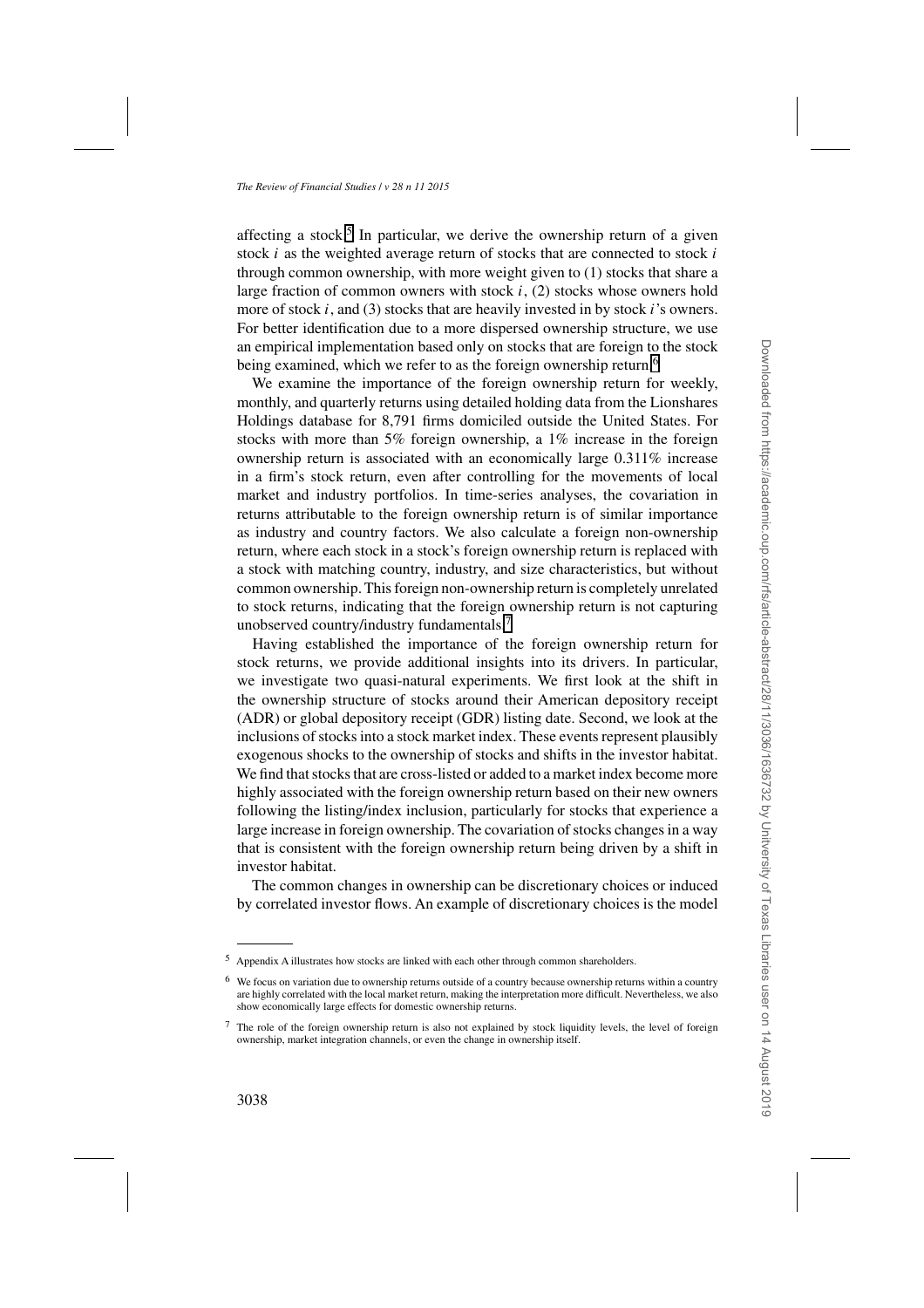of [Daniel, Hirshleifer, and Subrahmanyam](#page-34-0) [\(2001\)](#page-34-0); in this model, overconfident investors cause covariation as they misinterpret signals arising from economic factors. We decompose the foreign ownership return into a component that is due to passive allocation from fund flows and another component that is due to discretionary choices of funds that are not related to flows. The importance of the foreign ownership return is due to the discretionary stock picking component and is not due to fund flows. We also find little evidence that our findings can be explained by wealth effects. In contrast, we find that the foreign ownership return is mostly driven by funds with high active shares, funds with high turnover, and global funds, as opposed to funds with high or low flows and regional or country funds. The evidence suggests that the importance of the foreign ownership return is primarily driven by global fund investors taking active bets on stocks in different countries.

Finally, we examine the diversification implications of our findings. We assess the incremental diversification benefit of funds when they diversify along the foreign ownership return dimension. In particular, we divide stocks into quintiles based on the correlation between the foreign ownership return of the stock and the return of each fund in the prior year. The diversification limit of the stocks in the lowest correlation quintile is almost half that of stocks in the highest correlation quintile. Moreover, the finding that the foreign ownership return correlation increases after an index inclusion suggests that index holdings reduce diversification through their correlated holdings. Therefore, when seeking international diversification, investors need to consider not just the country and industry composition of the stocks they seek to invest in but also the manner in which stocks are connected to their fund through holdings by global investors.

Our work is related to a growing literature that points to the relevance of stock ownership for explaining comovement in international equities. In a domestic context, [Greenwood and Thesmar](#page-35-0) [\(2011](#page-35-0)) show that U.S. mutual funds with highly correlated fund flows exhibit higher volatility and correlations.<sup>8</sup> [Anton and Polk](#page-33-0) [\(2014](#page-33-0)) show that covariation between stock pairs is related to their common ownership, which can be used to predict short-term reversals. Internationally, [Jotikasthira, Lundblad, and Ramadorai](#page-35-0) [\(2012](#page-35-0)) find that mutual fund fl[ows from domestic markets can drive emerging market returns, and](#page-35-0) Hau and Lai [\(2013](#page-35-0)) provide evidence of fire sales pressuring prices by examining losses of funds holding bank stocks during the financial crisis.<sup>9</sup> Interestingly, the

<sup>8</sup> [Frazzini and Lamont](#page-34-0) [\(2008\)](#page-34-0) [and](#page-34-0) [Lou \(2012](#page-36-0)[\)](#page-34-0) [find](#page-34-0) [domestic](#page-34-0) [evidence](#page-34-0) [of](#page-34-0) [flows](#page-34-0) [moving](#page-34-0) [prices.](#page-34-0) Calomiris, Love, and Peria [\(2012\)](#page-34-0) argue that negative global equity returns during the financial crisis are related to price pressure as proxied for by previous turnover.

<sup>9</sup> Papers examining the behavior of international investing at the fund level include those by [Chan, Covrig, and Ng](#page-34-0) [\(2005\)](#page-34-0), [Ferreira and Matos](#page-34-0) [\(2008](#page-34-0), [2009\)](#page-34-0), [Covrig et al.](#page-34-0) [\(2010](#page-34-0)), [Hau and Rey](#page-35-0) [\(2011\)](#page-35-0), and [Faias et al.](#page-34-0) [\(2012](#page-34-0)). The importance of capital fl[ows at the market level is examined by](#page-33-0) [Froot, O'Connell, and Seasholes](#page-35-0)[\(2001](#page-35-0)[\),](#page-33-0) Bekaert, Harvey, and Lumsdaine [\(2002](#page-33-0)), [Froot and Ramadorai \(2008](#page-35-0)), and [Bekaert and Wang](#page-34-0) [\(2010](#page-34-0)), among others, who conclude that global betas are linked to financial openness.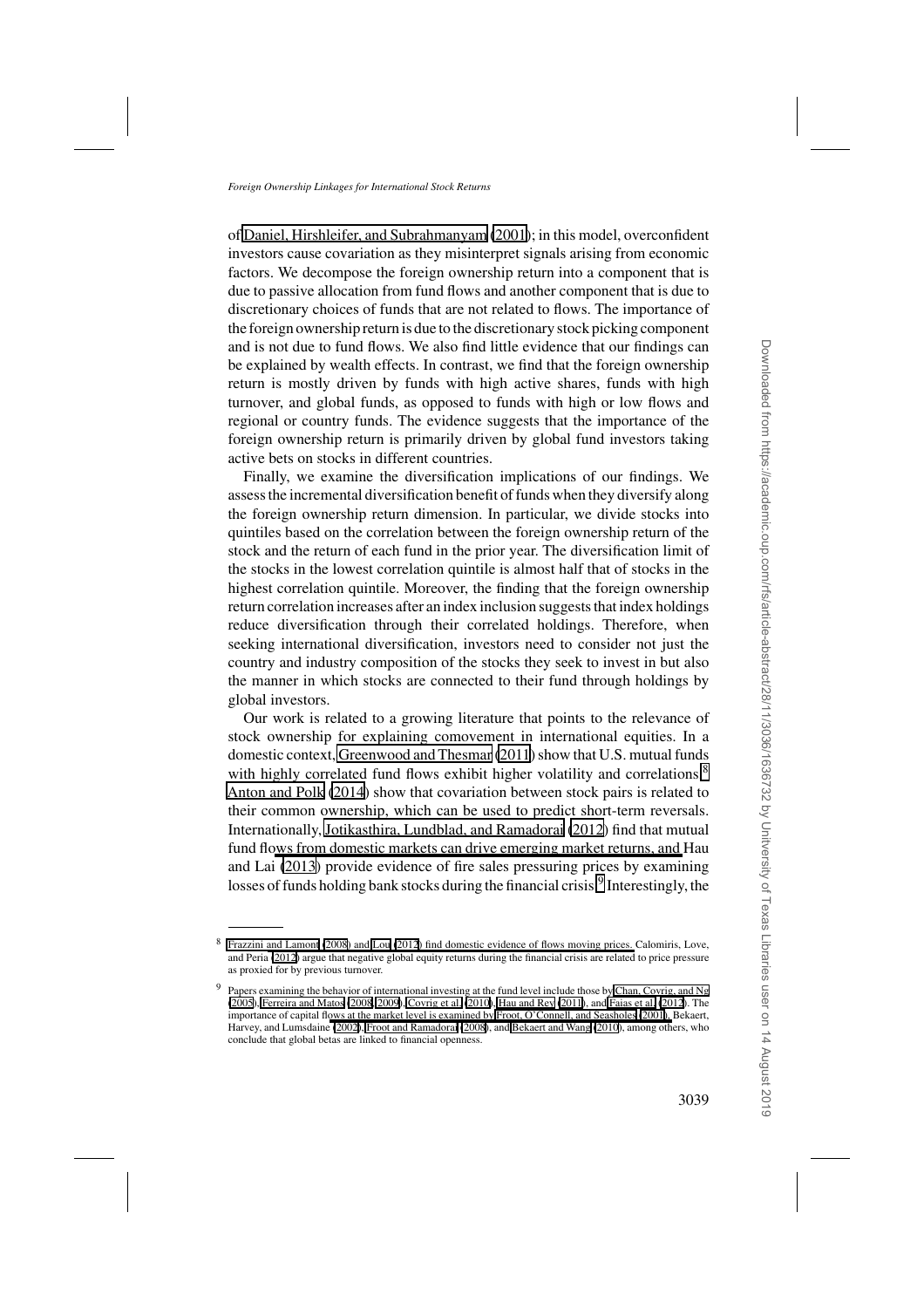<span id="page-4-0"></span>fund flow channel emphasized in many previous studies is not the driver of our findings. More importantly, our paper builds on this literature by creating a new summary measure of how stocks are connected through common ownership and demonstrating its wide-scale economic importance and applicability.

# **1. Ownership Channels and Testable Implications**

In this section we show how country, industry, and ownership returns can be viewed in a common framework as different dimensions of the distance between stocks.<sup>10</sup>

# **1.1 Fundamentals and ownership linkage through investor habitat**

Building on evidence for demand-based pricing, Barberis, Shleifer, and Wurgler [\(2005\)](#page-33-0) (henceforth, BSW) formalize a "habitat" view of comovement, where investors trade in a limited set of stocks. If investors in a habitat have certain views, they push the prices of stocks in their habitat up or down together. BSW show in their Equation [\(4\)](#page-5-0) that returns of a stock *i*are driven by two components:

$$
R_{i,t} = C F_{i,t} + \Delta u_{Y,t} \text{ where } i \in Y. \tag{1}
$$

The first driver of variations in returns is news about cash flows  $(CF_{i,t})$ , which are often quantified through country and industry memberships in the international finance literature.<sup>11</sup> BSW define the second component,  $\Delta u_{Y,t}$ , as the part of the return of a stock that is affected by the demand of specific investors in a habitat *Y* , which can arise because of transactions costs, international trading restrictions, or lack of information. As investors' risk aversion, sentiment, or liquidity needs change, they alter their exposure to the securities in their habitat, thereby inducing a common factor in the returns of these securities. This view of comovement predicts that there will be a common factor in the returns of securities that are held and traded by a specific subset of investors who act according to heuristics [\(Hirshleifer 2014\)](#page-35-0) or whose attention is constrained [\(Peng and Xiong 2006\)](#page-36-0). As we show in the following sections, our foreign ownership return can be interpreted as the weighted average return of all the stocks traded in a particular habitat.

<sup>10</sup> We examine covariation of realized returns. In the international asset pricing literature, local and global factors depend o[n](#page-34-0) [the](#page-34-0) [degree](#page-34-0) [of](#page-34-0) [integration/segmentation](#page-34-0) [\(Stulz 1981](#page-36-0)[; Errunza and Losq 1985;](#page-34-0) Dumas, Lewis, and Osambela [2011\)](#page-34-0). This literature is surveyed by [Karolyi and Stulz](#page-35-0) [\(2003\)](#page-35-0).

<sup>&</sup>lt;sup>11</sup> It is important to note that variation related to cash-flow news need not be entirely rational. Indeed, in [Daniel, Hirshleifer, and Subrahmanyam](#page-34-0) [\(2001](#page-34-0)), trading mistakes are systematically correlated with economic fundamentals. This would also include fundamental shifts in discount rates that affect countries and industries.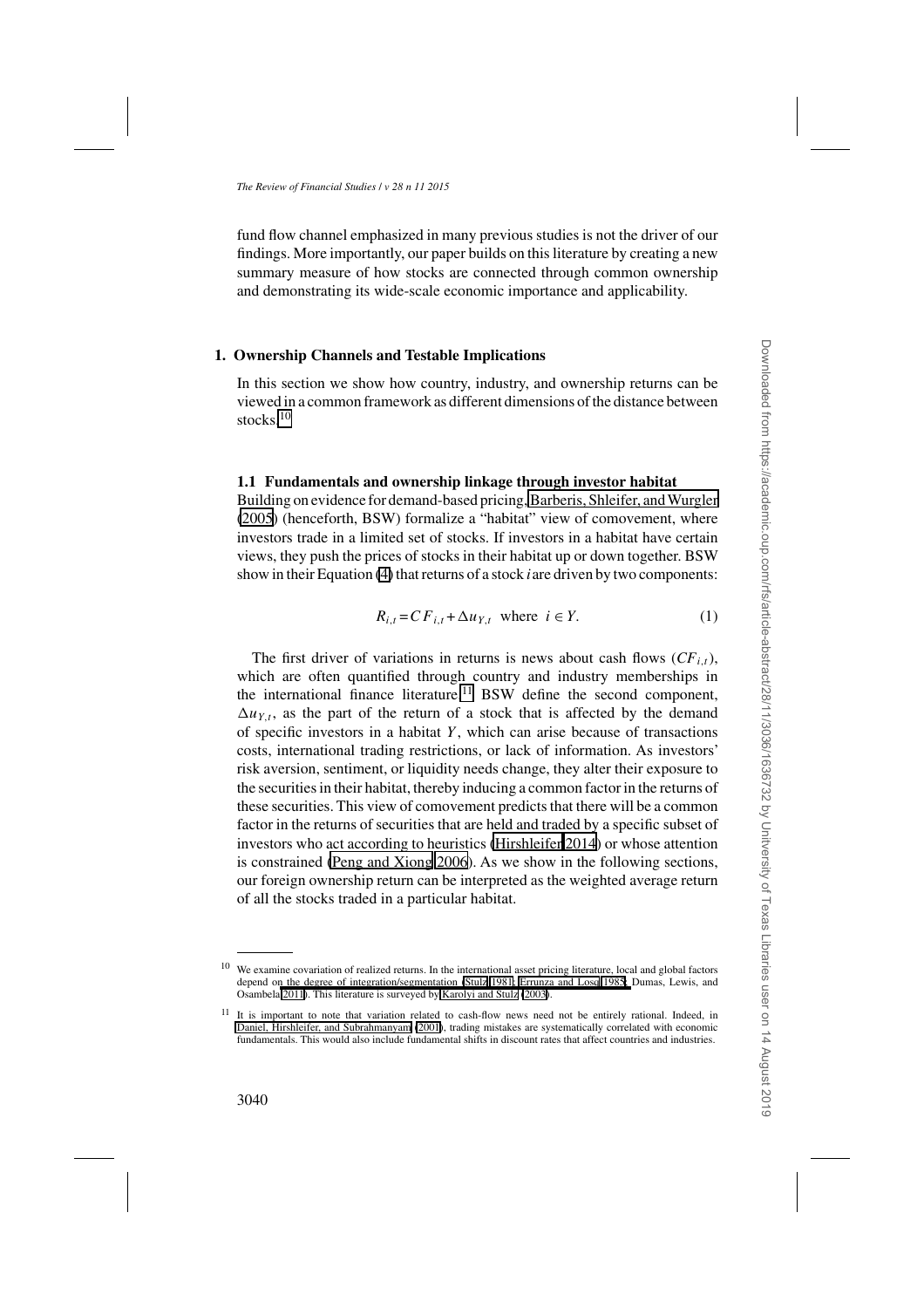# <span id="page-5-0"></span>**1.2 Derivation of factor model with country, industry, and ownership return**

A factor model can be interpreted as a metric for linking returns of one stock to other stocks by quantifying the distance to all other stocks along the country, industry, and ownership dimensions. $^{12}$ 

**1.2.1 Country and industry factor model.** In the case of country and industry factors, a simple way of measuring the distance between stocks is by the binomial metric of either zero or one. Assume that we have a set of stocks  $i = 1, 2, ..., N$ . For the country dimension, we consider whether or not the company of a stock is incorporated in country  $l$  ( $l = 1$  to  $L$ ). In particular, for each stock we consider an *L* by 1 vector  $q_i^C$  whose *l*th element is the indicator variable  $q_{i,l}^C$ , which takes the value one if a stock is in country *l* and zero otherwise. The distance between two stocks*i* and *j* by country membership can then be captured by the Manhattan distance between two vectors  $q_i^C$  and  $q_j^C$ :<sup>13</sup>

$$
d^{C}(i, j) = \frac{1}{2} \sum_{l=1}^{L} |q_{i,l}^{C} - q_{j,l}^{C}|.
$$
 (2)

Scaling by two, which is the maximum distance between two stocks, yields  $d^{C}(i, j) = 1$  for stocks in different countries and  $d^{C}(i, j) = 0$  for stocks in the same country.

Similarly, we utilize a vector for each stock that describes whether or not it is in an industry  $p$ ; that is, the  $p$ th element of the vector  $q_i^I$  takes the value of one if stock *i* is in industry *p* and zero otherwise ( $p=1$  to *P*). The distance  $d^{I}(i, j)$  between two stocks *i* and *j* by industry membership is then defined as the scaled Manhattan distance between two vectors  $q_i^I$  and  $q_j^I$ :

$$
d^{I}(i,j) = \frac{1}{2} \sum_{p=1}^{P} |q^{I}_{i,p} - q^{I}_{j,p}|.
$$
 (3)

The distance between two stocks *i* and *j* is one for stocks in different industries and zero for stocks in the same industry. A proximity vector  $X(i)$  for stock *i* is then defined as one minus the stacked distances with respect to all stocks:

$$
\mathbf{X}(i) = \begin{bmatrix} 1 - d(i, 1) \\ 1 - d(i, 2) \\ \vdots \\ 1 - d(i, N) \end{bmatrix} .
$$
 (4)

<sup>&</sup>lt;sup>12</sup> We thank an anonymous referee for detailed suggestions on the derivation of the factors.

<sup>&</sup>lt;sup>13</sup> Although there exist many possible distance metrics, the following derivation makes use of the Manhattan distance (a version of the Euclidean distance) because it provides particularly intuitive interpretations. As detailed below, we combine this metric with market capitalization weights to obtain economically meaningful measures of stock linkages along the country, industry, and ownership dimension.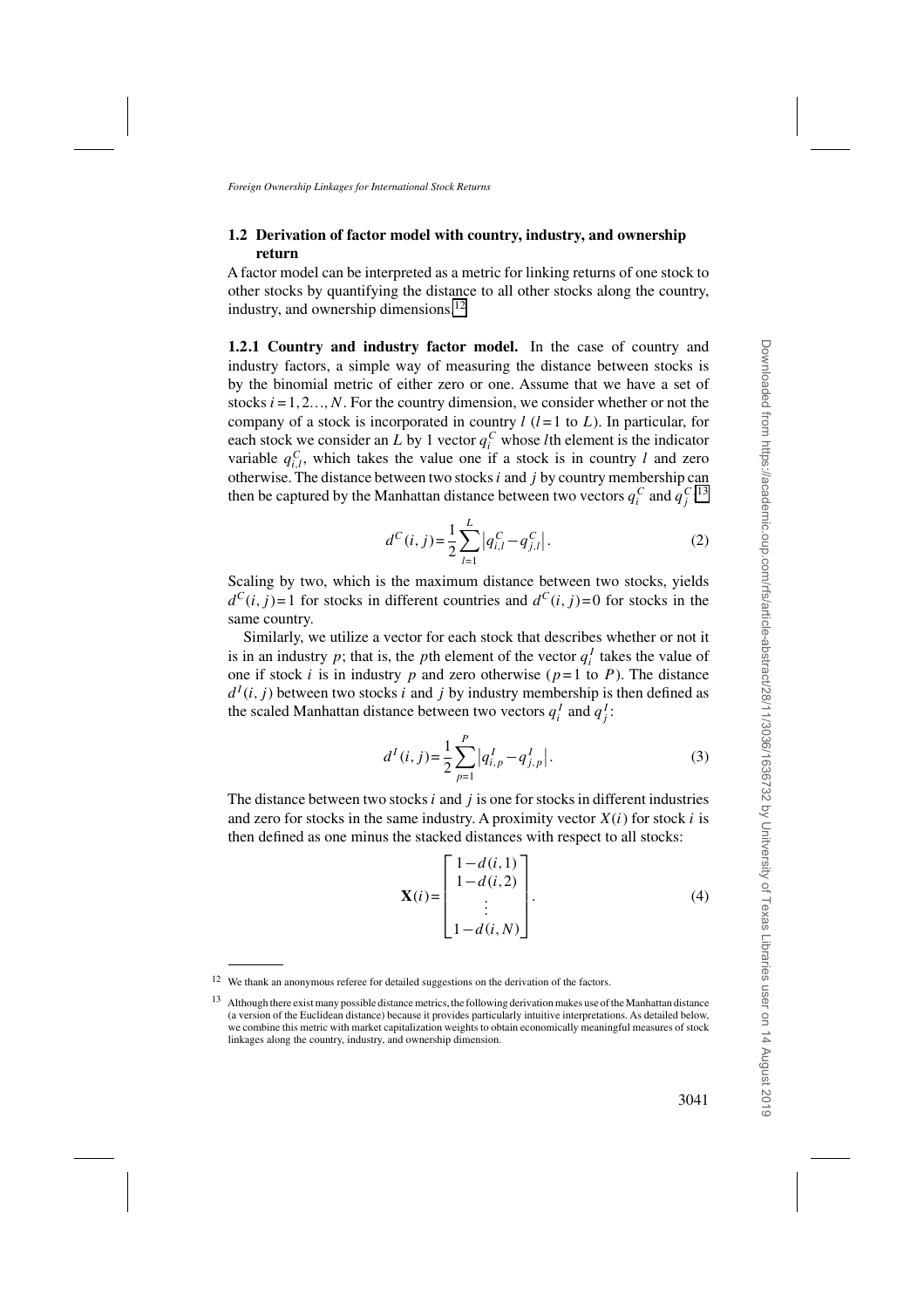<span id="page-6-0"></span>A stock return vector *R* for all *N* stocks is similarly defined as the stacked returns of all stocks:

$$
\mathbf{R}_{t} = \begin{bmatrix} R_{1t} \\ R_{2t} \\ \vdots \\ R_{Nt} \end{bmatrix} .
$$
 (5)

A common risk factor  $F(i)$ <sub>t</sub> with respect to a distance metric *d* is the set of OLS coefficients in a regression of the return vector *R* on a stock's proximity vector:

$$
\mathbf{R}_t = F(i)_t \mathbf{X}(i) + \epsilon.
$$
 (6)

Thus, the return factor  $F(i)$ , minimizes (for every stock *i*) the quadratic deviation between the stock's proximity vector to all other stocks *X*(*i*) and its stock return  $R_t$ . In the context of country and industry dimensions,  $\overline{X}$ takes values of one for stocks in the same country (industry), and thus  $F(i)$ is the equally weighted return of stocks in the same country (industry). However, value-weighted portfolios are often more common, and regressions typically have been estimated using weighted least squares based on stock market capitalization weights (e.g., [Heston and Rouwenhorst](#page-35-0) [\(1994](#page-35-0))). Using the country and industry distance metrics  $d^C$  and  $d^I$  and the respective proximity vectors  $X^C$  and  $X^I$ , the country and industry factors are simply the value-weighted mean country or industry returns:

$$
F^{C}(i)_{t} = \left[\mathbf{X}^{C}(i)' \Omega^{M}(i)^{-1} \mathbf{X}^{C}(i)\right]^{-1} \mathbf{X}^{C}(i)' \Omega^{M}(i)^{-1} \mathbf{R}_{t}
$$
  
= 
$$
\sum_{j} m_{i,j}^{C} (1 - d^{C}(i, j)) R_{j,t} = R_{t}^{C}(i),
$$
 (7)

$$
F^{I}(i)_{t} = \left[\mathbf{X}^{I}(i)^{'} \Omega^{M}(i)^{-1} \mathbf{X}^{I}(i)\right]^{-1} \mathbf{X}^{I}(i)^{'} \Omega^{M}(i)^{-1} \mathbf{R}_{t}
$$

$$
= \sum_{j} m_{i,j}^{I}\left(1 - d^{I}(i,j)\right) R_{j,t} = R_{t}^{I}(i), \tag{8}
$$

where  $\Omega^{M}(i)^{-1}$  =  $\Gamma$  $\vert$ *M*<sup>1</sup> ··· 0 *. . . ... . . .*  $0 \quad \cdots \quad M_N$ ⎤ is a diagonal matrix with market

capitalizations of all firms in the world. The market capitalization weights for country and industry factors are  $m_{i,j}^C = \frac{x^{C}(i)_{j}M_j}{\sum_j x^{C}(i)_{j}M_j}$  and  $m_{i,j}^I = \frac{x^{I}(i)_{j}M_j}{\sum_j x^{I}(i)_{j}M_j}$ , respectively.

The expressions for  $R_t^C(i)$  and  $R_t^I(i)$  effectively capture the market capitalization-weighted return of stocks conditional on them being in the same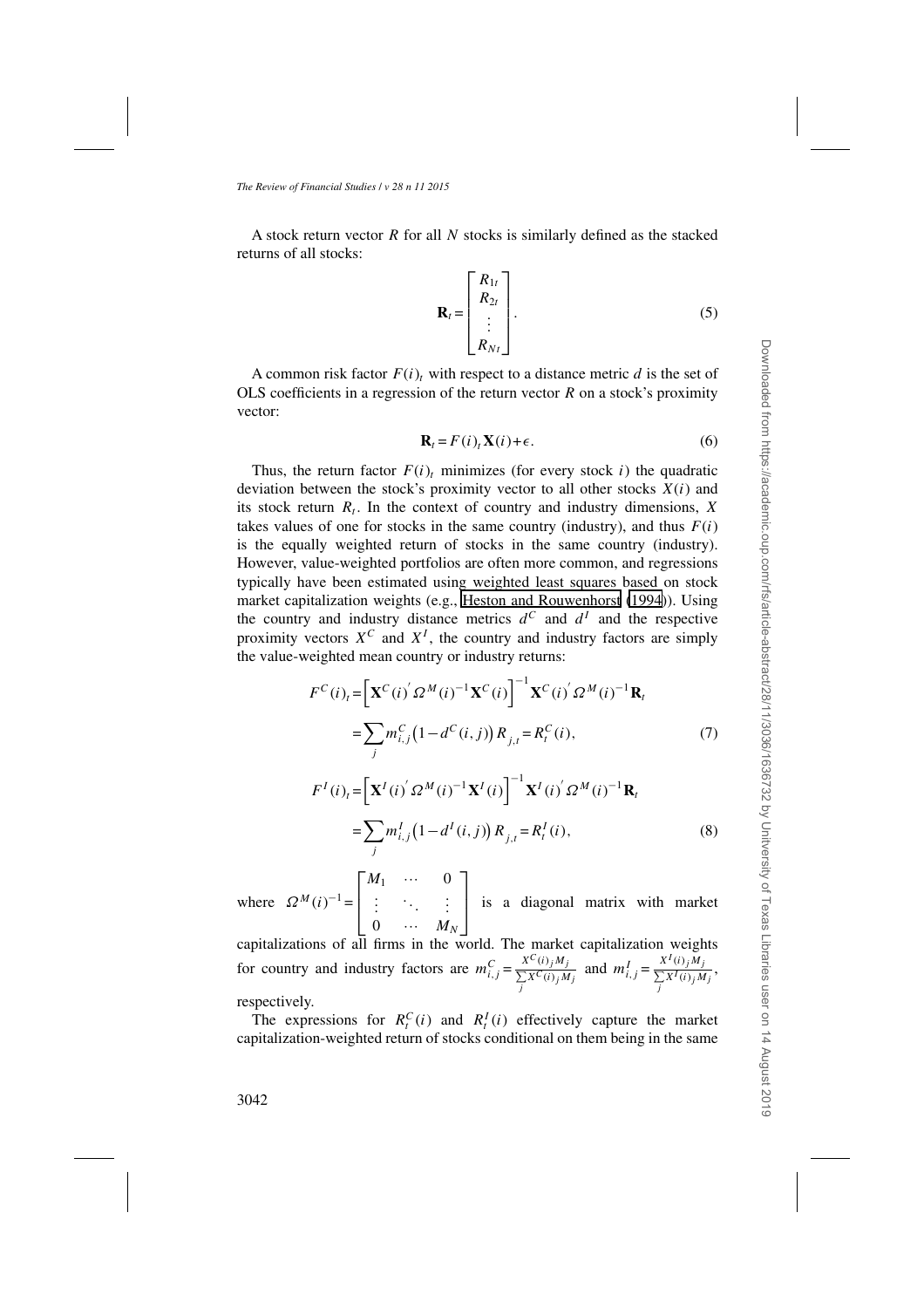country or industry (i.e., their distance being zero). Note that for the country and industry dimensions, the distance metric is either zero or one, and every stock is only part of exactly one country and industry portfolio.<sup>14</sup>

A linear two-factor model with just country and industry factors can then be specified as

$$
R_{i,t} = \beta^C F^C(i)_t + \beta^I F^I(i)_t + \epsilon = \beta^C R_t^C(i) + \beta^I R_t^I(i) + \epsilon,
$$
 (9)

where  $\beta^C$  and  $\beta^I$  are the loadings on the country and industry factors.

**1.2.2 Ownership return.** A similar approach as for country and industry factors can be applied to quantify the level of connectedness between stocks based on common institutional ownership. In particular, the ownership structure of stock *i* with regards to all funds  $k = 1$  to  $K$  can be described by a  $K$  by 1 vector whose *k*th element is the indicator variable  $q_{i,k}^O$  that takes the value one if stock *i* is held by fund *k* and zero otherwise. The distance  $d^{O}(i, j)$  between two stocks *i* and *j* along the ownership dimension can be measured by the scaled Manhattan distance between vectors  $q_i^O$  and  $q_j^O$ :

$$
d^{O}(i, j) = \frac{1}{s_{i,j}} \sum_{k=1}^{K} |q_{i,k}^{O} - q_{j,k}^{O}|,
$$
\n(10)

where  $s_{i,j}$  is the number of funds holding either stock *i* or stock *j*. Scaling by  $s_{i,j}$  yields  $d^O(i,j) = 1$  for stocks for which all owners are different, and  $d^{O}(i, j)$ =0 for stocks for which all owners are the same. For all other cases with partial overlap of the owners,  $d^{O}(i, j)$  takes values between zero and one. The distance measure  $d^{O}(i, j)$  can be interpreted as the percentage of owners that are different between stocks  $i$  and  $j$ . We define the proximity metric to be one minus the distance metric:  $x^{O}(i, j) = 1 - d^{O}(i, j)$ . Stacking the proximity metrics for a stock *i* with regard to all other stocks yields the proximity vector  $X^O(i)$ .

In addition to the ownership distance metric, the ownership return should quantify the combined effect of all ownership-linked securities in a valueweighted fashion. To do so, we consider two weights: (1) the percentage  $w_{i,k}$ of market capitalization of stock *i* held by institution *k* and (2) the percentage  $v_{k,j}$  of institution *k*'s equity portfolio that is invested in stock *j*. Both weights are constructed from data available at the previous quarter's end. The weights *w* and *v* measure the relative strength of the linkages of stocks *i* and *j* with a fund *k*. Portfolio theory suggests that stocks with a larger portfolio weight *v* are more important for portfolio return and risk. In addition, the fraction *w* captures the extent to which stock *i* is owned by fund *k* and represents the importance

<sup>14</sup> Since every stock is only part of exactly one country (industry) portfolio, we do not need a subindex *l* (*p*) for the weight  $m_{i,j}^C$  ( $m_{i,j}^I$ ).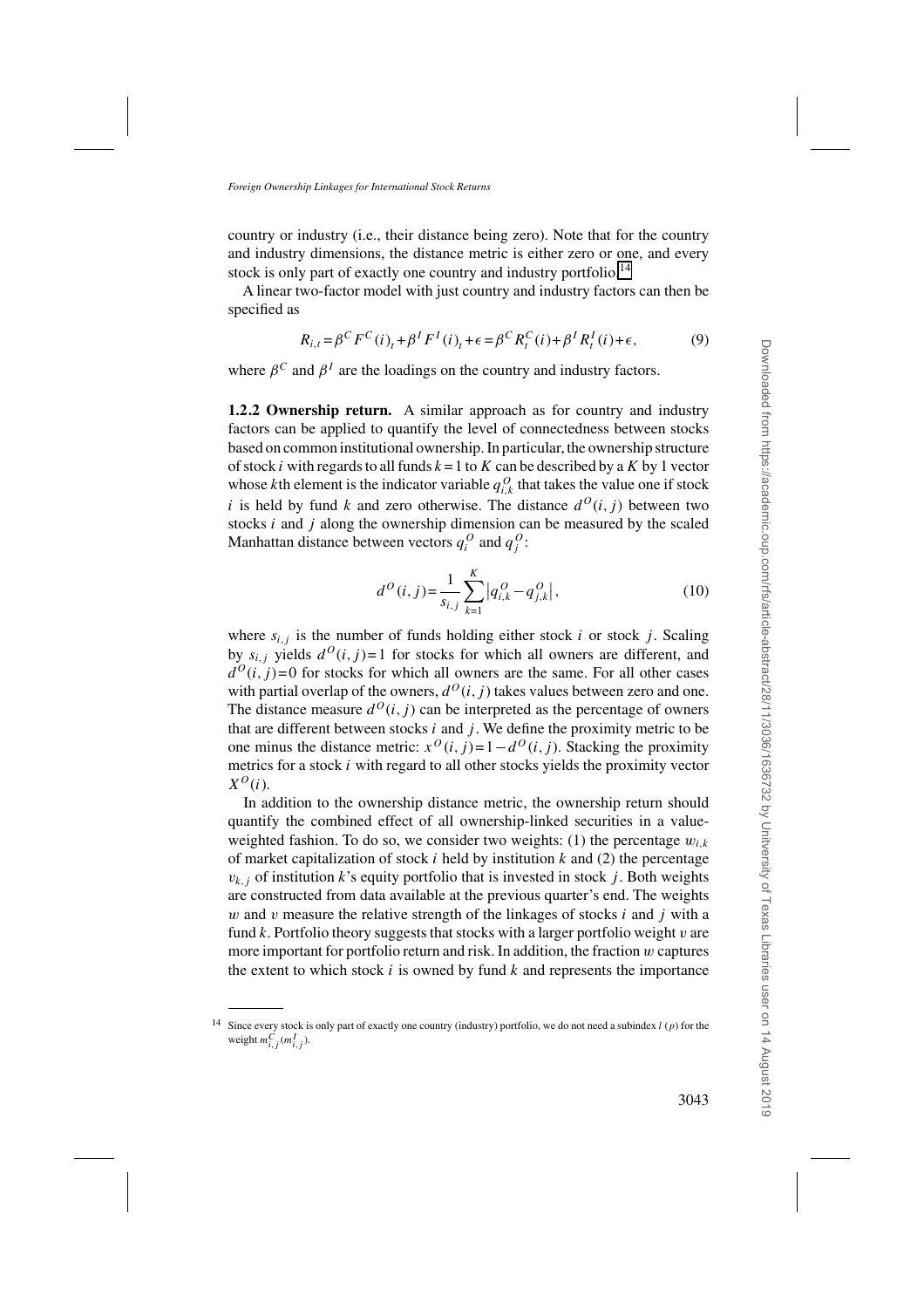of fund *k* to stock *i*. The product of the two weights,  $w_{i,k}v_{k,j}$ , summarizes how strong the linkage is between the two stocks via institution *k*. The linkage between two stocks can be represented by the sum of the products across all institutions,  $\sum_{k=1}^{K} w_{ik}v_{kj}$ .

The ownership weights of stock *i* with regards to all other stocks can be

summarized in the diagonal weighting matrix  $\Omega^{O}(i)^{-1}$  =  $\mathsf{L}$  $\overline{\phantom{a}}$ *h*<sub>*i*,1</sub> ... 0<br>  $\vdots$  : ... :  $0 \quad \cdots \quad h_{i,N}$  $\overline{\phantom{a}}$  $\overline{\phantom{a}}$ 

where  $h_{i,j} = \sum_{k=1}^{K} w_{ik}v_{kj}$  and  $j = 1, 2, ..., N$ . Using this weighting matrix and the proximity matrix  $X^O$  yields the ownership return as<sup>15</sup>

$$
F^{O}(i)_{t} = \left[\mathbf{X}^{O}(i)^{'}\Omega^{O}(i)^{-1}\mathbf{X}^{O}(i)\right]^{-1}\mathbf{X}^{O}(i)^{'}\Omega^{O}(i)^{-1}\mathbf{R}_{t}
$$

$$
= \frac{1}{C} \sum_{j=1}^{N} (1 - d_{i,j}^{O}) \sum_{k=1}^{K} w_{i,k} v_{k,j} R_{j,t} = R_{t}^{O}(i). \tag{11}
$$

Thus, the ownership return quantifies the linkage between stocks due to institutional ownership via the number (fraction) of common owners and also the size of the stock holdings and corresponding significance of common ownership. Note that in contrast to country and industry factors, the ownership return is stock specific and in that sense is not a "factor" in the traditional asset pricing sense. The weights and the distance are measured at the end of the last quarter, whereas the returns are measured over the course of the current period.16 The ownership return can be thought of as a weighted average of the habitats in which the investors trade; that is, it is a measure of the return of the portfolios of institutional owners.

For additional intuition of how the ownership return reflects investor habitat, consider the case of one single (common) investor  $(K = 1)$ . Suppose the investor holds all stocks  $(i = 1, ..., N)$ . Here, the ownership distance of all stocks is zero with regard to all other stocks:

$$
d^{O}(i, j) = \frac{1}{s_{i,j}} \sum_{k=1}^{K} |q_{i,k}^{O} - q_{j,k}^{O}| = \frac{1}{1} \sum_{k=1}^{1} |q_{i,k}^{O} - q_{j,k}^{O}| = 1 |1 - 1| = 0.
$$
 (12)

As a result, the proximity between all stocks (i.e., one minus the distance) is one for all stocks. If the investor holds all stocks in proportion to their market

<sup>15</sup> The number of stocks is *N* and  $C = \mathbf{X}^O(i)' \Omega^O(i)^{-1} \mathbf{X}^O(i) = \sum_{j=1}^N$  $\left(1 - d_{i,j}^O\right)^2 \sum_{k=1}^K w_{i,k} v_{k,j}$ . Yet in the empirical implementation, we use  $C' = \sum_{j=1}^{N}$  $\left(1-d_{i,j}^O\right)\sum_{k=1}^K w_{i,k}v_{k,j}$  so that the weights of  $R_{j,t}$  sum to one.

<sup>16</sup> Note that for all distance metrics (country, industry, ownership), the distance of a stock with itself is always zero.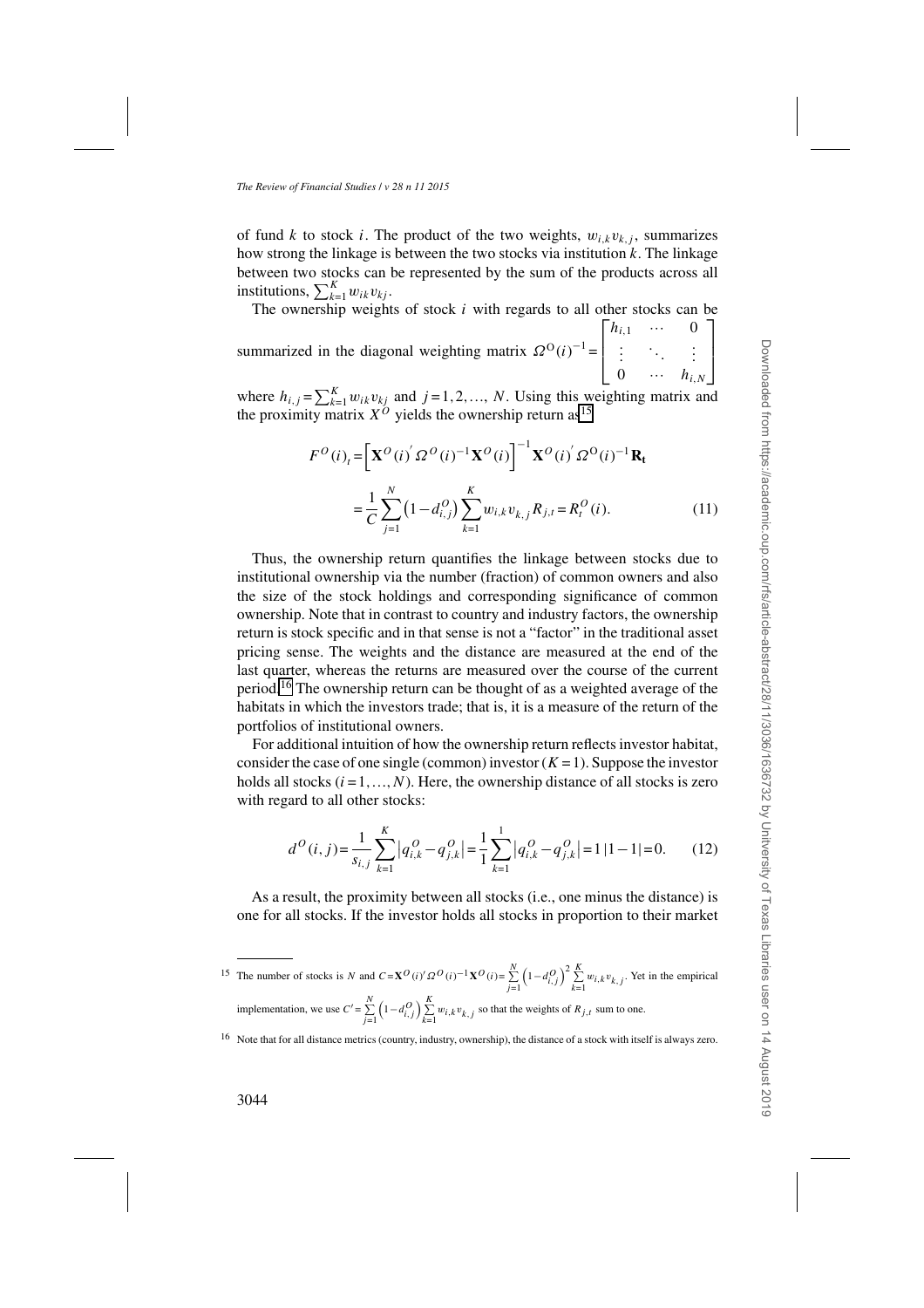capitalization, then  $R_t^O(i)$  is simply

$$
R_t^O(i) = \frac{1}{C} \sum_{j=1}^N (1-0) \sum_{k=1}^K w_{i,k} v_{k,j} R_{j,t},
$$
\n(13)

that is, the market capitalization-weighted average return of all stocks in the habitat.

If the single investor holds only some of the stocks in the universe, then the distance between all stocks held by the investor will be zero, while their distance with all stocks not held by the investor will be one. Since stocks with a distance of one drop out in the ownership return calculation (one minus the distance is zero), the return of the stocks in the habitat of the investor is the weighted average of the returns of the stocks held by the investor. This is what BSW refer to as the return on stocks in the habitat where stocks are either in or out of the habitat (which means in or out of the index in the case of BSW).

We then suppose that there are two investors  $(K=2)$  who both hold a particular stock *i*. Each investor also holds other stocks, some of which are the same, whereas others are not. The ownership distance of stock *i* to the other stocks held by both investors is zero:

$$
d^{O}(i,j) = \frac{1}{s_{i,j}} \sum_{k=1}^{K} |q_{i,k}^{O} - q_{j,k}^{O}| = \frac{1}{2} \sum_{k=1}^{2} |q_{i,k}^{O} - q_{j,k}^{O}| = 0.5(|1 - 1| + |1 - 1|) = 0. \tag{14}
$$

If one of the two owners holds stock *i* and *j* and the other only holds stock *i*, then stock *i* shares partial overlap in ownership (and habitat) with the other stock. In this example,  $s_{i,j}$  is two since the number of investors holding either stock is two, and the ownership distance is one-half:

$$
d^{O}(i,j) = \frac{1}{s_{i,j}} \sum_{k=1}^{K} |q_{i,k}^{O} - q_{j,k}^{O}| = \frac{1}{2} \sum_{k=1}^{2} |q_{i,k}^{O} - q_{j,k}^{O}| = 0.5(|1 - 1| + |1 - 0|) = 0.5.
$$
 (15)

Now suppose each of the two stocks is held by only one of the two investors. This indicates no overlap in ownership (and habitat) of the two stocks, and this is reflected in the ownership distance between the two stocks; that is, the ownership distance between the two stocks is one:

$$
d^{O}(i, j) = \frac{1}{s_{i,j}} \sum_{k=1}^{K} |q_{i,k}^{O} - q_{j,k}^{O}| = \frac{1}{2} \sum_{k=1}^{2} |q_{i,k}^{O} - q_{j,k}^{O}| = 0.5(|0 - 1| + |1 - 0|) = 1.
$$
 (16)

The above intuition generalizes across multiple habitats, whether they are partially overlapping or completely disjoint, and demonstrates how the ownership return is a summary measure of the habitats in which stocks trade.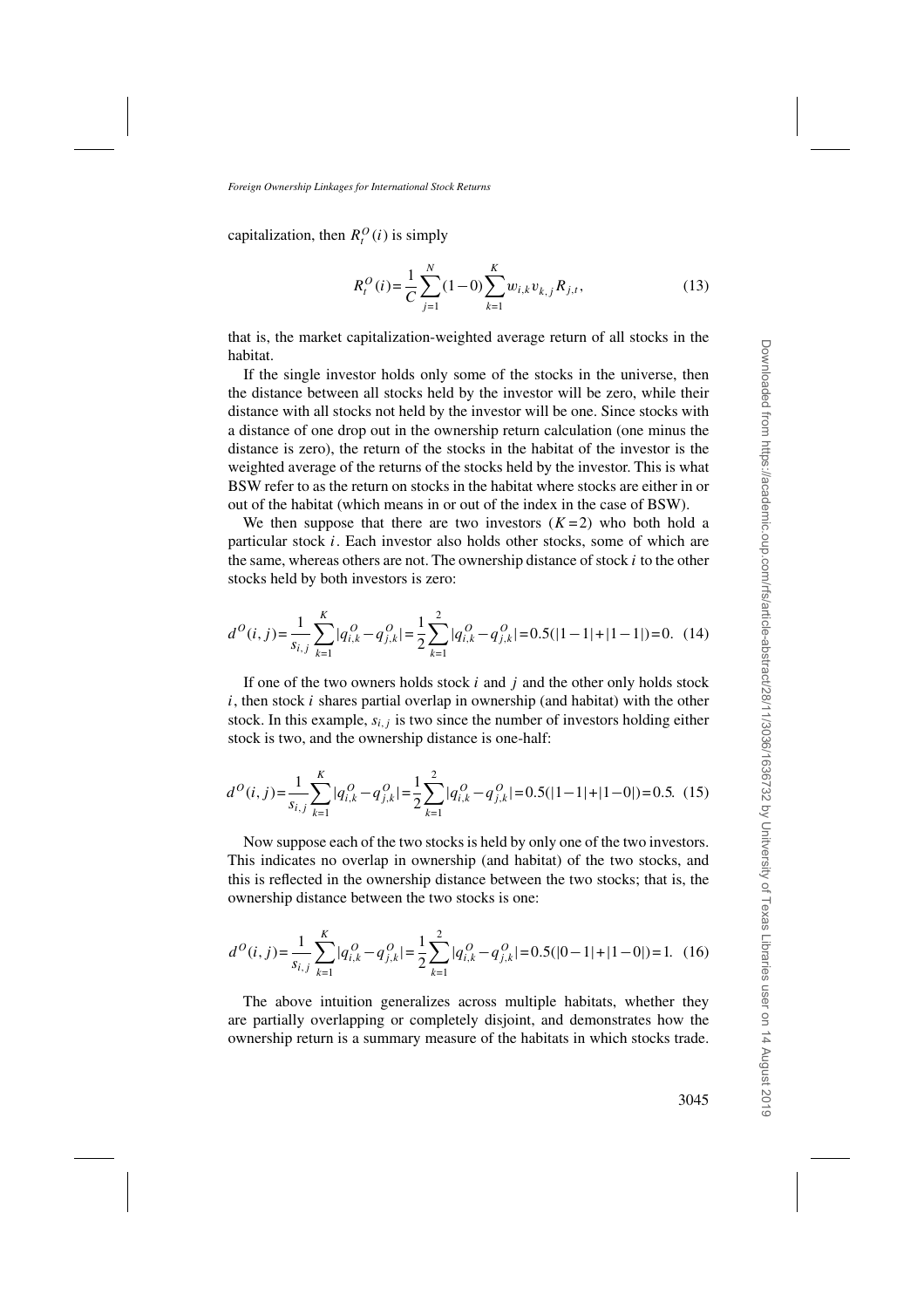We further incorporate the information on the magnitude of ownership by considering the percentage  $w_{i,k}$  of market capitalization of stock *i* that is held by the two institutions and the percentage  $v_{k,i}$  of institution k's equity portfolio that is invested in stock *j* .

With BSW's habitat measure, stocks are either in or out of the habitat. Our generalization provides a continuous summary measure of investor habitat that gives more weight to stocks that share a large number of common owners with stock *i*, stocks whose owners hold more of stock *i* and stocks that are heavily invested in by stock *i*'s owners.

We can now augment the simple two-factor model featuring country and industry factors by adding the ownership return:

$$
R_{i,t} = \beta^C F^C(i)_t + \beta^I F^I(i)_t + \beta^O F^O(i)_t + \epsilon = \beta^C R^C(i)_t + \beta^I R^I(i)_t + \beta^O R^O(i)_t + \epsilon.
$$
 (17)

In the setting of BSW, country and industry portfolios  $\beta^C F^C(i) + \beta^I F^I(i)$ proxy for fundamentals (cash flows) and  $\beta^{O}F^{O}(i)$  proxies for the habitat component of a stock return. We will explicitly address the potential concern that the ownership return may simply capture omitted fundamentals in our empirical work.

## **2. Empirical Implementation and Data**

## **2.1 Constructing the foreign ownership return**

While the derivation of the ownership return in Section 1.2.2 is general, our empirical implementation constructs this variable using only foreign stocks, yielding a foreign ownership return. In particular, we construct the foreign ownership return as

$$
R_t^O(i) = \sum_{j=1}^{N_i} \left(1 - d_{i,j}^O\right) \sum_{k=1}^K w_{i,k} v_{k,j} R_{j,t},
$$
\n(18)

where  $N_i < N$  is the number of foreign stocks relative to the country of incorporation of stock *i* (regardless of the location of institution *k* owning the stock). The fact that the foreign stocks come from a diverse set of countries leads to clear identification, whereas the returns of domestic stocks can be highly correlated with the return of the local market. In addition, the coverage of domestic holdings in the Lionshares database is low for funds in many countries.<sup>17</sup> We include all institutional investors, both domestic and foreign,

<sup>&</sup>lt;sup>17</sup> Nevertheless, we will also examine a domestic ownership return for robustness. Out of sixty-five countries for which Lionshares has institutional ownership coverage, only eight countries (Canada, Denmark, Finland, Norway, Sweden, the United Kingdom, the United States, and Poland) have average local institutional ownership of stocks above 10% across different size quintiles.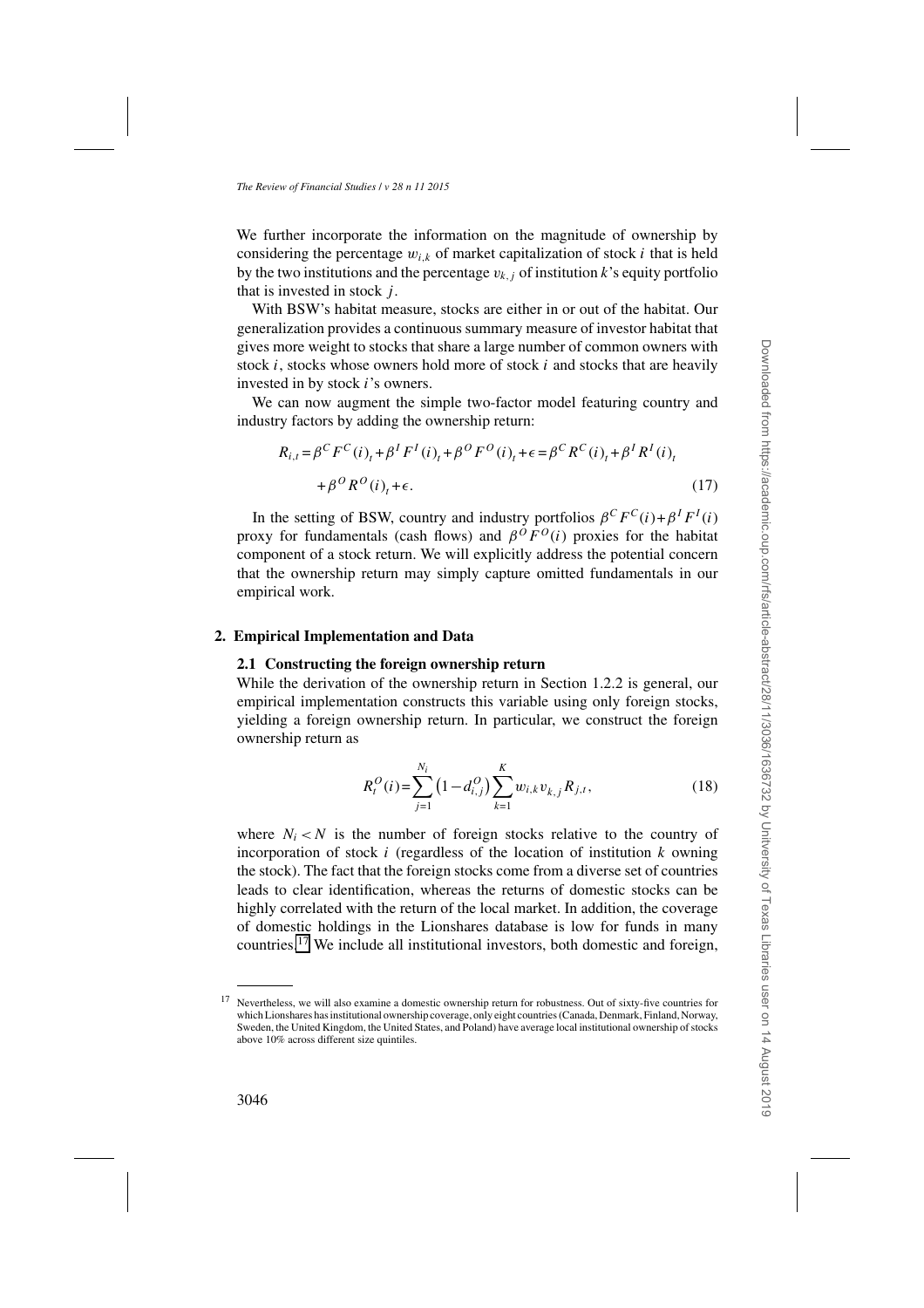and do not take the perspective of an investor in a particular country.<sup>18</sup> We also exclude stock *i* from its foreign ownership (as well as country and industry) return to avoid a mechanical relation. To allow the foreign ownership returns of different stocks to be comparable, we impose the normalization that  $\sum_{j=1}^{N_i} \left(1 - d_{i,j}^O\right) \sum_{k=1}^K$  $\sum_{k=1}^{K} w_{i,k}v_{k,j} = 1$ ; that is, the observed ownership weights sum to one. This makes it easier to interpret our results since foreign ownership returns of different stocks will be comparable.

The foreign ownership return captures the composition of the holdings of the owners of a stock, but not the level of foreign institutional ownership. However, we expect the foreign ownership return to be more important for stocks for which the holders represent a large fraction of the shares. Therefore, we focus on examining securities with more than 5% foreign ownership. The foreign ownership return can be constructed for higher frequencies than the quarterly changes in foreign ownership by combining previous quarter's holdings weights with the updated weekly and monthly stock returns.

# **2.2 Data sources**

Our international institutional holdings are from Factset/Lionshares. We follow many data cleaning procedures described by [Ferreira and Matos](#page-34-0) [\(2008\)](#page-34-0), augmented with other standard checks for 13F filings as described in Section A of the [Internet Appendix.](http://rfs.oxfordjournals.org/lookup/suppl/doi:10.1093/rfs/hhv030/-/DC1) We obtain the historical Lionshares database that is free from survivorship bias. Factset/Lionshares do not provide detailed disclosure of their sources, but they do use data from public filings obtained in various countries supplemented by companies' annual reports. Their coverage appears to be lacking in capital originating outside of the United States. [Wei](#page-36-0) [\(2011](#page-36-0)) finds that the United States and the United Kingdom account for slightly over 70% of Lionshares' non-domestic capital.

Lionshares contains two main databases: the aggregate institutional filings (similar to 13F in the United States) and the mutual fund database (similar to N-CSR mutual fund filings in the United States). To maximize data coverage, we use the institutional database as our primary source but add additional ownership information from the fund database if the parent institution's holdings are not in the institutional ownership database.

For returns and market value data, we use Thomson Financial's Datastream total return indices and market values, which we convert into U.S. dollars using exchange rates from Datastream. We use filters for common equity, as well as for reversion and extreme return filters, to smooth potential data errors as described with other details in Section A of the [Internet Appendix.](http://rfs.oxfordjournals.org/lookup/suppl/doi:10.1093/rfs/hhv030/-/DC1) To ensure

<sup>&</sup>lt;sup>18</sup> For example, when we construct the foreign ownership return for Samsung, we use holdings from both Korean and non-Korean institutional investors of Samsung that hold stocks from outside of Korea.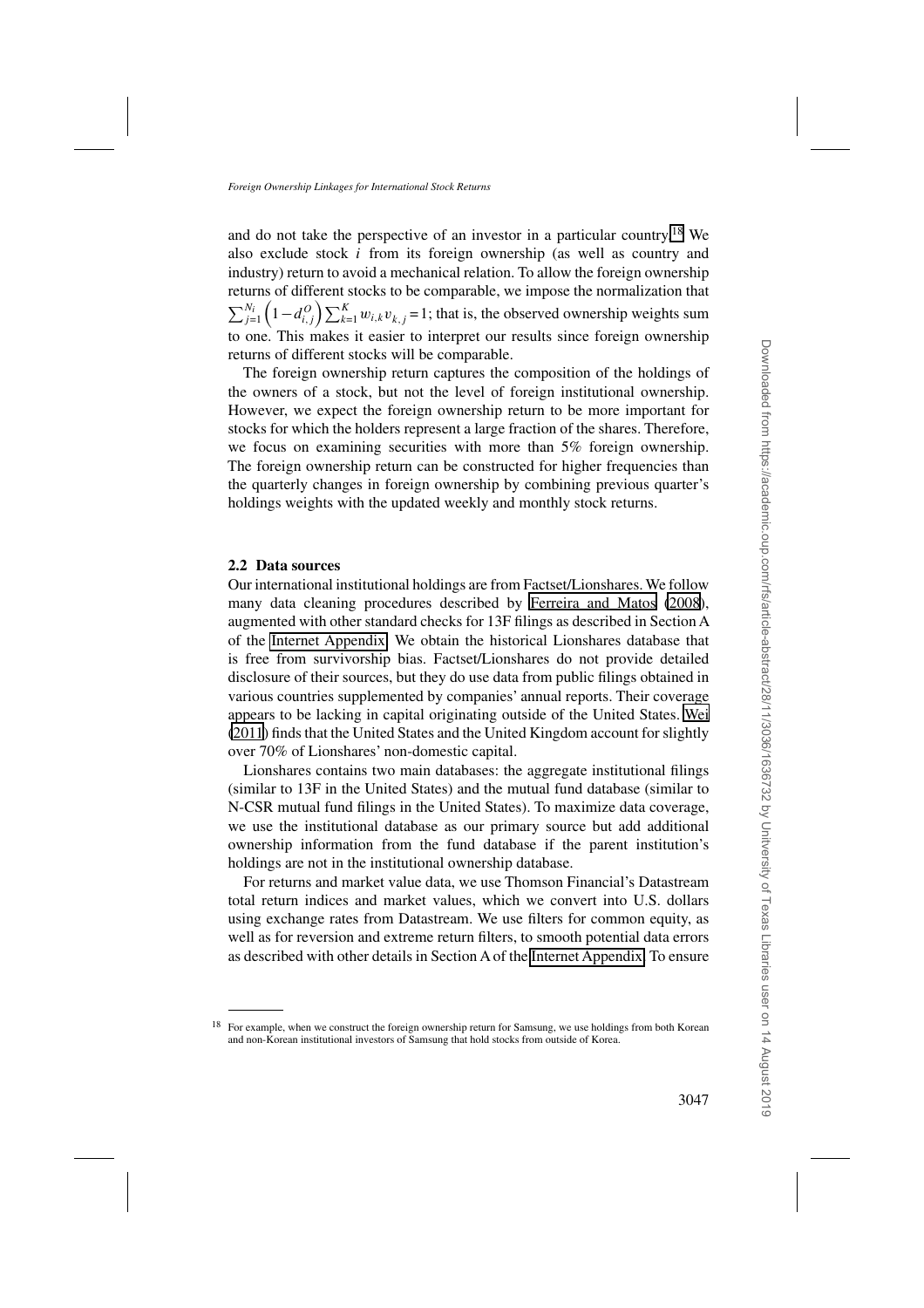that our results are not driven by infrequent trading, we require stocks to trade on at least 30% of the days in the previous year.<sup>19</sup>

Table IA.3 shows that overall our sample includes a total of 13,101 firms, 8,791 of which are from outside of the United States. Our main tests focus on stocks with more than 5% foreign ownership. Table IA.3 indicates that this sample is tilted toward large stocks, but still includes many stocks in the bottom three size bins.

# **3. Cross-Sectional and Time-Series Importance of Foreign Ownership Returns**

To examine the economic and statistical importance of the foreign ownership return, we first evaluate the relation between stock returns and foreign ownership returns with cross-sectional and time-series tests.

# **3.1 Cross-sectional regressions**

Table [1](#page-13-0) reports results from cross-sectional Fama-MacBeth (1973) regressions for quarterly frequencies for all non-U.S. stocks with more than 5% foreign ownership. In the univariate specification, we find that a 1% increase in contemporaneous foreign ownership returns is associated with a 0.56% increase in a stock's return. To control for the expected local and global cost of capital changes due to both returns and betas, we use prior estimated betas times the contemporaneous local or global stock return movement. After controlling for the local and global cost of capital, a 1% increase in the foreign ownership return is associated with a 0.364% return increase.After controlling for industry returns in addition to the local and global cost of capital, a 1% increase in the foreign ownership return is associated with an economically large 0.311% return increase.

# **3.2 Time-series regressions**

Next, we examine the explanatory power of the foreign ownership return using the time-series approach of [Bekaert, Hodrick, and Zhang](#page-33-0) [\(2009](#page-33-0)); this is advantageous in that we can control for multiple forms of risk in the standard time-series regression framework. A traditional, fundamentals-based factor model would feature country and industry portfolios to capture stock fundamentals. We augment this model with the foreign ownership return. In particular, we examine if the foreign ownership return factor from Equation (17) is important beyond the simple country and industry model in Equation (9) or, alternatively, whether the non-fundamental components in Equation (1) are relevant. For the coefficient estimates to vary fully across stocks, we estimate

<sup>&</sup>lt;sup>19</sup> The percentage of zero returns is the main measure of liquidity used by [Bekaert, Harvey, and Lundblad](#page-33-0) [\(2007](#page-33-0)). This measure is similar to [Lesmond, Ogden, and Trzcinka's](#page-36-0) [\(1999\)](#page-36-0) transactions costs measure but is less subject to estimation problems. Higher trading filters of 50% and 75% yield similar results.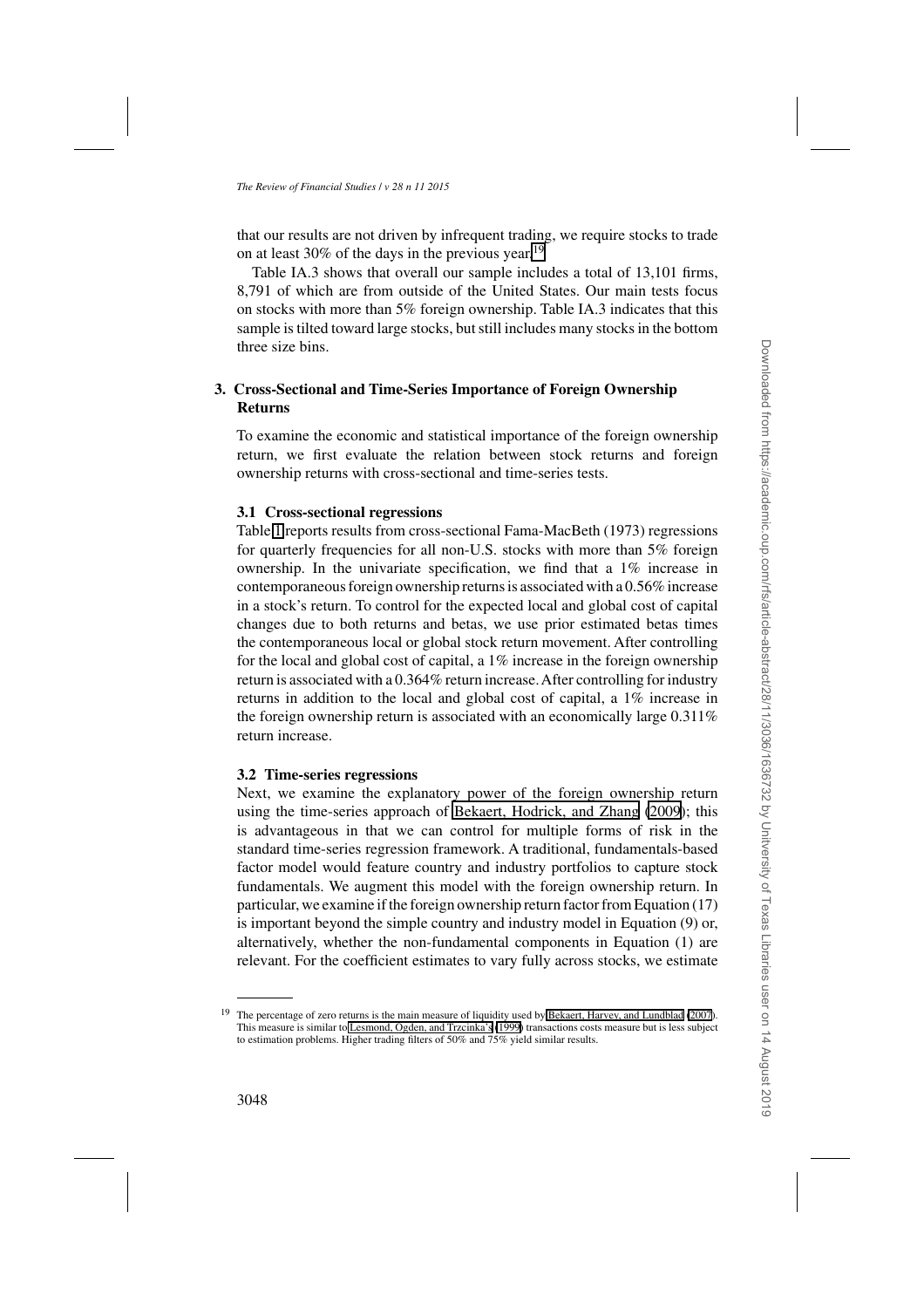<span id="page-13-0"></span>

| <b>Table 1</b> |                                                           |
|----------------|-----------------------------------------------------------|
|                | Cross-sectional regressions with foreign ownership return |

|                                  | (1)    | (2)       | (3)     | (4)     |
|----------------------------------|--------|-----------|---------|---------|
| Foreign ownership return         | 0.560  | 0.364     | 0.468   | 0.311   |
|                                  | (9.15) | (9.25)    | (9.74)  | (8.87)  |
| Local beta $\times$ Local market |        | 0.790     |         | 0.773   |
|                                  |        | (18.96)   |         | (17.69) |
| World beta $\times$ World market |        | $-0.199$  |         | 0.239   |
|                                  |        | $(-0.25)$ |         | (0.59)  |
| Industry                         |        |           | 0.443   | 0.334   |
|                                  |        |           | (11.57) | (8.47)  |
| Adjusted $R^2$                   | 0.019  | 0.123     | 0.048   | 0.137   |
| Number of observations           | 87,045 | 65,519    | 86.914  | 65,515  |
| Number of firms                  | 2,353  | 1,985     | 2.349   | 1,985   |

This table shows the results of Fama-MacBeth regressions of quarterly stock returns on an intercept (not reported), the foreign ownership return, and expected returns from a CAPM with local and world market index and global industry index returns excluding the industry in the local market (Industry). Local Beta and World Beta are first estimated from rolling regressions using weekly returns over the prior two years, where the returns of each stock are regressed on the returns on the value-weighted local market index, and the returns of the MSCI world market index:  $R_{i,t} = \alpha_j + \beta_L R_{L,t} + \beta_W R_{MSCI,t} + \varepsilon_{i,t}$ . The Local Beta is then multiplied with the contemporaneous local market return (Local beta  $\times$  Local market), and the World Beta is multiplied with the contemporaneous MSCI world market return (World beta × World market) to construct CAPM expected returns. The sample period is 01/01/2000–03/31/2009. The sample consists of non-U.S. stocks with at least 30% non-zero trading days in the previous year as well as at least 5% lagged foreign institutional ownership. It reports the average coefficients, associated *t*-statistics, as well as the average adjusted  $R^2$ . Standard errors are corrected with the Newey-West (1987) procedure with three lags. Ownership data are from Lionshares, and return data for individual stocks, market indices, and industry indices are from Datastream.

regressions at the weekly frequency with individual stock level data and then aggregate the coefficients. Panel A of Table [2](#page-14-0) shows the regressions estimates over the most recent three-year period from 2006 to the first quarter of 2009 (results in other sub-periods are similar) for stocks with more than 5% foreign ownership.

We first examine the importance of the foreign ownership return beyond the local market return. The average coefficient on the foreign ownership return (specification 3) is 0.279. A coefficient of 0.279 indicates that a weekly stock return increases by 28 basis points when the foreign ownership return increases by 100 basis points, even after controlling for variation in the local market. This coefficient is slightly larger in size than that of the world market return (0.175 in specification 2) or global industry return (0.238 in specification 4). Comparing the incremental adjusted  $R^2$  in specifications 2–4 to specification 1 shows that the incremental explanatory power of the foreign ownership return is higher than that of the world return, although not quite as large as that of the global industry return.

We now turn to a [more formal evaluation of the various models.](#page-33-0) Bekaert, Hodrick, and Zhang [\(2009\)](#page-33-0) convincingly argue that comparing models with the mean squared error of correlations is appropriate for examining which model best characterizes the covariance matrix of returns.<sup>20</sup> We follow their

<sup>&</sup>lt;sup>20</sup> The approach involves determining which model provides the best fit for the sample covariance structure. If a factor model is true, the common factors should explain the sample covariance matrix and the residual covariance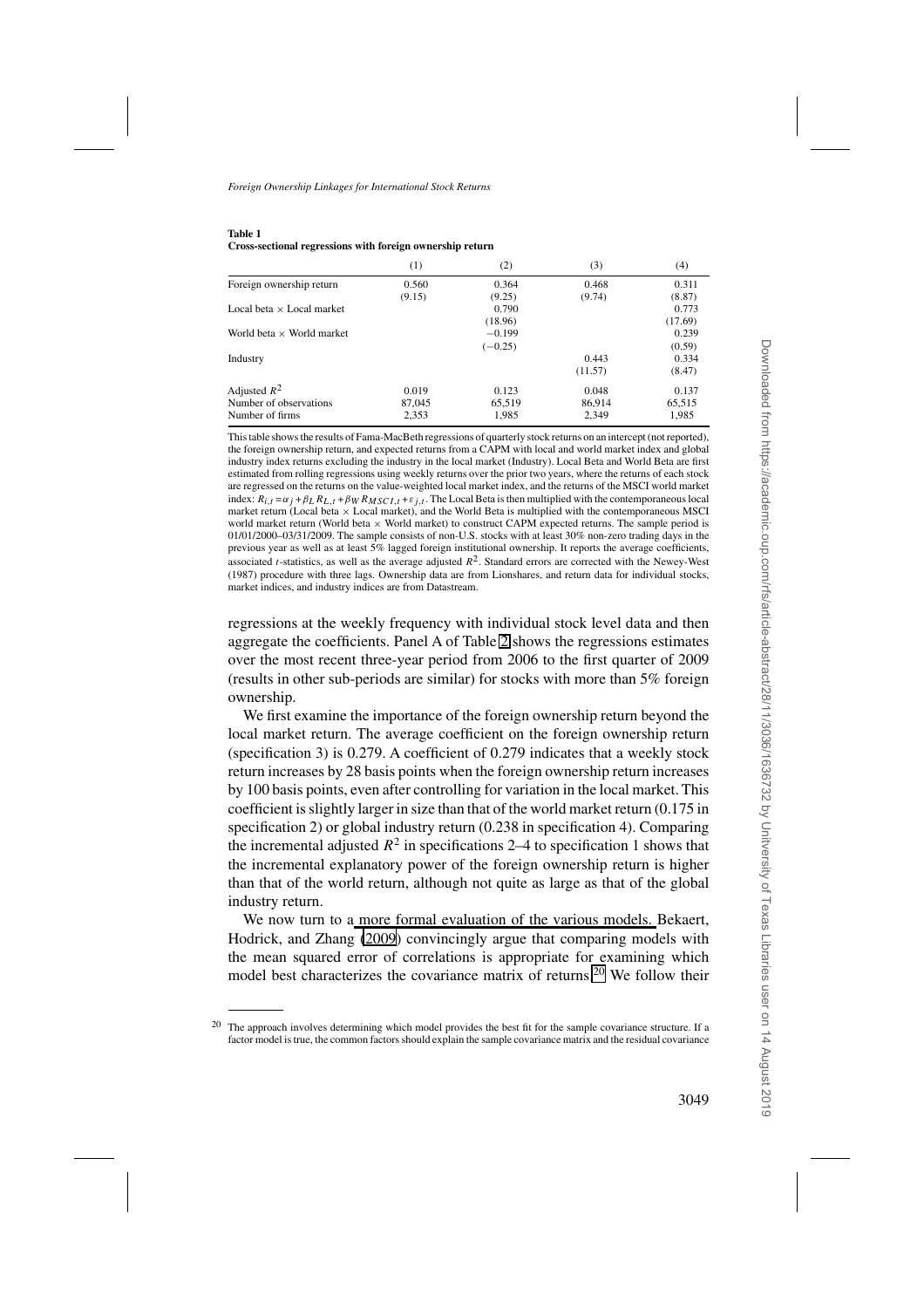#### <span id="page-14-0"></span>**Table 2 Time-series regressions with foreign ownership return**

Panel A: Results for 2006Q1–2009Q1

|                          | $^{(1)}$ | (2)   | (3)   | (4)   |
|--------------------------|----------|-------|-------|-------|
| Foreign ownership return |          |       | 0.279 |       |
| Local market             | 0.987    | 0.874 | 0.752 | 0.816 |
| World market             |          | 0.175 |       |       |
| Industry                 |          |       |       | 0.238 |
| Adjusted $R^2$           | 0.340    | 0.350 | 0.356 | 0.357 |
| Number of firms          | 3.125    | 3.125 | 3.125 | 3,125 |

|                                                      | Reg# | MSE      |
|------------------------------------------------------|------|----------|
| Incremental contribution of foreign ownership return |      |          |
| Base model                                           | (1)  | 0.036    |
| Base model with foreign ownership return             | (3)  | 0.025    |
| <b>Difference</b>                                    |      | 0.011    |
| $p$ -value                                           |      | < 0.0001 |
| Incremental contribution of industry return          |      |          |
| Base model                                           | (1)  | 0.036    |
| Base model with industry return                      | (4)  | 0.026    |
| <b>Difference</b>                                    |      | 0.010    |
| $p$ -value                                           |      | < 0.0001 |
| Incremental contribution of world market             |      |          |
| Base model                                           | (1)  | 0.036    |
| Base model with world market                         | (2)  | 0.025    |
| <b>Difference</b>                                    |      | 0.011    |
| $p$ -value                                           |      | < 0.0001 |

This table shows the results of time-series regressions of weekly stock returns on an intercept (not reported), the local market index excluding own stock (Local Market), the foreign ownership return (Foreign Ownership Return), the world market index excluding the local market (World Market), and global industry index returns, excluding the industry in the local market (Industry). The sample period is 01/01/2000–03/31/2009. The sample consists of non-U.S. stocks with at least 30% non-zero trading days in the previous year as well as at least 5% lagged foreign institutional ownership. The regression models are as follows:

1.  $R_{i,t} = \alpha_j + \beta_j R_{LocalMarket, t} + \varepsilon_{j,t}$ 

2.  $R_{j,t} = \alpha_j + \beta_j R_{LocalMarket, t} + \chi_j R_{World Market, t} + \varepsilon_{j,t}$ 

- 3.  $R_{j,t} = \alpha_j + \beta_j R_{LocalMarket, t} + \delta_j R_{Foreign Ownership, t} + \varepsilon_i$
- 4.  $R_{j,t} = \alpha_j + \beta_j R_{LocalMarket, t} + \phi_j R_{Industry, t} + \varepsilon_{j,t}$ .

Panel A reports the mean coefficients and adjusted  $R^2$  across firms, as well as the number of firms for the subperiod 2006Q1–2009Q1. Results for all sub-periods and for more specifications are reported in Table IA.4. Panel B shows the average mean squared error (MSE) of correlations following [Bekaert, Hodrick, and Zhang](#page-33-0) [\(2009\)](#page-33-0) for each of the models [\(1\)](#page-4-0)–[\(4\)](#page-5-0) as well as the difference in the MSE. Tests of significance of differences in MSE are based on bootstrapped standard errors using 1,000 randomly drawn samples with replacement. Ownership data are from Lionshares. Return data for individual stocks, market indices, and industry indices are from Datastream.

procedures, except that we use individual stocks rather than portfolios.<sup>21</sup> We follow [Bekaert, Hodrick, and Zhang](#page-33-0) [\(2009](#page-33-0)) and estimate the regressions over six-month periods to allow for possible time variation. Bootstrapped *p*-values

components should be small. A mean squared error criterion, which is the time series mean of a weighted average of squared errors, compares the performance of alternative models.

<sup>&</sup>lt;sup>21</sup> In the context of standard asset pricing tests, [Ang, Liu, and Schwartz](#page-33-0) [\(2010](#page-33-0)) propose that using individual stocks is more efficient than using portfolios.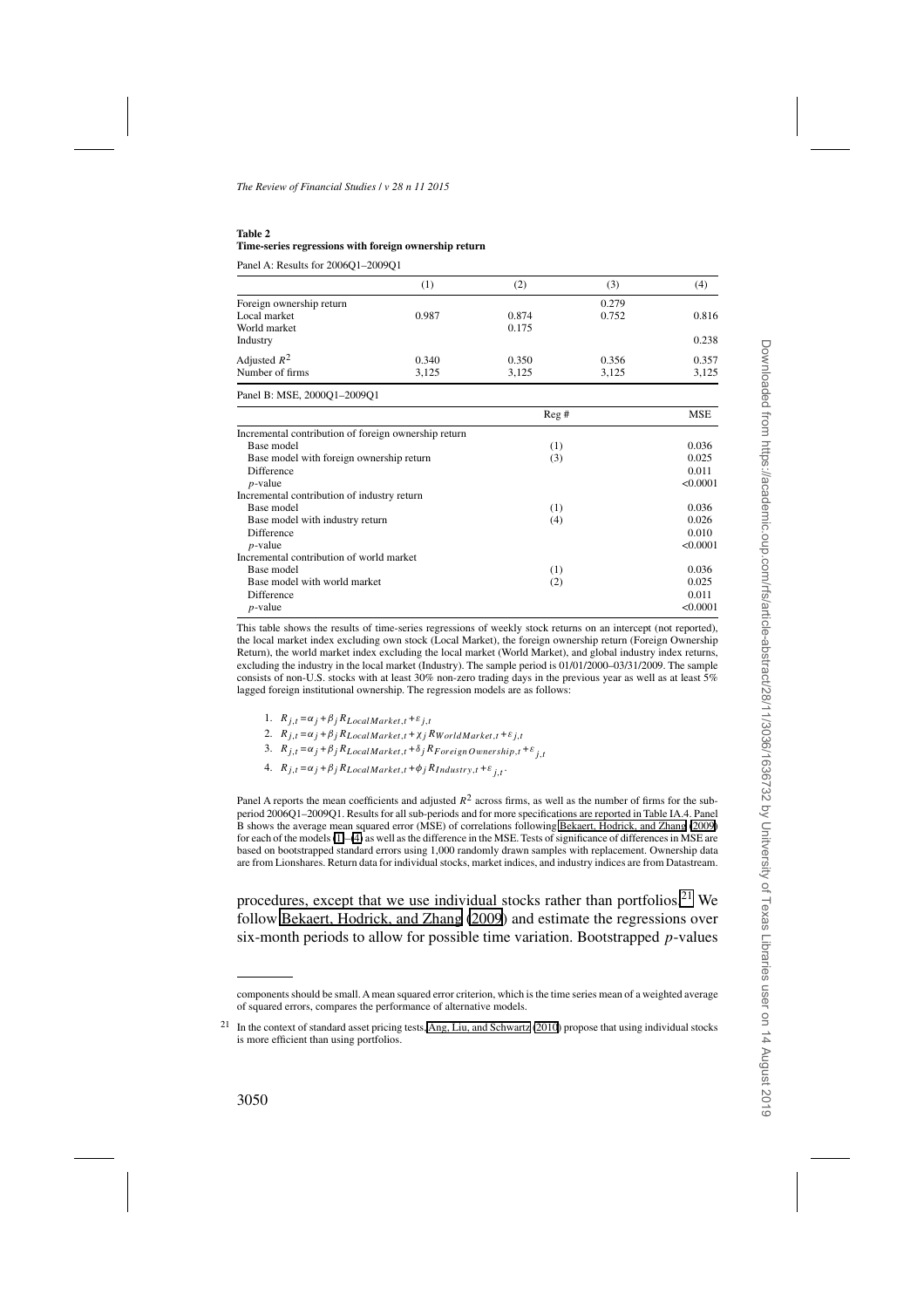are computed following their procedure, where we bootstrap from the time series of our MSEs to compute an empirical distribution.

Panel B shows that the MSE with only the local market is 0.036, whereas it improves to 0.025 when the foreign ownership return is added. Interestingly, the improvement due to adding the global industry or world market return to the local market factor is extremely similar. Overall, the MSE tests provide support that the foreign ownership return is a statistically and economically important driver of stock returns beyond traditional country and industry factors.

# **3.3 Omitted fundamentals**

Institutional shareholders may specialize in country and industry characteristics beyond what linear country and industry classifications can capture. Therefore, we create a foreign non-ownership return that has the exact same country, industry, and size composition as our foreign ownership return, except that we sever the foreign ownership link. The results, reported in Appendix B, show that the coefficient on the foreign non-ownership return is close to zero, indicating that foreign ownership returns are not simply proxying for stocks of similar country and industry characteristics. We consider whether the importance of the foreign ownership return can be explained by industrial country versus emerging market stocks, large versus small stocks, or liquid versus illiquid stocks. Results in Table [A2](#page-14-0) (in Appendix B) and Table IA.5 (in the [Internet Appendix\)](http://rfs.oxfordjournals.org/lookup/suppl/doi:10.1093/rfs/hhv030/-/DC1) show that none of these issues are driving the findings. Additionally, we also use a domestic ownership return that is constructed in the same way as the foreign ownership return, except that it is based on the domestic stock holdings. We find that both the domestic and foreign ownership returns are important (Table [A2\)](#page-14-0), highlighting the generalizability of our approach and findings.

# **4. Drivers of the Foreign Ownership Return**

While our results so far have documented an economically and statistically important relation between stock returns and the foreign ownership return, we now seek to investigate why the foreign ownership return is important. To this end, we investigate shifts in the investor base around ADR/GDR listings and stock index inclusions, as well as the role of different types of investors, common flows from investors, active decisions of fund managers, and wealth effects as drivers of the foreign ownership return.

## **4.1 An ADR/GDR test**

BSW and [Greenwood](#page-35-0) [\(2005](#page-35-0)) use index additions and deletions to examine whether a shift in investor demand or investor habitat (from habitat Y to Z) leads to changes in stock comovement as predicted by the habitat hypothesis. In an international setting, [Foerster and Karolyi](#page-34-0) [\(1999\)](#page-34-0) show that the foreign ownership composition of a stock often shifts around the listing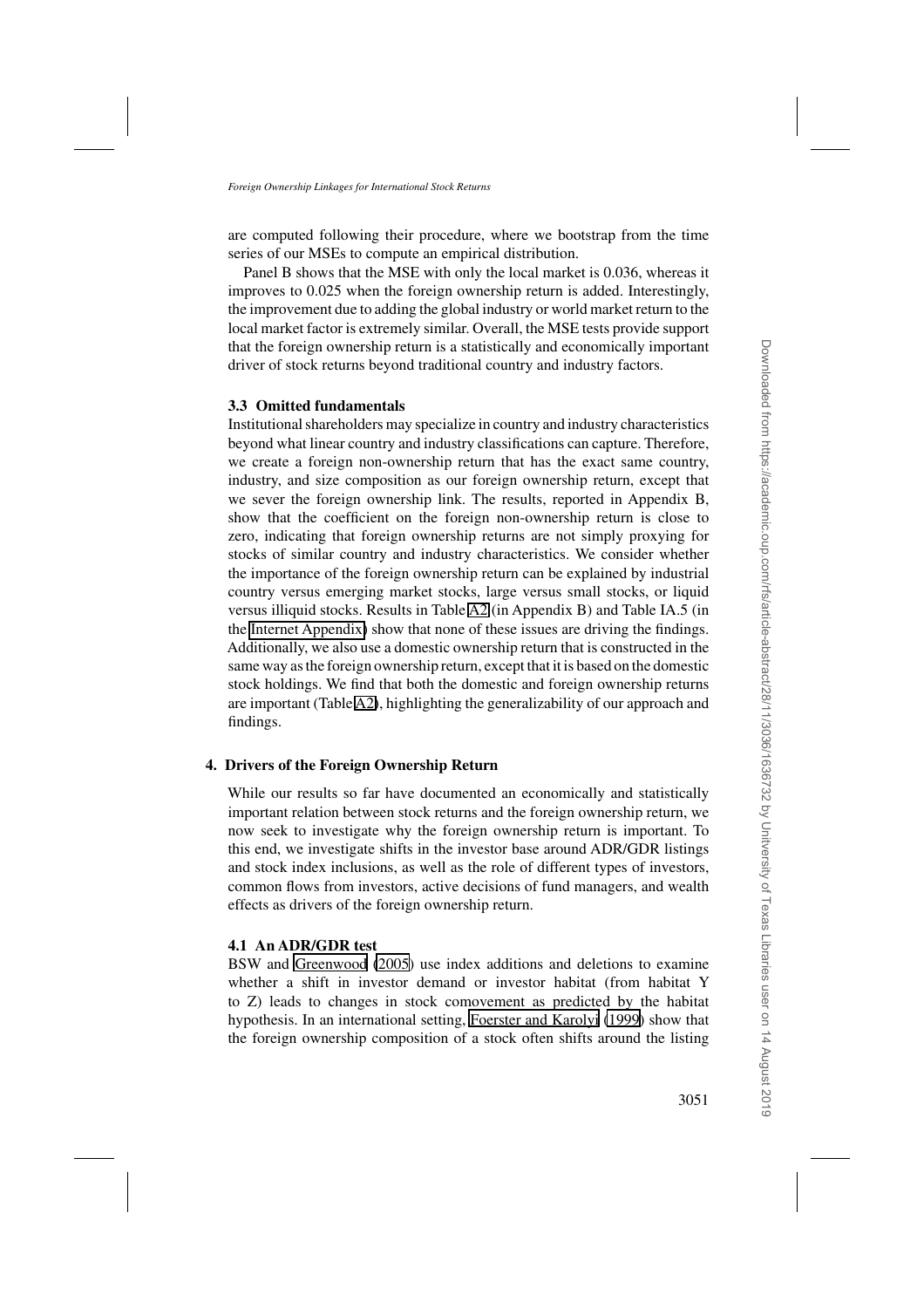of an ADR/GDR. If the explanatory power of the foreign ownership return is driven by investor habitat and not some omitted firm characteristic that foreign ownership proxies for, then stock returns should become more correlated with the new ownership structure after the ADR/GDR listing. To implement the suggested approach, we investigate how the changes in the ownership distances and ownership weights after the listing of an ADR or GDR of a stock affect the foreign ownership return and its relation to stock returns.

Assume a non-U.S. stock *i* is listing an ADR in the United States. As a result, its ownership structure will change and its average ownership distance with stock *j* in the United States decreases from  $\bar{d}^O_{i,j}$  to  $\bar{d}^{OO}_{i,j}$ . We denote the values before and after the listing by "O" and " $O\overrightarrow{O}$ " in superscript. We can measure the difference vector  $\Delta$  with the following elements:

$$
\Delta_{i,j} \equiv (1 - \bar{d}_{i,j}^{OO}) \sum_{k=1}^{K} \bar{w}_{i,k}^{OO} \bar{v}_{k,j}^{OO} - (1 - \bar{d}_{i,j}^{OO}) \sum_{k=1}^{K} \bar{w}_{i,k}^{OO} \bar{v}_{k,j}^{OO}.
$$
 (19)

We then use the difference vector,  $\Delta$ , to investigate how changes in the average ownership distance and the average ownership weights after the cross-listing of a stock affect the foreign ownership return:

$$
\Delta F^O(i)_t \equiv \sum_{j=1}^{N_i} \Delta_{i,j} R_{j,t}.
$$
\n(20)

The new foreign ownership factor becomes

$$
F^{OO}(i)_t = F^O(i)_t + \Delta F^O(i)_t. \tag{21}
$$

We measure the average ownership distance  $\bar{d}^O_{i,j}$  and the average ownership weights ( $\bar{w}_{i,k}$ , and  $\bar{v}_{k,j}$ ) over the four quarters before and after the ADR/GDR listing date for each firm  $i$  with an ADR/GDR.<sup>22</sup> Consequently, we estimate

$$
R_{i,t} = \beta^C R^C(i)_t + \beta^I R^I(i)_t + \beta^O F^O(i)_t + \beta^{\Delta} \Delta F^O(i)_t + \epsilon.
$$
 (22)

We use the change in the foreign ownership return,  $\Delta F^{O}(i)$ <sub>t</sub> to investigate the effect of changes in the ownership structure after the listing on the relation between the foreign ownership return and stock returns.

We show the results in Table [3,](#page-18-0) panel A. We perform panel regressions of stock returns on the foreign ownership return, the local market, and the world market, as well as on interaction terms with an indicator variable that takes the value of one after the ADR/GDR listing (and zero otherwise). We interact the change in the foreign ownership return,  $\Delta F^{O}(i)$ <sub>t</sub> with the listing dummy. The results show an economically and statistically significant relation between

<sup>&</sup>lt;sup>22</sup> Note that  $\bar{d}_{i,j}^O$ ,  $\bar{w}_{i,k}$ , and  $\bar{v}_{k,j}$  are properly scaled so that  $\sum_{j=1}^{N_i}$  $\left(1-\bar{d}_{i,j}^O\right)\sum_{k=1}^K \bar{w}_{i,k}\bar{v}_{k,j}$  is one.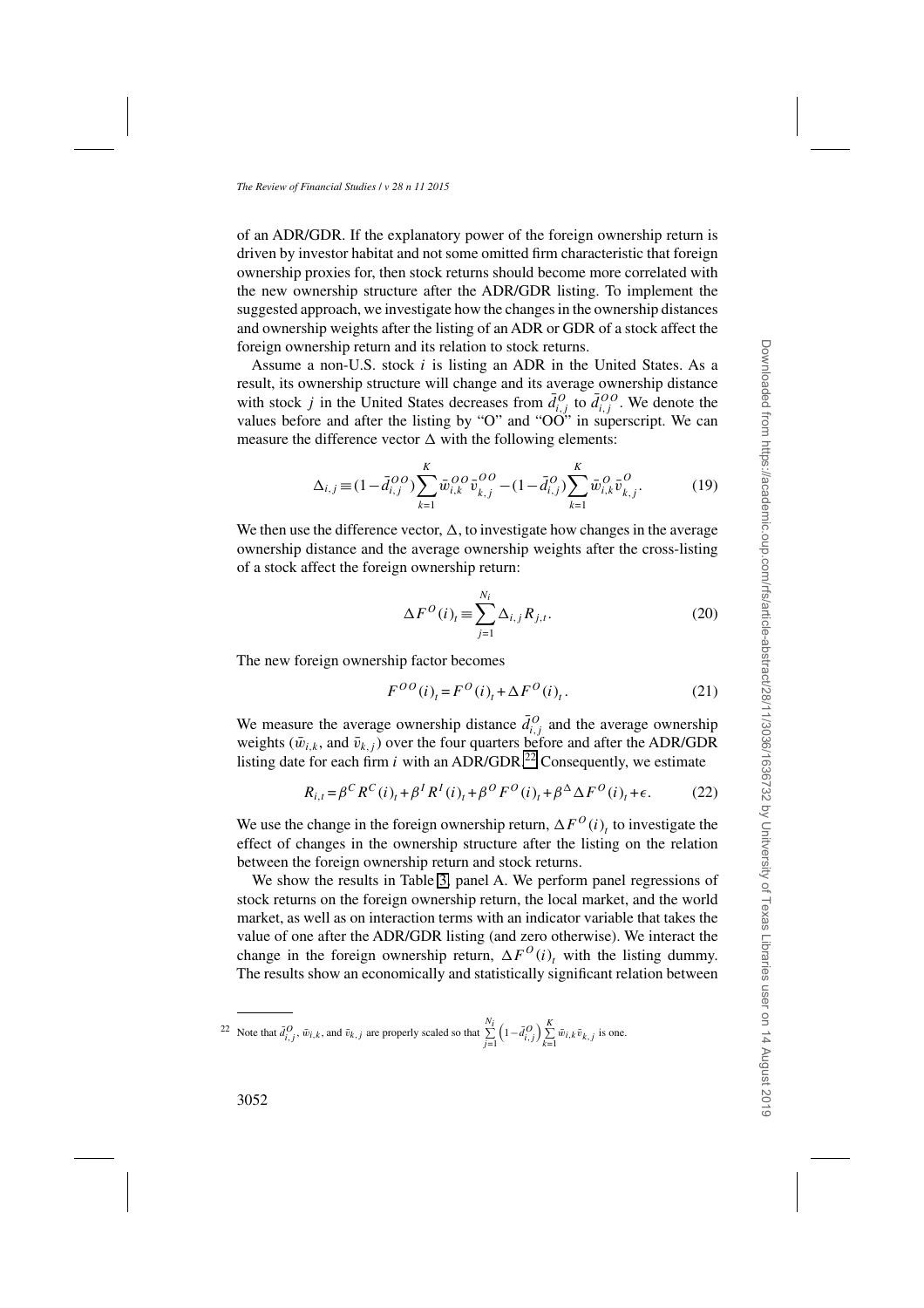stock returns and the foreign ownership return (coefficient of 0.194 with a *t*-statistic of 6.21 for all firms). Importantly, the incremental effect of the foreign ownership return after the ADR/GDR listing is also important, with a coefficient of 0.134 (*t*-statistic of 2.75). In line with our hypotheses, the effects are economically larger for firms with increased foreign ownership (0.161) and increased foreign ownership by more than 5% (0.171).

## **4.2 Index inclusions**

Similar to the ADR/GDR listing experiment, the ownership distance may change after the inclusion of a stock into a market index. [Hau](#page-35-0) [\(2011\)](#page-35-0) and [Hau, Massa, and Peress](#page-35-0) [\(2010\)](#page-35-0) examine the impact of MSCI global market index constitution changes and show that benchmark effects are extremely important for global portfolio allocation, because institutional investors care about tracking errors of their portfolios vis-à-vis the indices. In the context of our paper, the inclusion of a stock in a market index shortens the ownership distance of a stock relative to stocks in the index.

We obtain global stock level index inclusion data for MSCI indices from [Claessens and Yafeh](#page-34-0) [\(2012\)](#page-34-0), who hand-collect the data for a large set of international stocks and examine the implications of index inclusion for the relation between foreign ownership returns and stock returns. Similar to Equations (19) to (21), we measure the average foreign ownership distance  $\bar{d}^O_{i,j}$  and the average foreign ownership weights ( $\bar{w}_{i,k}$ , and  $\bar{v}_{k,j}$ ) over the four quarters before and after the index inclusion date for each firm *i* and construct foreign ownership returns before and after index inclusion. As in Equation (22), we compute the difference between the foreign ownership returns before and after the index inclusion.

We report the results for index inclusions in panel B of Table [3.](#page-18-0)<sup>23</sup> The results show that the coefficient on the change of the foreign ownership return is positive and significant. In other words, after a stock is included into a major stock market index, the foreign ownership return coefficient increases significantly, indicating that the new ownership structure strengthens the link to returns of connected stocks. This supports the thesis that the explanatory power of the foreign ownership return is driven by a shift in investor habitat.

# **4.3 Different types of institutional owners**

While the foreign ownership return is constructed as a summary measure of investor habitat, it may be the case that certain habitats or investor groups drive its importance. Our hypothesis is that active, global funds are driving the foreign ownership returns effect through their correlated trading activities. Therefore, we split the foreign ownership return by different subgroups of owners.<sup>24</sup> In

<sup>23</sup> The sample is again restricted to firms whose foreign ownership was above 5% after its index inclusion.

<sup>24</sup> We thank an anonymous referee for this suggestion.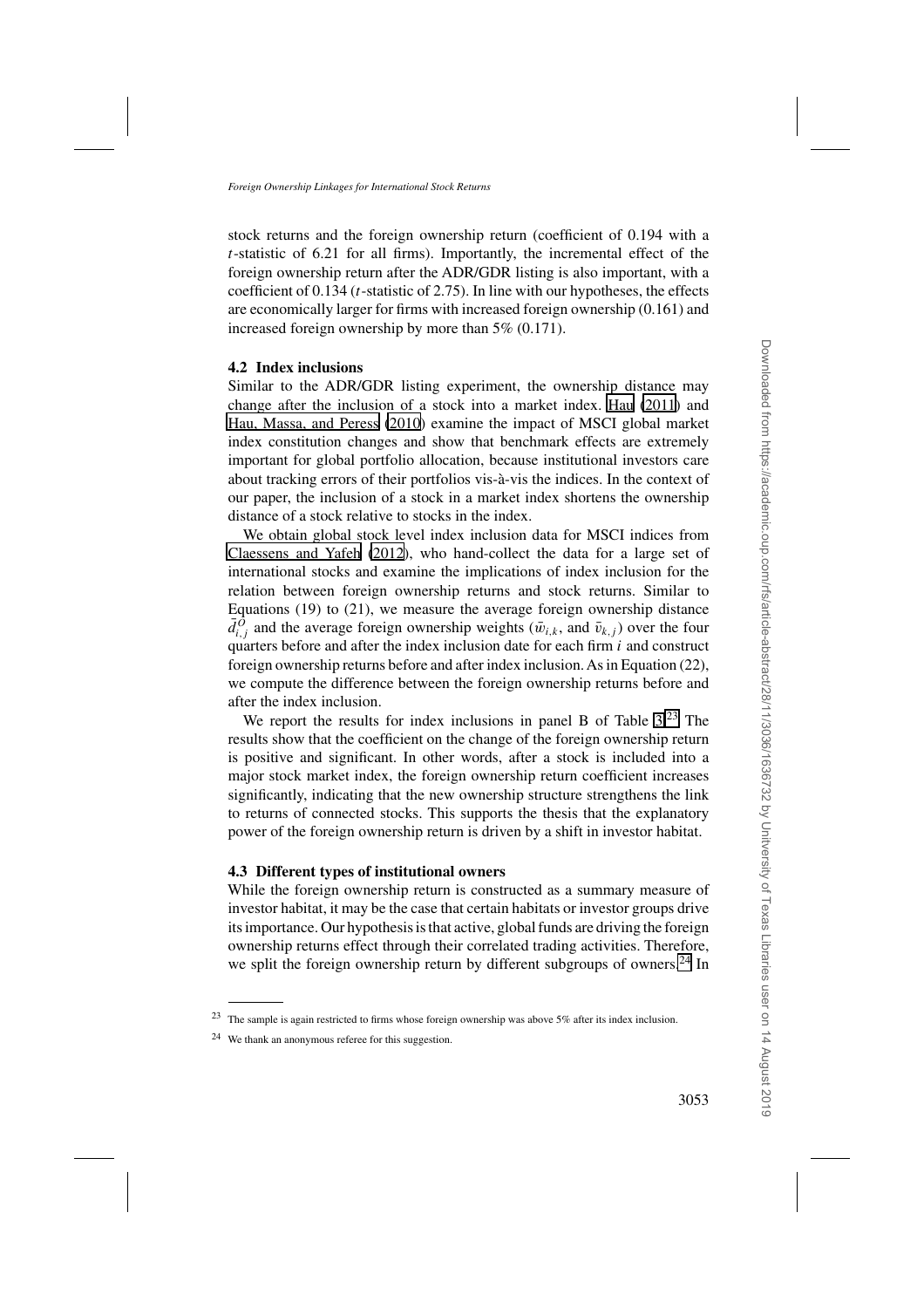#### <span id="page-18-0"></span>**Table 3 ADR/GDR listings and index inclusions**

|                                            | All firms |           |           | Firms with<br>increased<br>foreign<br>ownership |           | Firms with<br>increased<br>foreign ownership<br>by more than 5% |  |
|--------------------------------------------|-----------|-----------|-----------|-------------------------------------------------|-----------|-----------------------------------------------------------------|--|
|                                            | (1)       | (2)       | (3)       | (4)                                             | (5)       | (6)                                                             |  |
| Panel A: ADR/GDR listings                  |           |           |           |                                                 |           |                                                                 |  |
| Foreign ownership return                   |           | 0.194     |           | 0.321                                           |           | 0.318                                                           |  |
|                                            |           | (6.21)    |           | (7.57)                                          |           | (6.69)                                                          |  |
| $\Delta$ Foreign ownership return $\times$ |           | 0.134     |           | 0.161                                           |           | 0.171                                                           |  |
| ADR dummy                                  |           | (2.75)    |           | (2.28)                                          |           | (2.20)                                                          |  |
| Local market                               | 1.022     | 0.986     | 1.058     | 1.008                                           | 1.060     | 0.991                                                           |  |
|                                            | (55.02)   | (43.08)   | (44.60)   | (37.18)                                         | (43.32)   | (31.94)                                                         |  |
| Local market $\times$ ADR dummy            | $-0.014$  | 0.001     | $-0.046$  | 0.030                                           | $-0.061$  | 0.025                                                           |  |
|                                            | $(-0.56)$ | (0.04)    | $(-1.45)$ | (0.81)                                          | $(-1.88)$ | (0.59)                                                          |  |
| World market                               | 0.068     | $-0.115$  | 0.057     | $-0.216$                                        | 0.041     | $-0.177$                                                        |  |
|                                            | (2.25)    | $(-2.41)$ | (1.49)    | $(-3.55)$                                       | (1.01)    | $(-2.57)$                                                       |  |
| World market × ADR dummy                   | 0.076     | 0.083     | 0.161     | 0.088                                           | 0.168     | 0.065                                                           |  |
|                                            | (1.83)    | (1.65)    | (3.12)    | (1.47)                                          | (3.09)    | (0.93)                                                          |  |
| Adjusted $R^2$                             | 0.232     | 0.250     | 0.243     | 0.287                                           | 0.267     | 0.280                                                           |  |
| Number of observations                     | 38,349    | 24,307    | 24,430    | 15,362                                          | 19,749    | 11,830                                                          |  |
| Number of firms                            | 354       | 354       | 230       | 230                                             | 189       | 189                                                             |  |
| Panel B: Index inclusions                  |           |           |           |                                                 |           |                                                                 |  |
| Foreign ownership return                   | 1.087     | 0.416     | 1.115     | 0.400                                           | 1.150     | 0.392                                                           |  |
|                                            | (69.37)   | (19.72)   | (55.82)   | (14.73)                                         | (50.08)   | (12.34)                                                         |  |
| $\Delta$ Foreign ownership return $\times$ | 0.952     | 0.367     | 0.905     | 0.249                                           | 0.909     | 0.230                                                           |  |
| Inclusion dummy                            | (17.87)   | (6.97)    | (12.70)   | (3.54)                                          | (11.61)   | (2.97)                                                          |  |
| Local market                               |           | 0.839     |           | 0.870                                           |           | 0.926                                                           |  |
|                                            |           | (35.51)   |           | (29.90)                                         |           | (26.27)                                                         |  |
| Local market $\times$ Inclusion dummy      |           | 0.017     |           | 0.021                                           |           | 0.022                                                           |  |
|                                            |           | (0.64)    |           | (0.63)                                          |           | (0.56)                                                          |  |
| Adjusted $R^2$                             | 0.186     | 0.259     | 0.180     | 0.253                                           | 0.184     | 0.257                                                           |  |
| Number of observations                     | 21,106    | 21,103    | 14,212    | 14,210                                          | 11,124    | 11,122                                                          |  |
| Number of firms                            | 254       | 254       | 177       | 177                                             | 142       | 142                                                             |  |

This table shows results from regressions that investigate the effect of cross-listing (panel A) and index inclusion (panel B) events on the relation between stock returns and foreign ownership returns. In particular, panel A reports results of pooled regressions of weekly stock returns of companies that listed an ADR/GDR on an intercept (not reported), the foreign ownership return (Foreign Ownership Return), the return on the local market index excluding own stock (Local Market), and the return on the World market index. The change in the Foreign Ownership Return is calculated based on the average foreign ownership distance and the average foreign ownership weights over the four quarters before and after the listing date for each firm with anADR/GDR. Panel B shows results of pooled regressions of weekly stock returns of stocks that were included in a major country index (see [Claessens and Yafeh 2012](#page-34-0)). The change in the Foreign Ownership Return is calculated based on the average foreign ownership distance and the average foreign ownership weights over the four quarters before and after the index inclusion date for each firm that is being included in an index. The sample is limited to non-U.S. stocks. The table reports the coefficients, associated *t*-statistics, as well as the adjusted  $R^2$ . Results are shown separately for all firms, firms with an increase in foreign ownership, and firms with an increase in foreign ownership of more than 5%. Ownership data are from Lionshares, whereas data on returns for individual stocks and market indices are from Datastream.ADRs/GDRs are identified based on Lionshares and Datastream information. Effective dates for ADRs/GDRs are identified through the Bank of New York Web site (www.adrbnymellon.com/dr\_directory.jsp) as well as th[rough CRSP. We take the first listing date. Effective dates of index inclusions are taken from](#page-34-0) Claessens and Yafeh [\(2012](#page-34-0)).

particular, we classify institutions by their level of active shares, turnover, and geographic styles. In addition, we also include classifications by fund type, momentum exposure, and fund flows. In each case, institutions are sorted into several groups, and we compute foreign ownership returns separately for each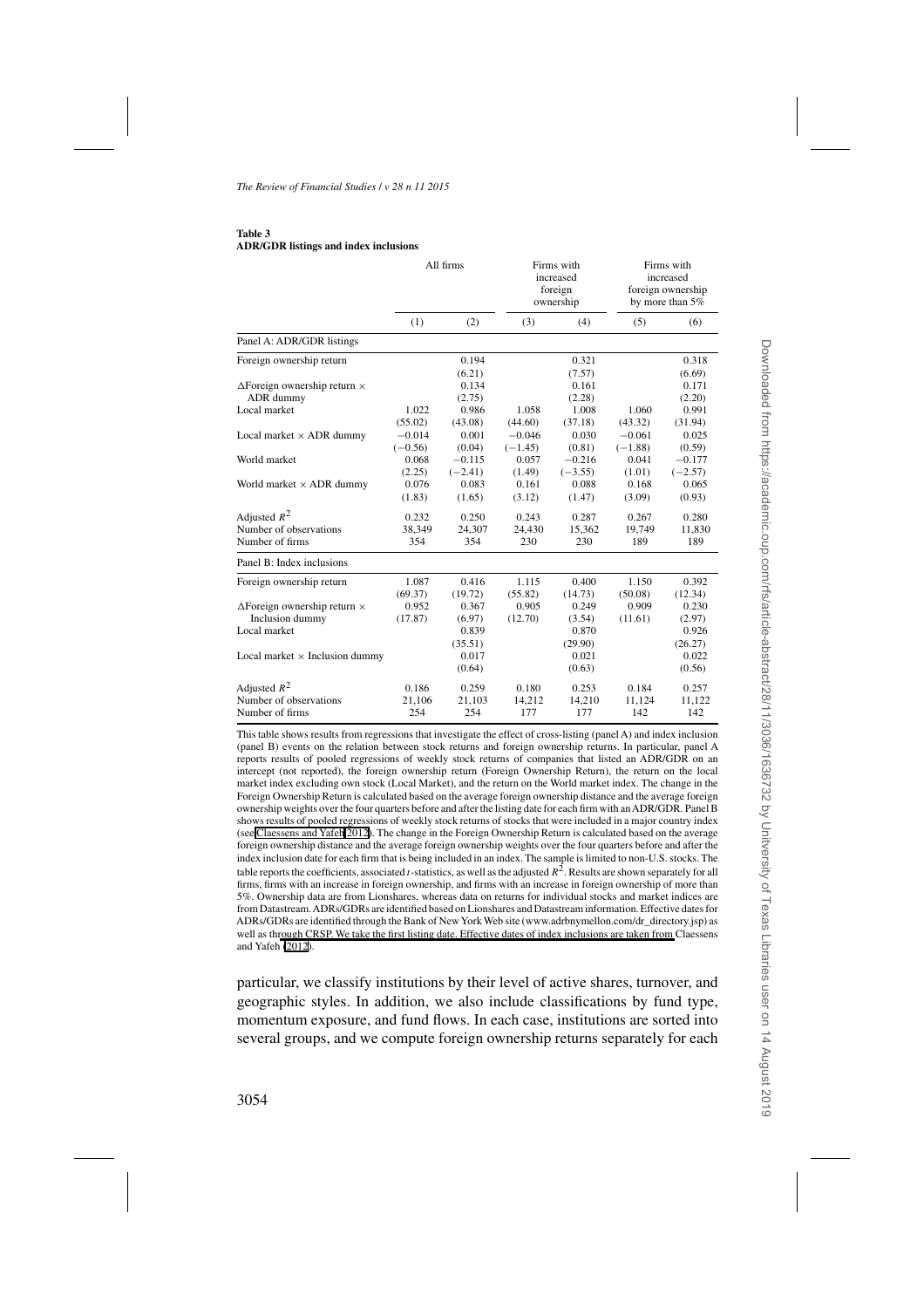of these groups. We then compare the Fama-MacBeth regression coefficients across groups.

First, we investigate whether the activeness of the portfolio allocation of funds is related to the strength of the association between the foreign ownership return and stock returns. We construct the active shares measure for each fund in a similar fashion as [Cremers and Petajisto](#page-34-0) [\(2009\)](#page-34-0) and sort institutions into those that are above the median active share (high active share) and below the median active share (low active share).<sup>25</sup> Specification 1 in Table [4](#page-20-0) shows that while both foreign ownership return coefficients are significant, the coefficient of institutions with high active share has higher economic and statistical significance than that of institutions with low active share. The difference between the two is statistically significant (*t*-statistic= 5*.*32).

We also examine fund turnover as an alternative measure of fund activeness and divide funds into those with high (above median) and low (below median) turnover. Specification 2 shows that the habitat formed by high turnover funds is economically and statistically more important than that formed by low turnover funds. Thirdly, we classify funds as global, regional, or country funds based on their holdings.<sup>26</sup> In specifications 3 and 4, we find that foreign ownership returns of global institutions are more important in affecting a stock's returns than those of country-specific institutions. Compared to regional funds, the foreign ownership return coefficient for global funds is larger (0.010 vs. 0.008) but is not statistically different.

In specification 5, we run multivariate regressions in which we incorporate all three sets of foreign ownership returns to see which foreign ownership grouping has the strongest relation with returns. Consistent with the first three specifications, we find that the foreign ownership return effects are the strongest for high active share, high turnover, and global funds. Foreign ownership return effects for regional funds become small and insignificant. Specification [\(5\)](#page-6-0) also includes additional control variables based on several other classifications of foreign ownership returns. In particular, we separate funds into hedge funds and mutual funds (independent) versus banks, insurance companies, and pension funds (gray). We also split institutions into two groups by sorting on their portfolio return loadings on the Fama-French global momentum

<sup>&</sup>lt;sup>25</sup> We use a market capitalization-weighted index constructed for each geographical region and the world using the stocks in our data sample. For regional funds (as defined in the following footnote), we rank institutions according to their active shares relative to the regional market capitalization-weighted benchmark. For global funds (also defined in the following footnote), we rank institutions according to their active share relative to the global market capitalization-weighted benchmark.

<sup>&</sup>lt;sup>26</sup> We calculate for each fund the percentage of its holdings that are in a country and a region in a quarter. If the maximum average percentage of the holdings in a country over the previous twelve quarters is more than 90% of the fund's total holdings, the fund is classified as a country fund. Otherwise, if the maximum average percentage in a region is more than 80%, it is a region fund. Otherwise, it is a global fund. Depending on country, region, or global classification, the respective monthly country, region, or global index return is selected for a fund in the following quarter.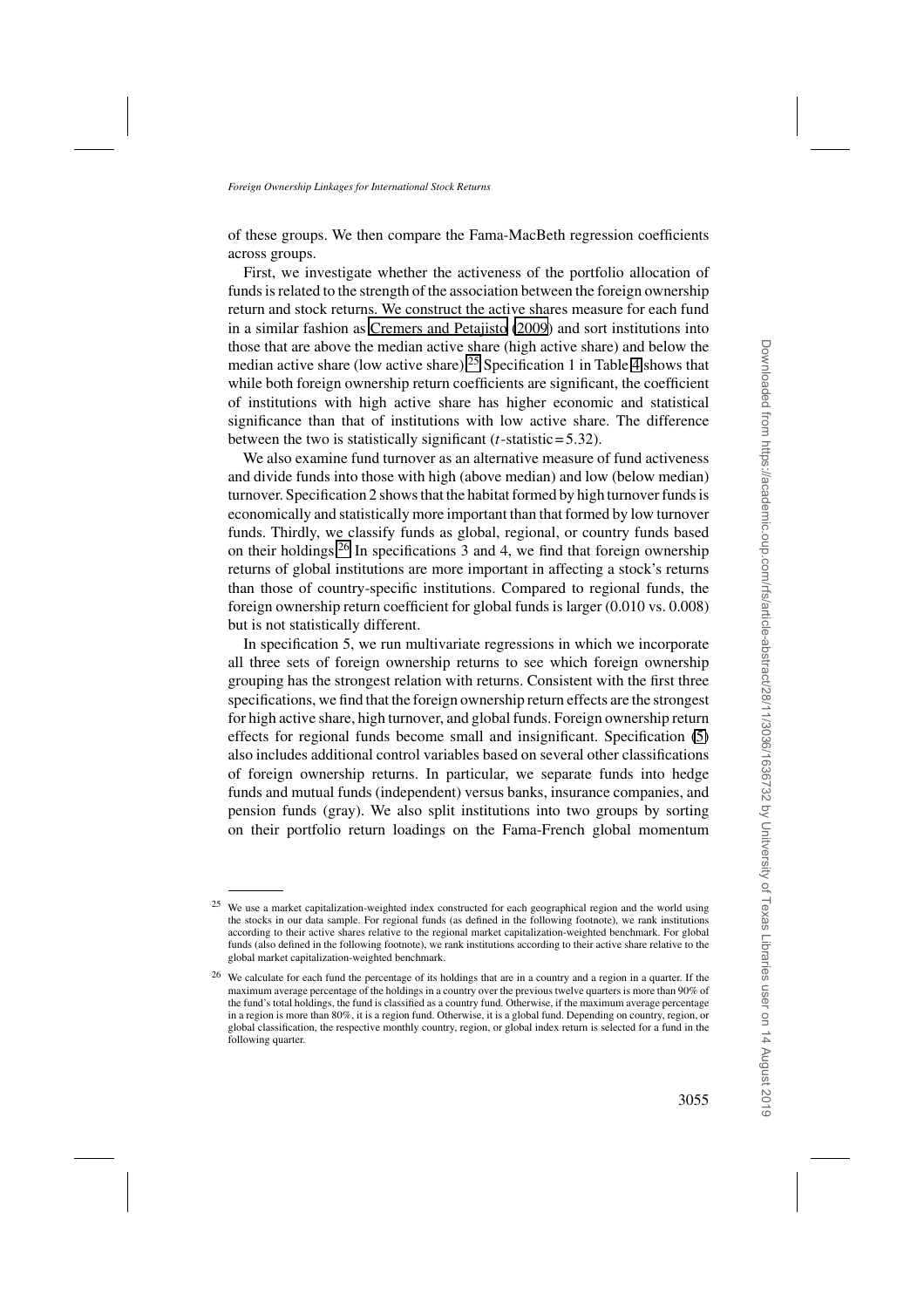#### <span id="page-20-0"></span>**Table 4 Foreign ownership returns from different groups of investors**

|                                           | (1)             | (2)             | (3)             | (4)             | (5)             |
|-------------------------------------------|-----------------|-----------------|-----------------|-----------------|-----------------|
| Foreign ownership return                  |                 |                 |                 |                 |                 |
| Funds with high active share              | 0.013           |                 |                 |                 | 0.009           |
|                                           | (9.16)          |                 |                 |                 | (2.97)          |
| Funds with low active share               | 0.005           |                 |                 |                 | 0.002           |
|                                           | (3.85)          |                 |                 |                 | (0.83)          |
| Funds with high turnover                  |                 | 0.012           |                 |                 | 0.006           |
|                                           |                 | (7.63)          |                 |                 | (2.49)          |
| Funds with low turnover                   |                 | 0.005           |                 |                 | 0.001           |
|                                           |                 | (3.08)          |                 |                 | (0.30)          |
| Global funds                              |                 |                 | 0.010           | 0.011           | 0.006           |
|                                           |                 |                 | (6.12)          | (7.55)          | (2.75)          |
| Regional funds                            |                 |                 | 0.008           |                 | 0.001           |
|                                           |                 |                 | (5.07)          |                 | (0.42)          |
| Country funds                             |                 |                 |                 | 0.004           | 0.001           |
|                                           |                 |                 |                 | (3.07)          | (0.49)          |
| Mutual and hedge funds                    |                 |                 |                 |                 | $-0.002$        |
|                                           |                 |                 |                 |                 | $(-0.80)$       |
| Pension funds, banks, insurance companies |                 |                 |                 |                 | $-0.003$        |
|                                           |                 |                 |                 |                 | $(-1.15)$       |
| High momentum funds                       |                 |                 |                 |                 | 0.002           |
|                                           |                 |                 |                 |                 | (1.10)          |
| Low momentum funds                        |                 |                 |                 |                 | 0.001           |
|                                           |                 |                 |                 |                 | (0.89)          |
| High flow funds                           |                 |                 |                 |                 | $-0.001$        |
|                                           |                 |                 |                 |                 | $(-0.63)$       |
| Low flow funds                            |                 |                 |                 |                 | $-0.003$        |
|                                           |                 |                 |                 |                 | $(-1.32)$       |
| Local beta $\times$ Local market          | 0.063           | 0.063           | 0.063           | 0.063           | 0.061           |
|                                           | (10.45)         | (10.28)         | (10.28)         | (10.17)         | (9.89)          |
| World beta $\times$ World market          | 0.024           | 0.024           | 0.024           | 0.024           | 0.024           |
|                                           | (4.36)<br>0.021 | (4.23)<br>0.021 | (4.42)<br>0.021 | (4.20)<br>0.021 | (4.05)<br>0.021 |
| Industry                                  |                 |                 |                 |                 |                 |
|                                           | (5.80)          | (5.84)          | (6.13)          | (6.32)          | (6.25)          |
| Adjusted $R^2$                            | 0.144           | 0.145           | 0.144           | 0.149           | 0.164           |
| Number of observations                    | 63.121          | 61,525          | 61,803          | 55,539          | 52,717          |
| Number of firms                           | 1,913           | 1,864           | 1,873           | 1,683           | 1,597           |
|                                           |                 |                 | 0.002           |                 |                 |
| Difference between groups                 | 0.008<br>(5.32) | 0.007<br>(3.47) | (0.98)          | 0.008<br>(4.57) |                 |
|                                           |                 |                 |                 |                 |                 |

This table shows the results of Fama-MacBeth regressions of quarterly stock returns on an intercept (not reported), alternative versions of the foreign ownership return (Foreign Ownership Return), expected returns from a CAPM with local and world market index, and global industry index returns, excluding the industry in the local market (Industry). There are 6,300 institutions with holdings information, of which 3,796 are mutual funds and investment advisors and 1,185 are hedge fund companies. Across specifications, foreign ownership returns are constructed for different groups of institutions. In particular, institutions are split into two groups by different characteristics or particular types of institutions are selected: specification (1) splits institutions into those with high active share vs. those with low active share; specification (2) splits institutions into those with high turnover vs. those with low turnover; and specifications (3) and (4) split institutions into country funds, regional funds and global funds. (If the maximum average percentage of the holdings in a country over the previous four quarters is more than 90% of a fund's total holdings, the fund is classified as a country fund. Otherwise, if the maximum average percentage in a region is more than 80%, it is a region fund. Otherwise, it is a global fund.) Specification (5) further includes foreign ownership return splits for mutual and hedge funds versus pension funds, banks, and insurance companies; splits for institutions with high momentum exposure versus those with low momentum exposure, as well as splits for institutions with high net fund flows versus those with low net fund flows. The sample period is 01/01/2000–03/31/2009. The sample consists of non-U.S. stocks with at least 30% non-zero trading days in the previous year as well as at least 5% lagged foreign institutional ownership. The table reports the average coefficients and associated *t*-statistics, as well as the average adjusted  $R^2$ , the number of observations, and the average number of firms. The different foreign ownership return variables as well as all other independent variables are standardized to have zero mean and unit variance within each quarter. Standard errors are corrected with the Newey-West (1987) procedure with three lags. Differences and associated *t*-statistics between the coefficients on the two foreign ownership return variables in each specification are reported in the bottom of the table. Ownership data are from Lionshares, and return data for individual stocks, market indices, and industry indices are from Datastream.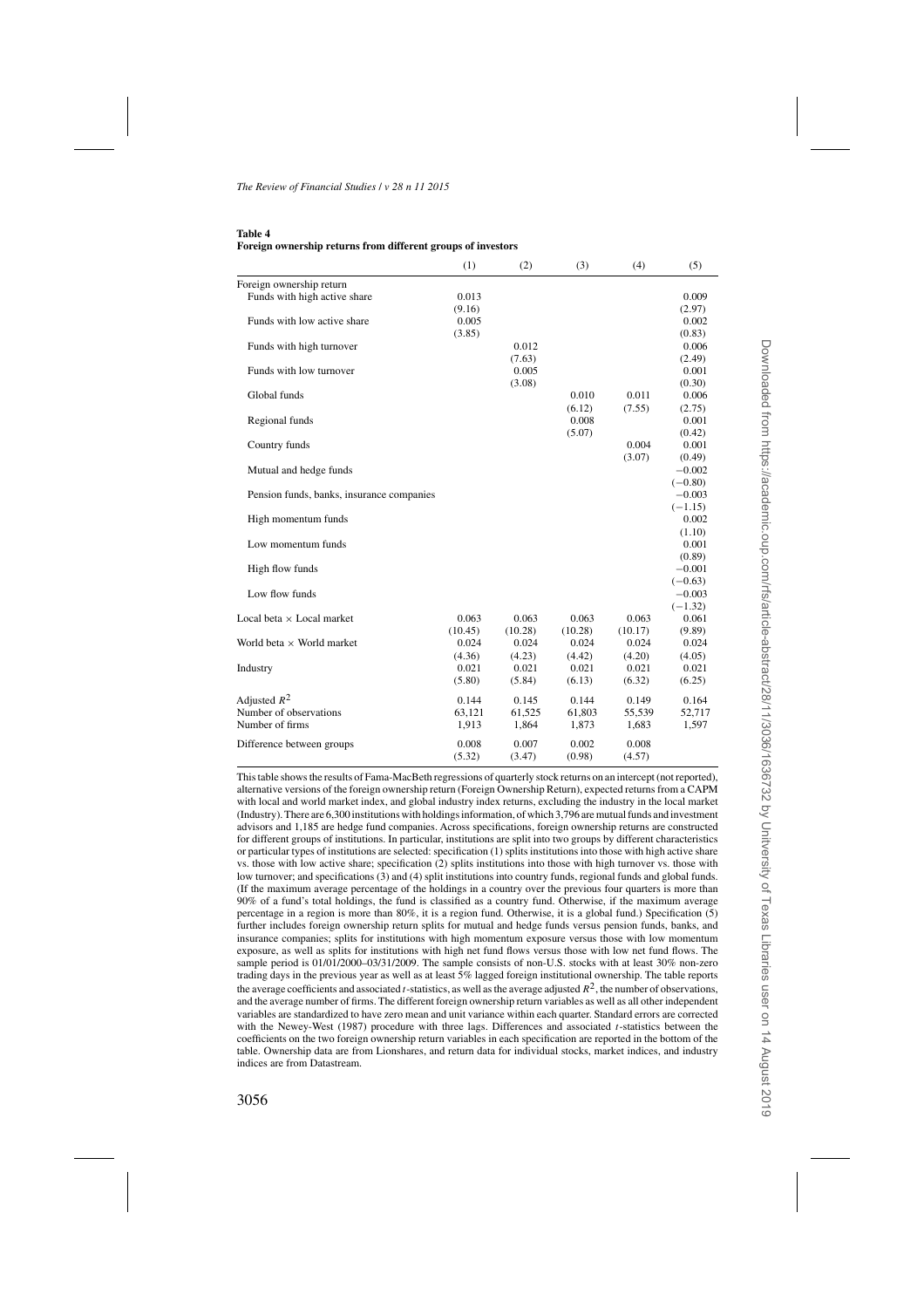factor.<sup>27</sup> Moreover, funds with low net flows may engage mostly in regular (discretionary) rebalancing activities, while funds with large inflows or outflows will have to make (forced) net new purchases/sales. To investigate this effect, we split the foreign ownership return for each stock into two components based on funds with net flows in the top or bottom quartiles across institutions (high flows) and funds in the middle two quartiles (low flows).

The foreign ownership returns created from all these subgroups (independent vs. grey, high vs. low momentum, and high vs. low flows) are not significant in the presence of the active, high turnover, and global fund classification. The fact that these are institutions that are active traders and have global presence is consistent with the derivation of the foreign ownership return as a weighted average summary measure of investor demand quantifying the extent to which the owners of a stock affect its comovement.

# **4.4 Funds flows versus discretionary trading**

To investigate the role of fund flows in the foreign ownership return, we split the return into different components to isolate a flow-related part. The decomposition proceeds in several steps. First, we follow the standard approach in the literature and infer fund flow as the difference between the total net asset value of fund *k* at the end of quarter *t* ( $TNA<sub>k</sub>$ ) and the value at the end of the quarter to which the assets of the fund at the beginning of quarter (*TNA<sub>k t*-1</sub>) had grown to had they been invested passively at the return of fund *k* during quarter  $t$  ( $R_{k,t}$ ):

$$
Flow_{k,t} = \frac{TNA_{k,t} - TNA_{k,t-1}(1+R_{k,t})}{TNA_{k,t-1}}.
$$
\n(23)

If funds passively allocate new inflows to existing portfolio holdings in proportion to the existing portfolio weights, an *x*% increase in total net assets due to a fund inflow increases the fraction of market capitalization that a fund holds of each stock by  $x\%$ . Thus, the change in the share of market capitalization that fund *k* holds in stock *j* due to the passive allocation of fund flows  $\Delta H_{j,k,t}^{Flow}$  is<sup>28</sup>

$$
\Delta H_{j,k,t}^{Flow} = Holdings_{j,k,t-1}Flow_{k,t},\tag{24}
$$

$$
Holdings_{j,k,t} = \frac{MVH_{j,k,t}}{MktCap_{j,t}},
$$
\n(25)

<sup>27</sup> We regress the past 24 months' institutional returns on the Fama-French global momentum factor to obtain the momentum loadings. High (low) momentum funds are institutions whose factor loading is above (below) the median.

<sup>&</sup>lt;sup>28</sup> When there is an inflow of funds, and the inflow is distributed passively according to portfolio weights in the previous period, the flow measured as rate of change should be equal to the rate of change of funds available for each invested stock. For example,  $FundFlow_{n,t} = 1$  means a 100% increase in total net assets due to new flow. If the price of a stock that the fund holds does not change, the fund should increase the holding of the stock by 100%.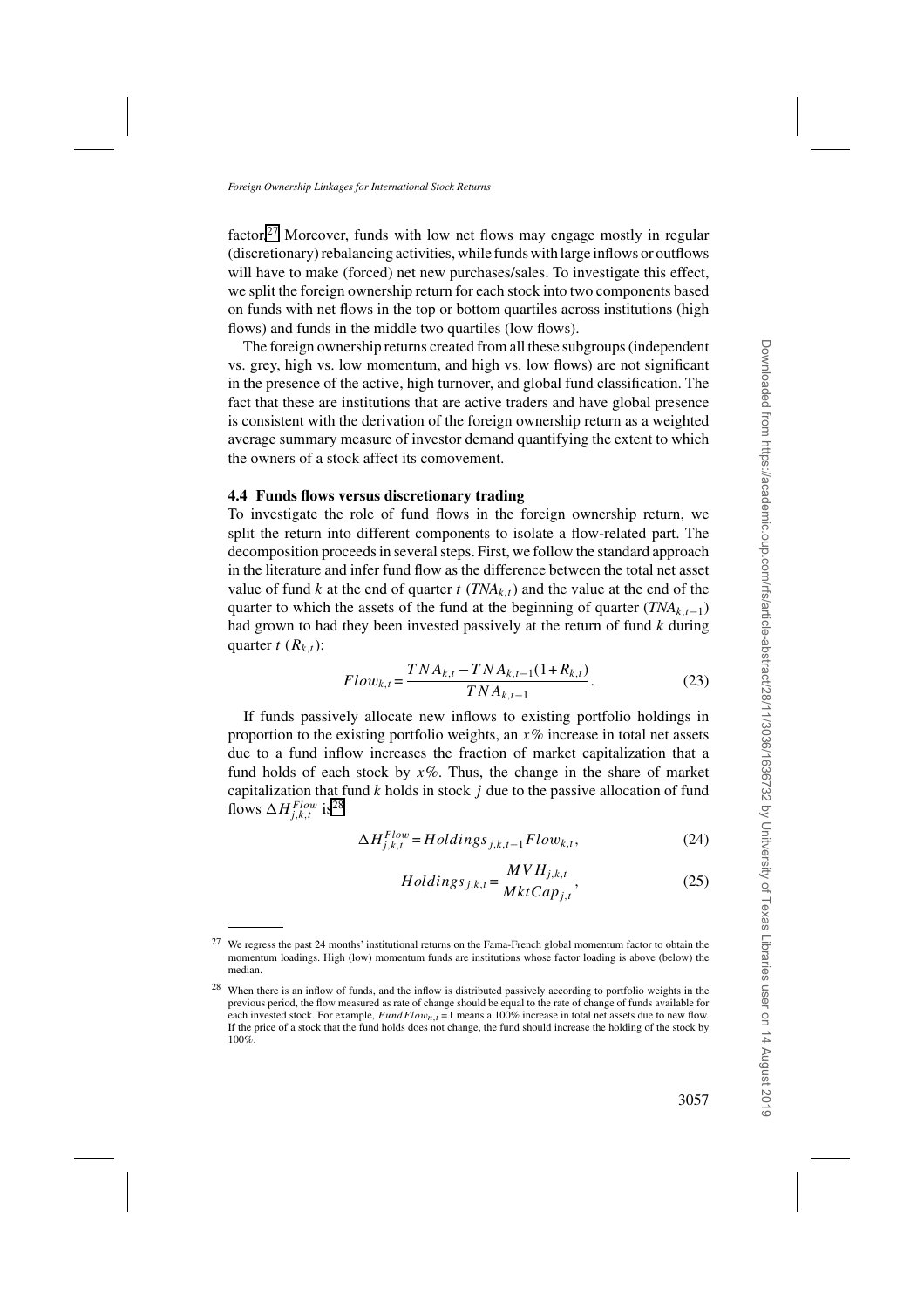where  $MVH_{i,k,t}$  is the market value of the holdings of stock *j* by fund *k* at time *t*, and  $MktCap_{i,t}$  is the market capitalization of stock *j* at time *t*.

This effect can be aggregated across all the funds that hold a particular stock *j* ; that is, the change in holdings of stock *j* due to passive allocation from fund flow is

$$
\Delta H_{j,t}^{Flow} = \sum_{k=1}^{K} Holdings_{j,k,t-1}Flow_{k,t} = \sum_{k=1}^{K} \Delta H_{j,k,t}^{Flow}.
$$
 (26)

Using changes in holdings due to fund flows, [Greenwood and Thesmar](#page-35-0) [\(2011\)](#page-35-0) decompose stock returns into a fund flow related part  $(R^{CHF}_{j,t})$  and a residual part  $(R_{j,t}^R)$  by regressing stock returns on the changes in holdings (Eq. (5) in their paper). Yet, we are also interested in returns related to changes of holdings that are unrelated to flows. Hence, we extend this approach and decompose returns into three parts, that is, a fund flow-related component  $(R_{j,t}^{CHF})$ , changes in holdings that are not related to fund flows ( $R_{j,t}^{CHNF}$ ), and a residual part ( $R_{j,t}^{R}$ ):

$$
R_{j,t} = \lambda_{j,0} + \lambda_{j,1} \Delta H_{j,t}^{Flow} + \lambda_{j,2} \Delta H_{j,t}^{NonFlow} + e_{j,t}
$$
  
\n
$$
= \lambda_{j,1} \Delta H_{j,t}^{Flow} + \lambda_{j,2} \Delta H_{j,t}^{NonFlow} + (\lambda_0 + e_{j,t})
$$
  
\n
$$
= R_{j,t}^{CHF} + R_{j,t}^{CHNF} + R_{j,t}^{R},
$$
\n(27)

where

$$
\Delta H_{j,t}^{NonFlow} = \Delta H_{j,t} - \Delta H_{j,t}^{Flow},\tag{28}
$$

$$
\Delta H_{j,t} = \sum_{k=1}^{K} \left( Holdings_{j,k,t} - Holdings_{j,k,t-1} \right). \tag{29}
$$

The decomposition splits changes of holdings of funds into those that are the result of passive allocations due to fund flows and those that are discretionary choices by the funds.

We can use the decomposition of stock returns in order to decompose the foreign ownership return in Equation (18) into three parts by substituting  $R_{i,t}$ with its three components: (1) the change of holding due to passive allocation from fund flow, (2) the change of holding not due to passive allocation, and (3) returns not due to changes of holdings:

$$
R_t^O(i) = \sum_{j=1}^{N_i} \left(1 - d_{i,j}^O\right) \sum_{k=1}^K w_{i,k} v_{k,j}
$$
  

$$
R_{j,t} = \sum_{j=1}^{N_i} \left(1 - d_{i,j}^O\right) \sum_{k=1}^K w_{i,k} v_{k,j} \left(R_{j,t}^{CHF} + R_{j,t}^{CHNF} + R_{j,t}^R\right).
$$
 (30)

We standardize all three components of the foreign ownership return.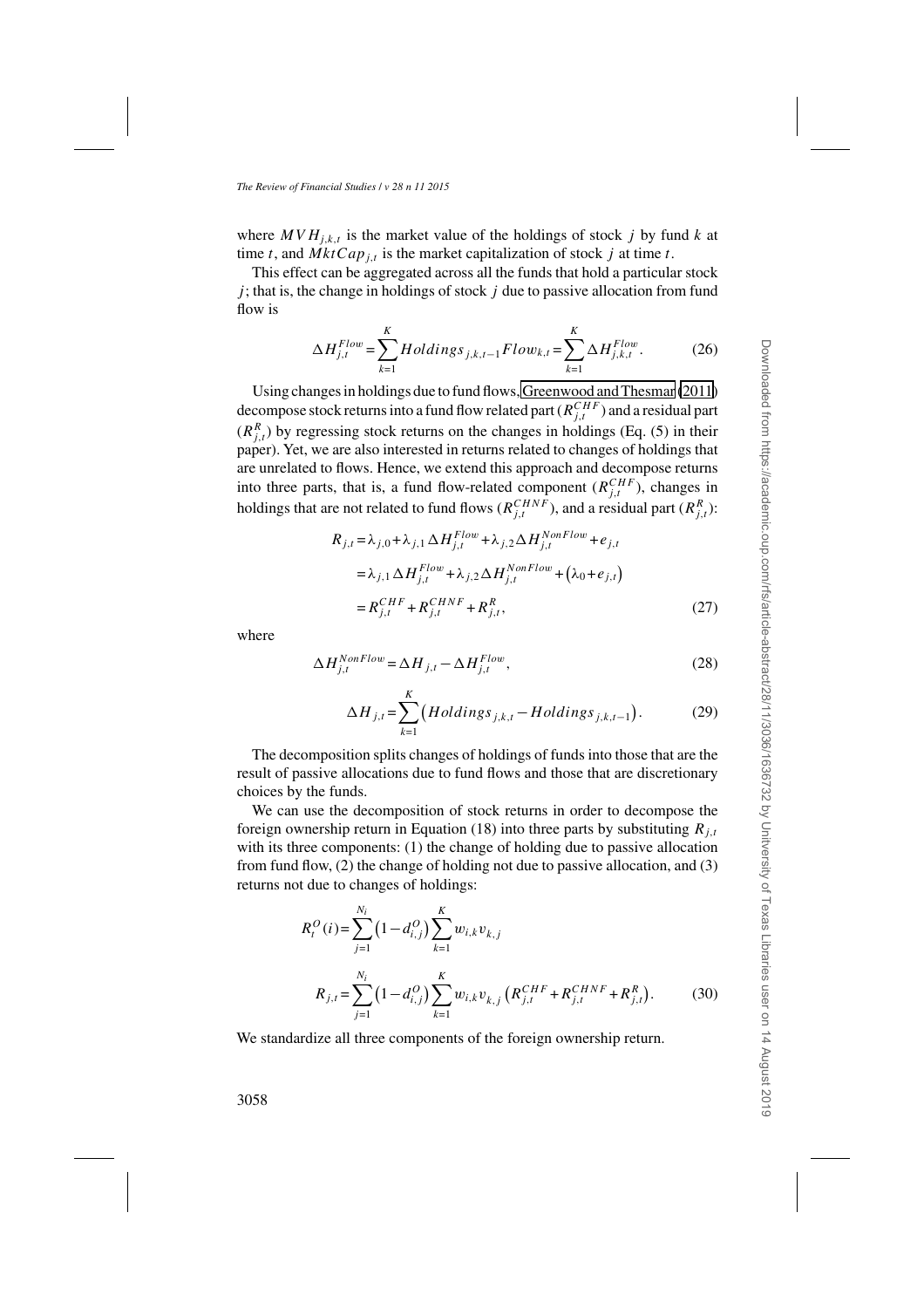#### **Table 5 Decomposition of foreign ownership return**

|                                                               | (1)     | (2)       | (3)       |
|---------------------------------------------------------------|---------|-----------|-----------|
| Foreign ownership return                                      | 0.013   |           |           |
|                                                               | (6.47)  |           |           |
| Foreign ownership return (change of holdings due to flow)     |         | $-0.002$  | 0.000     |
|                                                               |         | $(-0.76)$ | $(-0.05)$ |
| Foreign ownership return (change of holdings due to non-flow) |         |           | 0.003     |
|                                                               |         |           | (2.36)    |
| Foreign ownership return (residual)                           |         | 0.009     | 0.009     |
|                                                               |         | (4.15)    | (3.76)    |
| Local beta $\times$ Local market                              | 0.064   | 0.064     | 0.064     |
|                                                               | (10.44) | (10.50)   | (10.39)   |
| World beta $\times$ World market                              | 0.024   | 0.024     | 0.024     |
|                                                               | (4.47)  | (4.42)    | (4.41)    |
| Industry                                                      | 0.021   | 0.021     | 0.021     |
|                                                               | (5.93)  | (5.82)    | (5.76)    |
| Adjusted $R^2$                                                | 0.137   | 0.137     | 0.138     |
| Number of observations                                        | 65,515  | 65,508    | 65,508    |
| Number of firms                                               | 1.985   | 1.985     | 1,985     |

This table shows results of Fama-MacBeth regressions of quarterly stock returns on an intercept (not reported), the foreign ownership return or its components, expected returns from a CAPM with local and world market index, and global industry index returns excluding the industry in the local market (Industry). The returns of stock *j*,  $R_{i,t}$ , are assumed to be related to the change of holdings due to the passive allocation of fund flow  $\Delta H_{j,t}^{Flow}$  and the change of holdings not due to the passive allocation  $\Delta H_{j,t}^{NonFlow}$ .

$$
R_{j,t} \!=\! \lambda_{j,0} \!+\! \lambda_{j,1} \, \Delta H^{Flow}_{j,t} \!+\! \lambda_2 \, \Delta H^{NonFlow}_{j,t} \!+\! e_{j,t} \!=\! R^{CHF}_{j,t} \!+\! R^{CHNF}_{j,t} \!+\! R^{R}_{j,t},
$$

Feeding these return components into the foreign ownership return similarly decomposes it into three parts: one due to changes of holding from passive allocation of fund flows, one due to changes of holding that are not from passive allocation, and the residual:

$$
R_t^O(i)\!=\!\sum_{j=1}^{N_i}\!\left(1-d_{i,j}^O\right)\!\sum_{k=1}^{K}\!w_{i,k}v_{k,j}\,R_{j,t}\!=\!\sum_{j=1}^{N_i}\!\left(1-d_{i,j}^O\right)\!\sum_{k=1}^{K}\!w_{i,k}v_{k,j}\left(R_{j,t}^{CHF}+R_{j,t}^{CHNF}+R_{j,t}^R\right)\!.\nonumber\\
$$

The different foreign ownership return variables, as well as other independent variables, are standardized to have zero mean and unit variance within each quarter. The sample period is 01/01/2000–03/31/2009. The sample consists of non-U.S. stocks with at least 30% non-zero trading days in the previous year as well, as at least 5% lagged foreign institutional ownership. The table reports the average coefficients and associated *t*-statistics, as well as the average adjusted  $R^2$ , the number of observations, and the average number of firms. Standard errors are corrected with the Newey-West (1987) procedure with three lags. Ownership data are from Lionshares, and return data for individual stocks, market indices, and industry indices are from Datastream.

Table 5 presents results of the decomposition. Column (1) shows the original results. In Column (2), stock returns are regressed on the flow component and the residual component of the foreign ownership return. We find that the flow component is not significant; that is, stock returns are only related to the nonflow part of foreign ownership returns. In Column (3), we regress stock returns on the foreign ownership return due to flows, foreign ownership return from discretionary changes of holdings, and the residual foreign ownership return. The flow part remains insignificant, while the discretionary change of holdings and the residual foreign ownership return are both significant determinants of stock returns.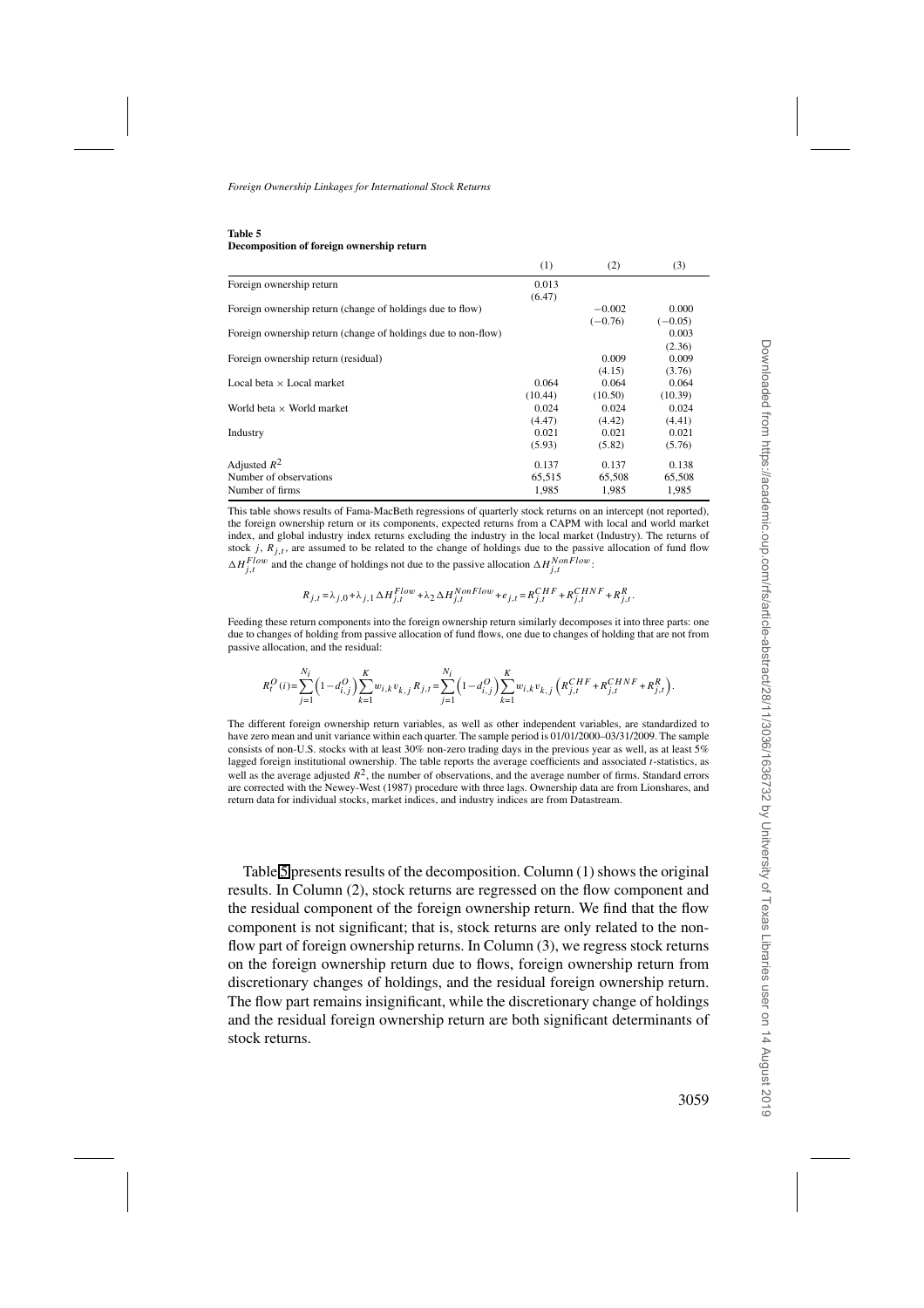# **4.5 Wealth effects**

A possible alternative explanation to habitat investing is that the foreign ownership return captures wealth effects of funds, where funds adjust the ownership in the stocks they hold when they had high returns (an increase in wealth). A simple implication of portfolio rebalancing that plays a role in many theoretical investment models is that if stock prices increase in one group of securities, investors may want to diversify away from this group and increase their holdings in other securities.<sup>29</sup> To illustrate, a fund might hold three stocks in its portfolio: Samsung, Nissan, and Microsoft. Samsung and Nissan experience a sudden rise in stock value. A wealth effect implies that the fund is suddenly wealthier from the rises in stock values and may need to reduce holdings in Samsung and Nissan (perhaps to avoid being disproportionately weighted in these stocks) and invest more in Microsoft. Thus, an empirical test of the wealth effect involves testing whether funds that have experienced a rise in the value of their portfolio increase their ownership in the stocks they hold. As a measure of the increase in wealth, we use the return of a fund over the quarter. We do not consider fund flows since they were analyzed in the previous section.

Our level of analysis is the change of ownership in each stock by each fund. We regress the change of ownership of each fund in each stock on contemporaneous and lagged quarterly returns of each fund. If wealth effects are important, then for each stock, the funds with high fund returns (and an increase in wealth) should be increasing their holdings in a stock, whereas the funds with the lowest returns should decrease their ownership in a stock. The regression results in Table [6](#page-25-0) show that funds' changes in holdings are statistically and economically unrelated to contemporaneous fund returns. This result is independent of whether we measure fund performance based on just foreign stocks (specification 1) or all stocks (specifications 2 and 3) and whether the fund return is contemporaneous or lagged. In addition, we examine results based on sorting evidence. For each stock in a quarter, we sort the stocks' institutional owners into five quintiles according to the institutions' average holding returns. In each quintile, we report the average change of holdings of the stocks by the institutions in the current and over the next four quarters. Similar to the regression results, we find that institutions that experience the largest returns on their holdings are not increasing their institutional holdings in the stocks they already hold (as reported in Table IA.9).

An alternative way to investigate the role of wealth effects as a driver of the foreign ownership return is to exploit the fact that the wealth of investors may be tied to the return of the country in which the fund is based. Similar

<sup>&</sup>lt;sup>29</sup> See, for exa[mple,](#page-35-0) [Bohn and Tesar](#page-34-0)[\(1996](#page-34-0)[, Equation \(4\)\), Griffin, Nardari, and Stulz \(2004, Equation \(6\)\),](#page-35-0) Goldstein and Pauzner [\(2004,](#page-35-0) Figure 5), and [Kyle and Xiong](#page-36-0) [\(2001](#page-36-0), p. 1,412). For example, [Hau and Rey](#page-35-0) [\(2004](#page-35-0)) propose that when an international investor's domestic holdings increase, the investor has more wealth and is more likely to move capital to the United States.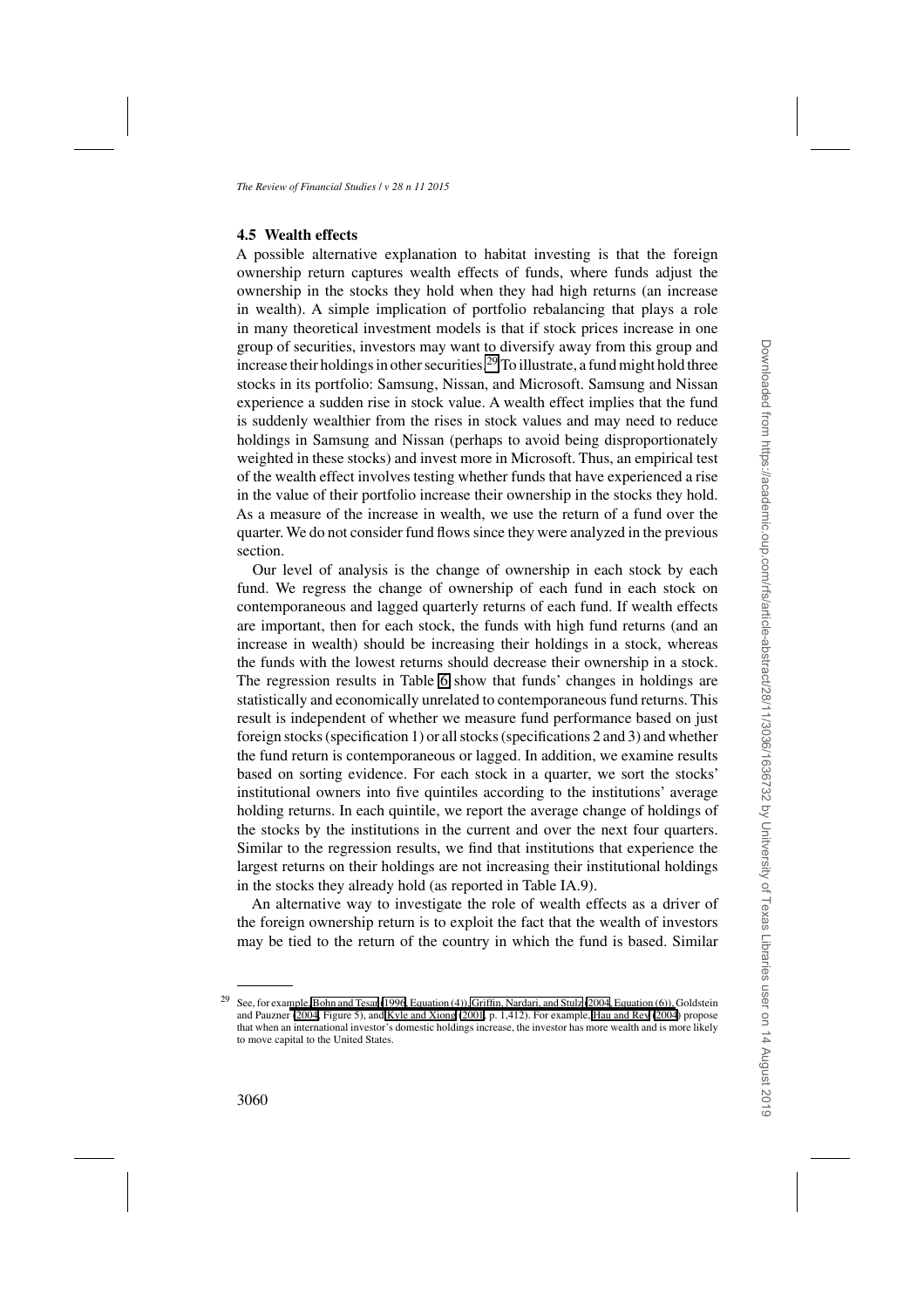<span id="page-25-0"></span>

| Table 6               |  |
|-----------------------|--|
| <b>Wealth effects</b> |  |

|                                        | (1)    | (2)       | (3)       |
|----------------------------------------|--------|-----------|-----------|
| Foreign owner fund return              | 0.050  |           |           |
|                                        | (0.64) |           |           |
| Foreign owner fund return (lagged)     | 0.136  |           |           |
|                                        | (1.50) |           |           |
| Owner fund return                      |        | $-0.005$  | $-0.027$  |
|                                        |        | $(-0.06)$ | $(-0.28)$ |
| Owner fund return (lagged)             |        | 0.080     | 0.054     |
|                                        |        | (0.80)    | (0.51)    |
| Percentage change in holdings (lagged) |        |           | 0.035     |
|                                        |        |           | (6.89)    |
| Adjusted $R^2$                         | 0.000  | 0.001     | 0.006     |
| Number of firms                        | 2.150  | 2.184     | 2.150     |

This table shows results of Fama-MacBeth regressions of quarterly changes in holdings on an intercept (not reported), variables capturing wealth effects, and control variables. In particular, the table shows the results from regressions of changes in holdings at the stock-fund level on the portfolio return of institutional owners, and the lagged dependent variable. The dependent variable is the change of holdings from the previous quarter to the current quarter of a stock by a fund. The regressors are the fund return (Owner Fund Return), the fund return in the previous quarter (Owner Fund Return (lagged)), the fund return on foreign holdings (Foreign Owner Fund Return), the fund return on foreign holdings in the previous quarter (Foreign Owner Fund Return (lagged)), and the percentage change in holdings lagged by one quarter (i.e., the lagged dependent variable). All variables are standardized. Results are based on new and existing holders of a stock. The sample period is 01/01/2000– 03/31/2009. The sample is limited to non-U.S. stocks with at least 30% non-zero trading days in the previous year. The table reports the coefficients, associated *t*-statistics, as well as the average adjusted *R*2. Ownership data are from Lionshares. Returns data for individual stocks, market indices, and industry indices are from Datastream.

to our foreign ownership return, we compute an institutional owners' home market return that is based on the country in which the institution is domiciled (which is often different from the country in which the capital is deployed). The owners' home market return is calculated as the weighted average of the index returns of the home country (country of incorporation) of the fund, where the weights are based on the relative size of the fund's holdings in the stock. The results (reported in Table IA.8, panel A) show that the importance of the foreign ownership return is unaffected by the owners' home market return.

A related test is to examine the importance not of the country in which the capital is domiciled but of the country in which the capital is deployed. We estimate time-series regressions of the return of each ownership connected stock on its local country market return to obtain the fitted value as well as the residual. We then feed these two return components into the foreign ownership return calculation in Equation (6) to obtain two foreign ownership return components:

$$
R_t^O(i) = \sum_{j=1}^{N_i} \left(1 - d_{i,j}^O\right) \sum_{k=1}^K w_{i,k} v_{k,j} \left(R_{j,t}^{countery} + R_{j,t}^{residual}\right)
$$
  
=  $R_{j,t}^{O, country} + R_{j,t}^{O,residual}$ . (31)

The results (reported in Table IA.8, panel B) show that the residual effect is economically and statistically significant in all specifications. The country market component coefficient is neither statistically significant (in the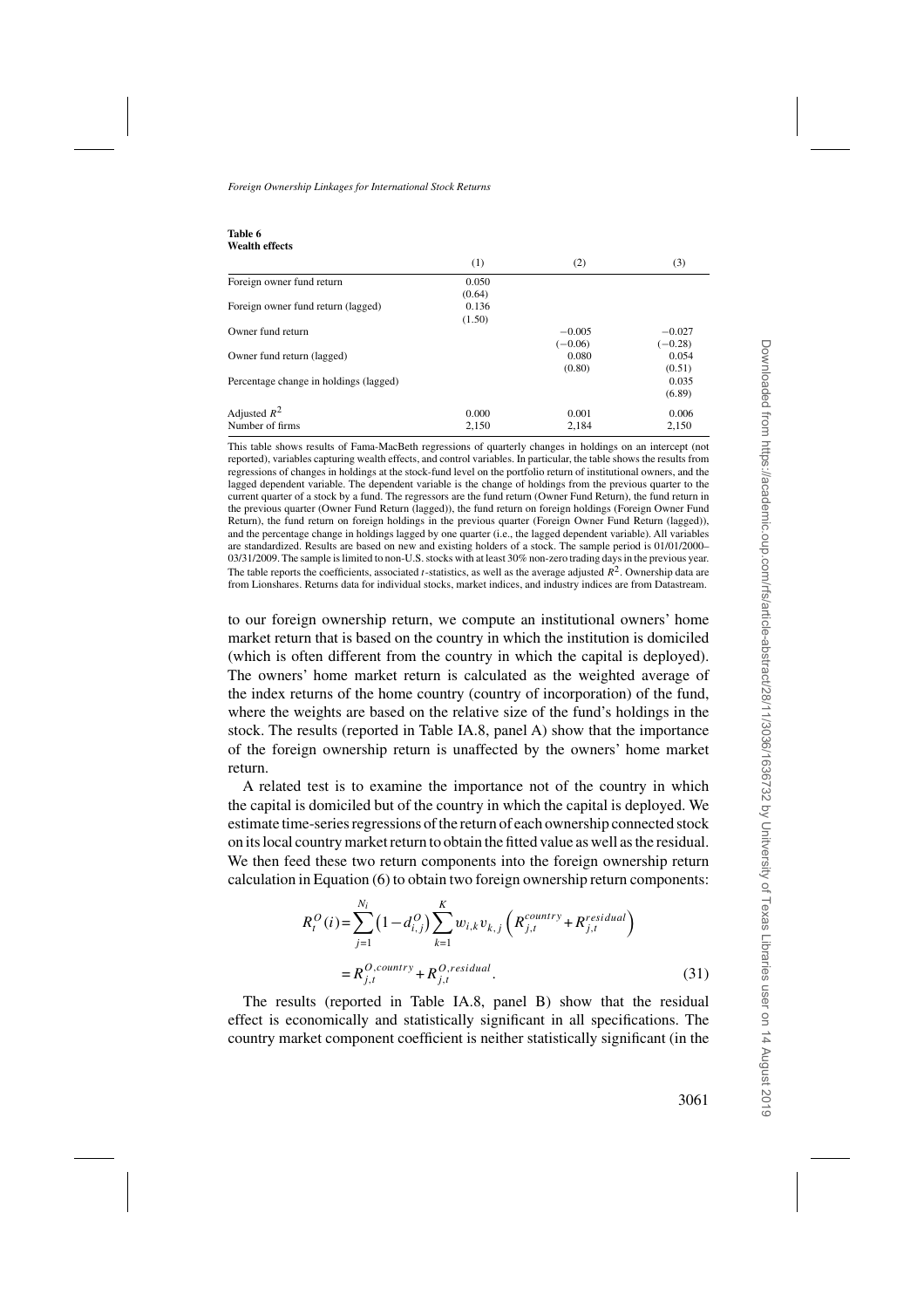univariate regression) nor economically significant (and only about one-fourth of the coefficient on the residual effect). The decomposition is interesting in that it shows that it is the specific composition of stocks that a portfolio manager holds and not predominantly the country composition of the portfolio that drives the explanatory power of the foreign ownership return. Overall, this section provides little empirical support for wealth effects.

# **5. Diversification Implications**

Next, we briefly explore the consequences for portfolio diversification implied by the systematic relation between stock returns and foreign ownership returns. A simple but useful practical diagnostic is to compare the return covariance of firms within a population relative to the return variance of a representative firm in a given country. [Solnik](#page-36-0) [\(1974\)](#page-36-0) uses this approach to compare the power of portfolio diversification in the United States and internationally.

We examine the reduction in the standard deviation of the equity portfolio of a fund if it moves from country and industry diversification to diversification along country, industry, and the foreign ownership return dimension. We focus this analysis on funds that are well diversified across countries and industries, that is, those that hold more than 50% of non-domestic stocks and have nonzero investment in all ten Fama-French industries. For these funds, we assess the incremental diversification benefit when diversifying along the foreign ownership return dimension. In particular, we divide stocks into quintiles based on the correlation between the foreign ownership return of the stock and the return of each fund in the prior year. We then calculate the diversification benefit that each group of stocks provides each fund in terms of reduction in volatility.

We first assume that a fund is increasing its existing portfolio with the original fund portfolio constituting half of its holdings and new stocks constituting the other half. The new stocks are drawn from either the high or low quintiles based on the correlation of their foreign ownership return with fund returns. Figure [1](#page-27-0) shows the reduction in volatility (i.e., portfolio return variance divided by average stock return variance) as more stocks are added to the portfolio. Stocks that have the lowest (highest) foreign ownership return correlation with the fund return provide the largest (smallest) reduction in volatility as the number of stocks increases. As shown in Table [7,](#page-28-0) the diversification limit of the stocks in the lowest correlation quintile is 18% compared with 28% for the stocks in the highest correlation quintile. Alternatively, we build equally weighted portfolios from scratch using stocks with different quintiles of foreign ownership return correlations. Table [7](#page-28-0) shows that portfolios drawn from stocks with the lowest foreign ownership correlations again achieve a much lower diversification limit (11%) compared with portfolios drawn from stocks with the highest foreign ownership correlations (19%).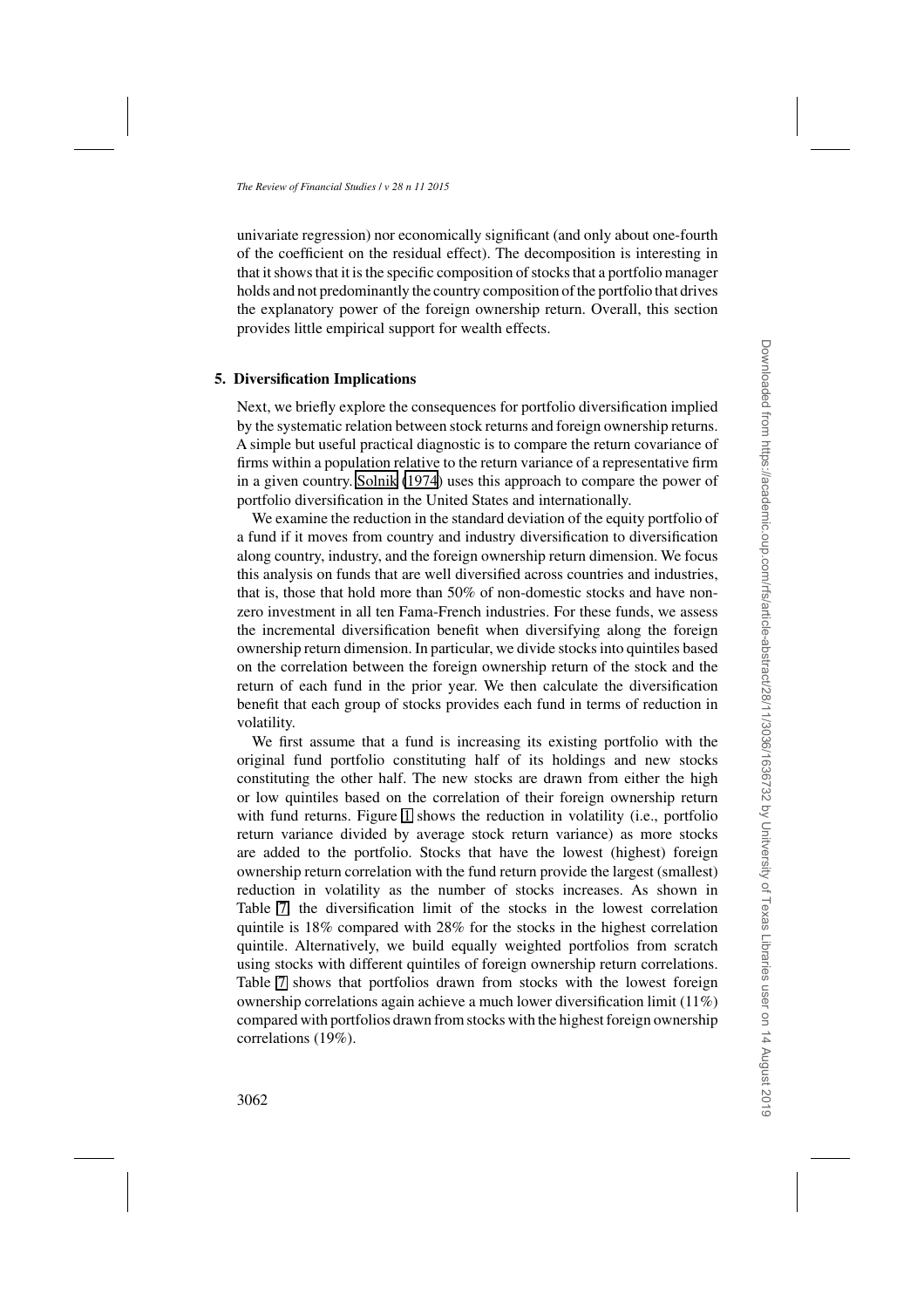<span id="page-27-0"></span>

## **Figure 1**

#### **Portfolio diversification**

This figure shows the effect of portfolio diversification for funds investing in stocks with different levels of foreign ownership correlation. In particular, for each fund and year, stocks that are not held by the fund are sorted into quintiles based on the correlation between their foreign ownership returns and fund returns in the prior year. Quintile 1 is the group of stocks with the lowest correlation, and quintile 5 is the group of stocks with the highest correlation. Funds are required to have at least 50% of their holdings in nonlocal stocks and to have holdings in all ten Fama-French industries in order to ensure they are considerably diversified along the country and industry dimensions We restrict the grouped stocks to be non-U.S. with at least 30% nonzero trading days in the previous year and to have more than 5% foreign ownership before sorting. We look at the diversification benefits of investing 50% in an equally weighted portfolio of the stocks in a quintile and the rest in the fund in the following year. When we calculate the equally weighted portfolio return for a quintile, we first take averages within a country and then take the average across countries, in order to avoid a dominating effect of countries with many stocks. The figure shows the diversification limits (variance of portfolio return divided by the average of the variance of individual stock returns and the variance of the fund return) when investing 50% in the fund and 50% in the stocks in each quintile.

A related question is whether fund size matters for the ease of diversification based on foreign ownership returns. Building on the above analysis, we examine the unrealized diversification potential of funds as a function of fund size. To this end, we consider funds that invest 50% of their portfolio in stocks with alternatively high and low foreign ownership return correlation (top and bottom quintile). For each fund, the difference in diversification benefits between the top and bottom quintiles of stocks represents the unrealized diversification benefit for that fund. We plot this unrealized diversification benefit as a function of fund size (log assets in USD). The unrealized diversification benefits are higher for small funds compared to large funds, as shown in Figure [2.](#page-29-0) We also conduct an analysis (in [Internet Appendix](http://rfs.oxfordjournals.org/lookup/suppl/doi:10.1093/rfs/hhv030/-/DC1) Section C) that measures the importance of the foreign ownership return in capturing systematic portfolio risk and reach similar conclusions.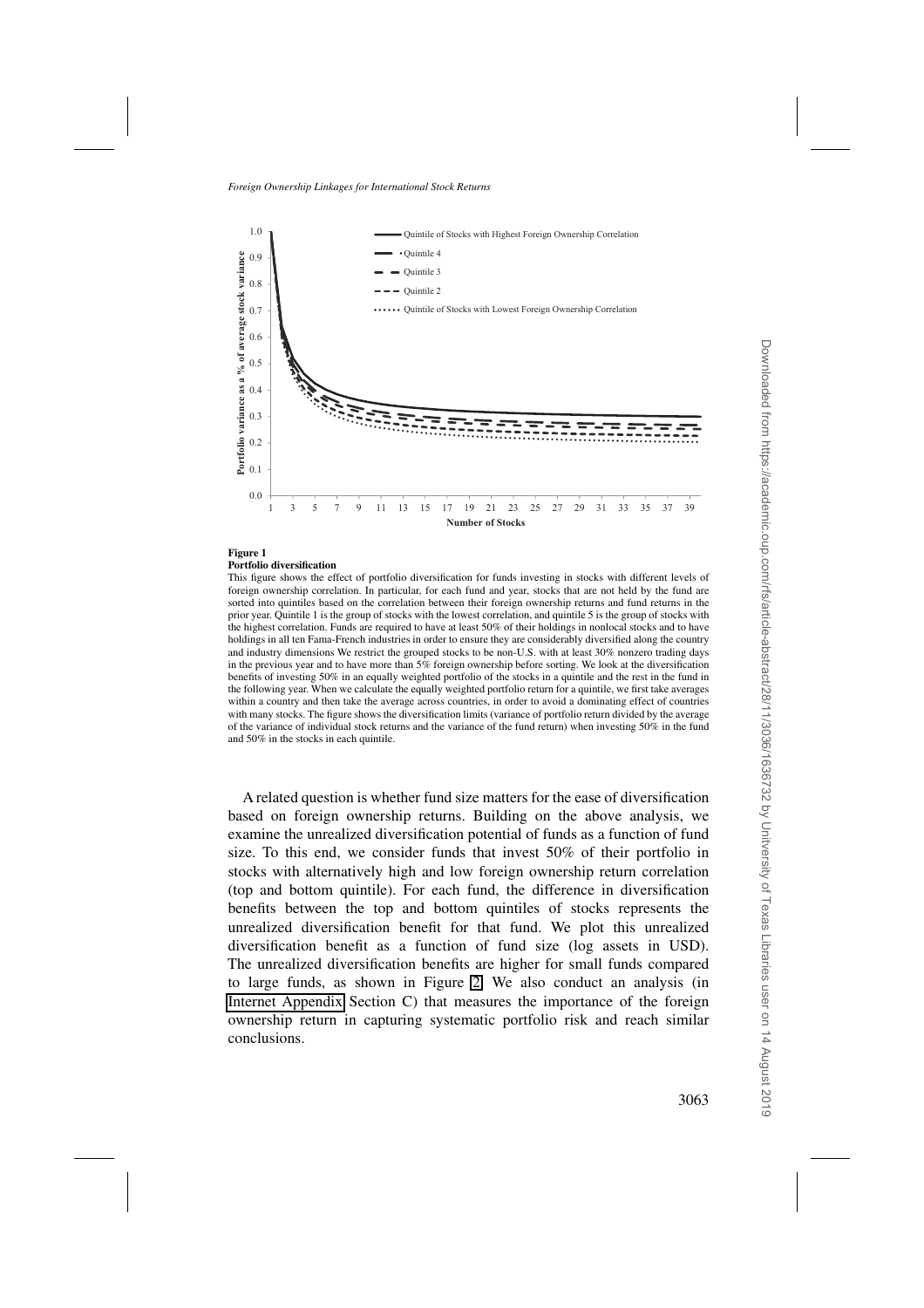<span id="page-28-0"></span>

| Table 7                                                 |
|---------------------------------------------------------|
| Portfolio diversification and foreign ownership linkage |

| Limit value of portfolio return variance as a $\%$ of the average stock return variance |  |  |
|-----------------------------------------------------------------------------------------|--|--|
|-----------------------------------------------------------------------------------------|--|--|

| <b>Correlation quintile</b> | Add stocks to fund | <b>Build new stock portfolio</b> |  |
|-----------------------------|--------------------|----------------------------------|--|
| Low                         | 0.1832             | 0.1098                           |  |
| 2                           | 0.2074             | 0.1262                           |  |
| 3                           | 0.2337             | 0.1490                           |  |
| $\overline{4}$              | 0.2487             | 0.1617                           |  |
| High                        | 0.2820             | 0.1893                           |  |

This table examines how foreign ownership linkage is related to portfolio diversification. It shows the portfolio diversification effects for different funds when they add stocks with different foreign ownership return correlations into the portfolios. In particular, for each fund and year, stocks that are not held by a fund are sorted into quintiles based on the correlation between their foreign ownership return and fund returns in the prior year. Quintile 1 is the group of stocks with the lowest correlation, whereas quintile 5 is the group of stocks with the highest correlation. We restrict the stocks to be non-U.S. and to have more than 5% foreign ownership before the sorting. We look at the diversification benefits of stocks from a quintile in the following year. When we calculate the equal weighted portfolio return for a quintile, we first take averages within a country and then take average across countries, in order to avoid a dominating effect of countries with many stocks. The numbers presented here are diversification limits (variance of portfolio return divided by average variance of individual stock returns). Column 1 shows results for diversification effects when investing 50% in the fund and 50% in the stocks in each quintile. Column 2 shows results for diversification effects for investments in just the stocks in the quintile. The sample consists of all non-U.S. stocks with data between 01/01/2000 and 03/31/2009 with at least 30% non-zero trading days in the previous year. Firms are also required to have at least thirty non-missing observations over the sample period.

# **6. Conclusion**

The international finance literature has predominantly considered comovement in terms of two components of economic fundamentals, industry, and country factors. Motivated by [Froot and Dabora](#page-34-0) [\(1999\)](#page-34-0), [Chan, Hameed, and Lau](#page-34-0) [\(2003](#page-34-0)), and [Foerster and Karolyi](#page-34-0) [\(1999](#page-34-0)), who show in different contexts that covariation is related to a firm's investor clientele associated with its listing location, we develop a new, parsimonious measure of linkages between stocks based on their ownership structure and document its pervasiveness and importance. [Griffin](#page-35-0) [\(2002\)](#page-35-0) and [Fama and French](#page-34-0) [\(2012\)](#page-34-0) find that local factors are relatively more important than global ones, but [Karolyi and Wu](#page-36-0) [\(2012\)](#page-36-0) show that the degree to which a stock is global depends on the cross-listed trading venue. In a broadly consistent manner, we find that a more explicit measure of the linkages of a stock to foreign stocks due to common institutional ownership can explain substantial return variation beyond local and global factors.

The foreign ownership return is of similar economic importance as country and industry fundamentals, and it is not proxying for omitted fundamentals, investment style, or wealth effects. Consistent with investor habitat, the foreign ownership return is more important after a stock lists an ADR/GDR or is added to a market index, and it is stronger for active global funds with high turnover. A decomposition shows that the foreign ownership return is not due to common fund flows but rather is due to discretionary stock trades by fund management. The importance of the foreign ownership return is driven by active trading decisions of fund managers as they buy and sell securities in a similar fashion as other fund managers around the globe.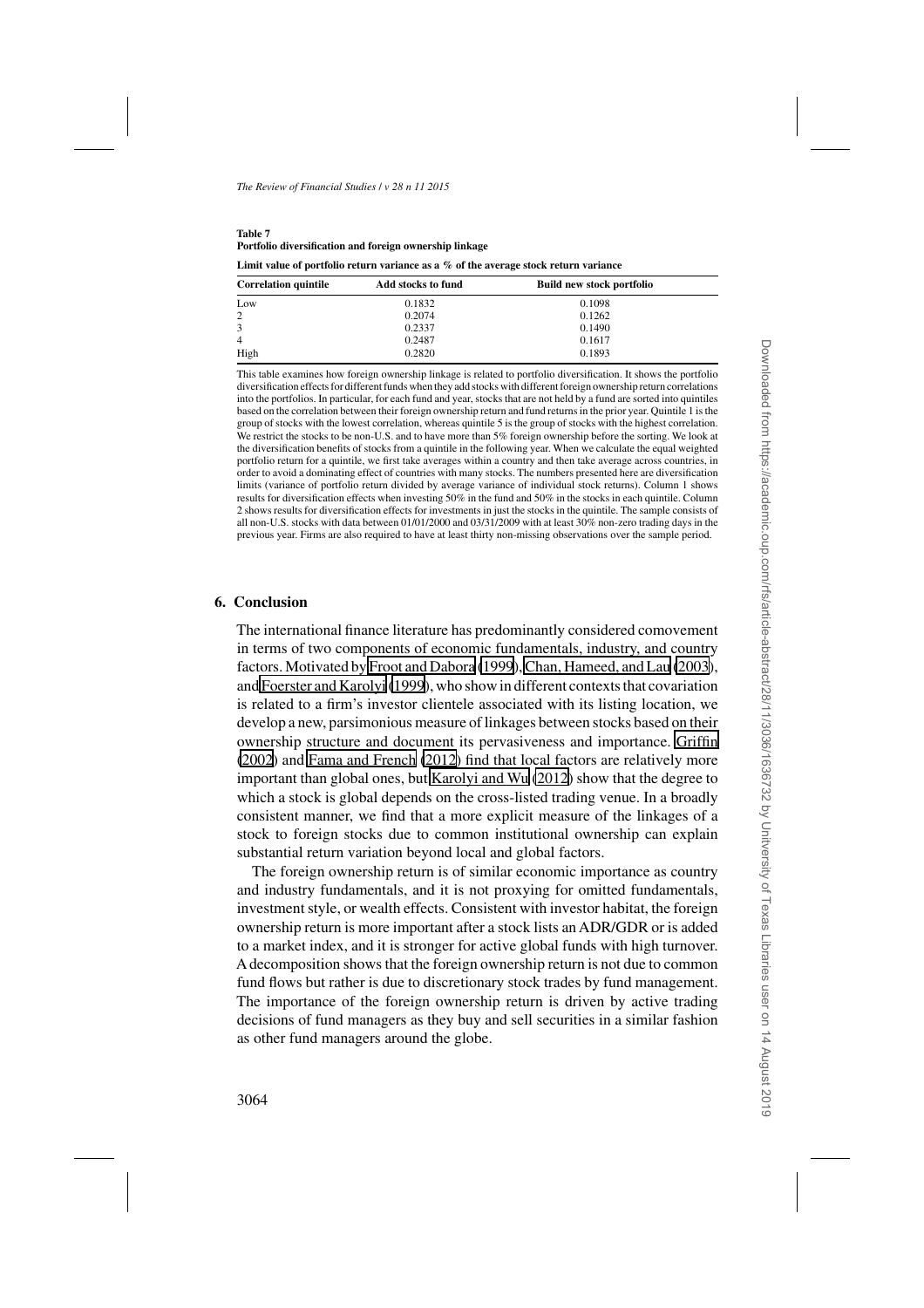<span id="page-29-0"></span>

#### **Figure 2**

#### **Fund size and diversification benefits**

This figure plots the unrealized diversification benefit against fund size (log assets in U.S. dollars). For each fund and calendar year, quintile groups of stocks are formed according to the correlation between their foreign ownership return and the fund return in the previous year. The unrealized diversification benefit is defined as the difference between the diversification limit from investing in stocks that have the highest quintile versus the lowest quintile of ownership correlations. The diversification limit is the ratio of portfolio return variance to average stock return variance where half of the portfolio is invested in a fund's original assets and the other half in an equally weighted portfolio of stocks in the quintile. Funds are required to have at least 50% of their holdings in nonlocal stocks and to have holdings in all ten Fama-French industries in order to ensure they are considerably diversified along the country and industry dimensions. The sample consists of non-U.S. stocks with at least thirty weekly observations in a calendar year, 30% nonzero trading days in the previous year as well as at least 5% foreign institutional ownership in the beginning of a calendar year. The sample period is 01/01/2000–03/31/2009. Ownership data are from Lionshares, and return data for individual stocks, market indices, and industry indices are from Datastream.

Our results have important practical implications for investors. We show that stocks with a foreign ownership return similar to a portfolio manager's existing portfolio provide considerably less diversification benefits compared to stocks with an unrelated foreign ownership return. In fact, the indices and mutual funds that are popular vehicles to obtain international diversification become, over time, the least efficient tools given that they hold highly overlapping portfolios. Thus, international fund managers should pay close attention both to the level of foreign ownership and to whether a stock is held by unrelated or competing shareholders. We believe these findings are of broad academic and practical relevance for a variety of domestic and international portfolio and risk management applications. More research is needed to further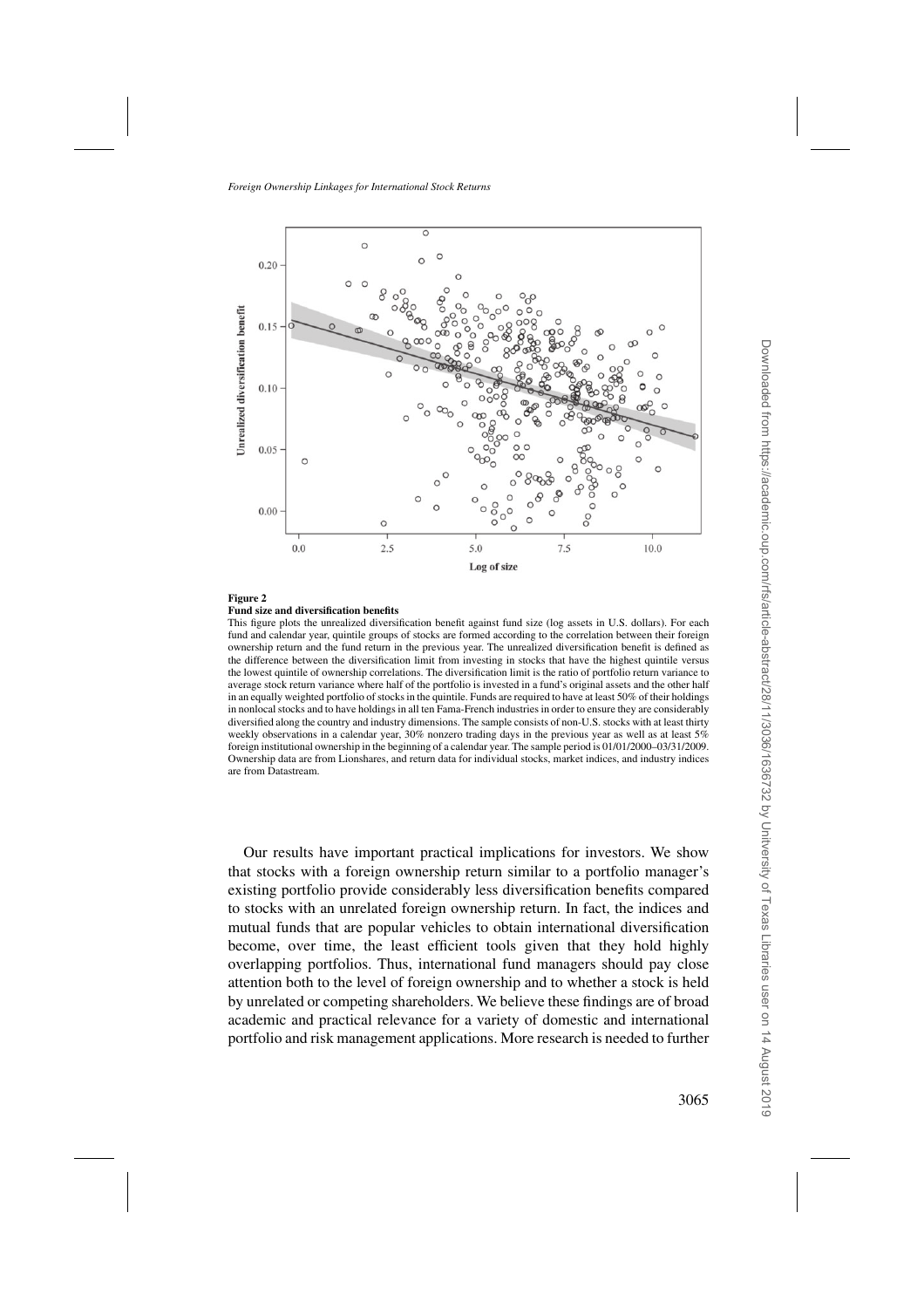understand the important role of financial institutions in international financial markets.

# **Appendix**

## **Appendix A. Example of Ownership Linkage**

Figure [A1](#page-27-0) illustrates a hypothetical example of a stock (Samsung) that is held by two shareholders (Capital World Investors and Korea Retirement Fund). This figure demonstrates how Samsung is linked to other securities through common shareholders.





#### **Appendix B. Robustness Tests**

Table [A1](#page-13-0) shows results from regressing quarterly returns on the foreign ownership return for different regression samples based on domicile market development, market capitalization, and liquidity levels. In particular, we run regressions separately for the sample of stocks in developed markets and emerging markets. We also run regression based on the stocks' market capitalization buckets (small, medium, and large) in the previous quarter. Stocks that are below the 40th percentile are classified as small; the next 30% are classified as medium; and the rest are classified as large. Finally, we divide stocks into liquid versus illiquid according to the percentage of non-zero return days in the previous year. We use the median value of the percentage of zero returns to divide stocks into the two groups. In all specifications, we find that stock returns are significantly related to the foreign ownership return.

Tables [A2](#page-14-0) and [A3](#page-18-0) show results of tests with the foreign non-ownership return. The results reported in Table [A2](#page-14-0) (specification 1) show that the coefficient on the foreign non-ownership return is close to zero. We repeat this process with two-digit SIC industries that are potentially more precise. We also perform an analysis in which we always pick the largest foreign nonownership stock within the country-industry bucket to ensure the foreign non-ownership return is of similar or larger size composition. Alternatively, we combine the industry and large stocks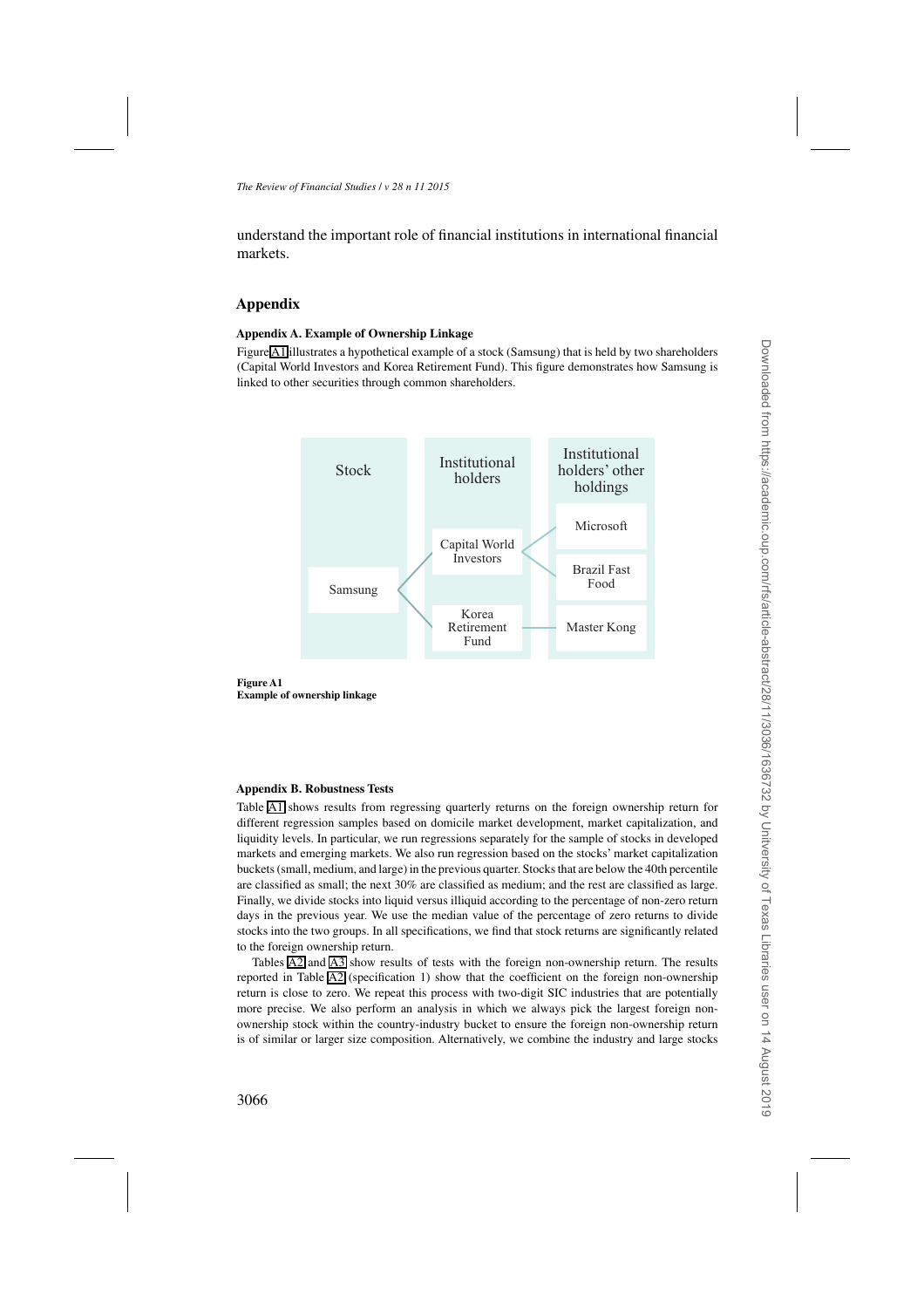analyses. All of the coefficients on these alternative foreign non-ownership returns in specifications 1–5 are close to zero and statistically insignificant, indicating that foreign ownership returns are not simply proxying for stocks of similar country and industry characteristics. We also create 200 simulated datasets of foreign non-ownership returns. The simulation regression coefficients have a mean of 0.0034 and range from 0.0018 to 0.061 (panel A of Table [A3\)](#page-18-0), which is never anywhere close to that of the actual foreign ownership return of 0.56 (in Table [1\)](#page-13-0).

| <b>Table A1</b>                                            |  |  |
|------------------------------------------------------------|--|--|
| Cross-sectional regressions with foreign ownership returns |  |  |

|                                  | Market development |           | Market capitalization |           |           | Trading  |           |
|----------------------------------|--------------------|-----------|-----------------------|-----------|-----------|----------|-----------|
|                                  | Emerging           | Developed | Small                 | Medium    | Large     | Illiquid | Liquid    |
| Foreign ownership return         | 0.128              | 0.354     | 0.210                 | 0.259     | 0.524     | 0.225    | 0.440     |
|                                  | (2.59)             | (4.78)    | (5.80)                | (2.84)    | (4.80)    | (8.03)   | (9.11)    |
| Local beta $\times$ Local market | 0.806              | 0.662     | 0.778                 | 0.754     | 0.811     | 0.758    | 0.786     |
|                                  | (23.52)            | (7.27)    | (11.91)               | (18.88)   | (31.79)   | (16.71)  | (15.60)   |
| World beta $\times$ World market | $-0.755$           | 0.313     | 1.025                 | $-1.216$  | $-0.776$  | 1.478    | $-0.750$  |
|                                  | $(-0.74)$          | (0.79)    | (2.45)                | $(-0.80)$ | $(-0.71)$ | (2.81)   | $(-0.77)$ |
| Industry                         | 0.358              | 0.352     | 0.293                 | 0.284     | 0.400     | 0.324    | 0.349     |
|                                  | (5.54)             | (8.69)    | (5.56)                | (5.77)    | (10.72)   | (6.80)   | (8.75)    |
| Adjusted $R^2$                   | 0.190              | 0.106     | 0.102                 | 0.164     | 0.240     | 0.117    | 0.163     |
| Number of firms                  | 605                | 1.380     | 795                   | 596       | 595       | 986      | 999       |
| Number of observations           | 19.962             | 45.553    | 26.219                | 19.656    | 19.640    | 32,550   | 32,965    |

This table shows the results of Fama-MacBeth regressions of stock returns on an intercept (not reported), the foreign ownership return (Foreign Ownership Return), the expected returns from a CAPM with local and world market index (Local Beta\*Local Market and World Beta\*World Market), and global industry index returns, excluding the industry in the local market (Industry). The table shows results broken down by degree of market development (Emerging, Developed), market capitalization size (Small, Medium, Large), and trading activity (High, Medium, Low). Stocks are classified into emerging and developed markets based on the MSCI classification as of June 2006. Stocks are classified into market capitalization buckets on the basis of lagged market capitalization in U.S. dollars, where small is the bottom 40%, medium is the next 30%, and large is the top 40%. Stocks are classified according to trading activity on the basis of the number of trading days in the prior year as liquid (stocks with many trading days, i.e., top half) or illiquid (stocks with few trading days, i.e., bottom half). The sample consists of non-U.S. stocks with at least 30% non-zero trading days in the previous year, as well as at least 5% lagged foreign institutional ownership. The sample period is 01/01/2000–03/31/2009. The table reports the average coefficients, associated *t*-statistics, as well as the average adjusted  $R^2$ . Standard errors are corrected with the Newey-West (1987) procedure with three lags. Ownership data and information on investment styles are from Lionshares, whereas data on returns for individual stocks, market indices, and industry indices are from Datastream.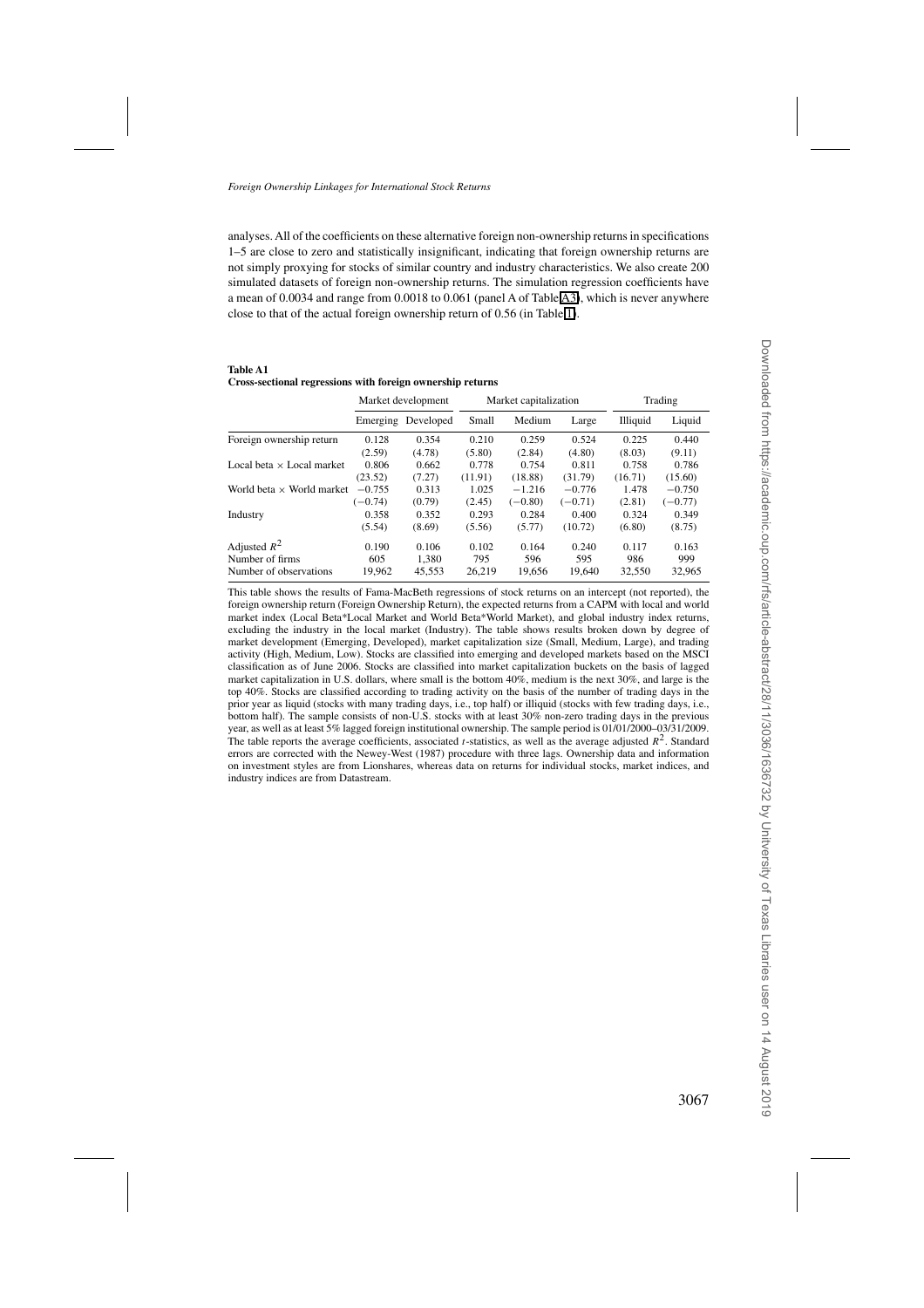#### **Table A2 Foreign non-ownership return and domestic ownership return**

|                                  | (1)     | (2)     | (3)       | (4)       | (5)       | (6)       |
|----------------------------------|---------|---------|-----------|-----------|-----------|-----------|
| Foreign ownership return         |         |         |           |           | 0.309     | 0.205     |
|                                  |         |         |           |           | (9.88)    | (5.55)    |
| Foreign non-ownership return     | 0.019   |         |           |           | $-0.064$  |           |
| (Avg Stock)                      | (0.51)  |         |           |           | $(-1.65)$ |           |
| Foreign non-ownership return     |         | 0.016   |           |           |           |           |
| (Avg Stock) (SIC2)               |         | (0.41)  |           |           |           |           |
| Foreign non-ownership return     |         |         | $-0.023$  |           |           |           |
| (Largest Stock)                  |         |         | $(-0.72)$ |           |           |           |
| Foreign non-ownership return     |         |         |           | $-0.010$  |           |           |
| (Largest Stock) (SIC2)           |         |         |           | $(-0.22)$ |           |           |
| Domestic ownership return        |         |         |           |           |           | 0.598     |
|                                  |         |         |           |           |           | (11.98)   |
| Local beta $\times$ Local market | 0.789   | 0.786   | 0.788     | 0.786     | 0.773     | 0.429     |
|                                  | (16.71) | (16.53) | (16.42)   | (16.56)   | (17.35)   | (6.98)    |
| World beta $\times$ World market | 0.225   | 0.195   | 0.198     | 0.145     | 0.240     | $-0.127$  |
|                                  | (0.55)  | (0.45)  | (0.45)    | (0.31)    | (0.62)    | $(-0.21)$ |
| Industry                         | 0.350   | 0.350   | 0.350     | 0.349     | 0.334     | 0.328     |
|                                  | (8.15)  | (8.12)  | (8.07)    | (8.16)    | (8.48)    | (9.39)    |
| Adjusted $R^2$                   | 0.133   | 0.132   | 0.132     | 0.132     | 0.138     | 0.157     |
| Number of observations           | 65,514  | 65,508  | 65,514    | 65,508    | 65,514    | 65,444    |
| Number of firms                  | 1,985   | 1,985   | 1,985     | 1,985     | 1,985     | 1,983     |

This table shows the results of Fama-MacBeth regressions of quarterly stock returns on the foreign ownership return and various control variables. Returns are regressed on an intercept (not reported), the foreign ownership return, one of four alternative versions of a Foreign Non-Ownership return, the domestic ownership return, expected returns from a CAPM with local and world market index, and global industry index returns, excluding the industry in the local market (Industry). For each stock, the Foreign Non-Ownership Return variable is constructed in a similar way as the foreign ownership return, except we use uniform ownership distance and we replace returns of the actual, ownership connected stocks with that of comparable stocks not held by any owner of the stock in question. We take two approaches in sampling comparable stocks. First, we take the average of stocks in the same country, industry, and size bucket. Second, because stocks that are less likely to be held by investors tend to be smaller, we sample the largest stock in the same country and industry that is not owned by any existing shareholder. When there are fewer than five stocks in the country, industry, and size bucket not owned by any existing shareholder, which happens in 44% of the cases, we pick stocks from the same country bucket. The four alternative versions of the Foreign Non-Ownership return are based on either using the average return of all stocks in the same country and industry (based on 48 Fama-French classifications) that are not held by any other institution owning the stock (Foreign Non-Ownership Return (Average Stock)), or by using the average return of all stocks in the same country and industry (based on two-digit SIC code classifications) that are not held by any other institution owning the stock (Foreign Non-Ownership Return (Average Stock) (two-digit SIC)), or by using the return of the largest stock in the same country and industry (based on 48 Fama-French classifications) that are not held by any other institution owning the stock (Foreign Non-Ownership Return (Largest Stock)), or by using the return of the largest stock in the same country and industry (based on two-digit SIC code classifications) that are not held by any other institution owning the stock (Foreign Non-Ownership Return (Largest Stock) (twodigit SIC)). The Domestic Ownership Return is constructed using only domestic stocks and uniform ownership distance. Local Beta and World Beta are first estimated from rolling regressions using weekly returns in the prior two years, where the return of each stock is regressed on the return on the value-weighted local market index, and on the returns of the MSCI world market index:  $R_{i,t} = \alpha_j + \beta_L R_{L,t} + \beta_W R_{MSCI,t} + \varepsilon_{j,t}$ . The sample period is 01/01/2000–03/31/2009. The sample consists of non-U.S. stocks with at least 30% non-zero trading days in the previous year, as well as at least 5% lagged foreign institutional ownership. The table reports the average coefficients, associated *t*-statistics, as well as the average adjusted  $R^2$ . Standard errors are corrected with the Newey-West (1987) procedure with three lags. Ownership data are from Lionshares, and return data for individual stocks, market indices, and industry indices are from Datastream.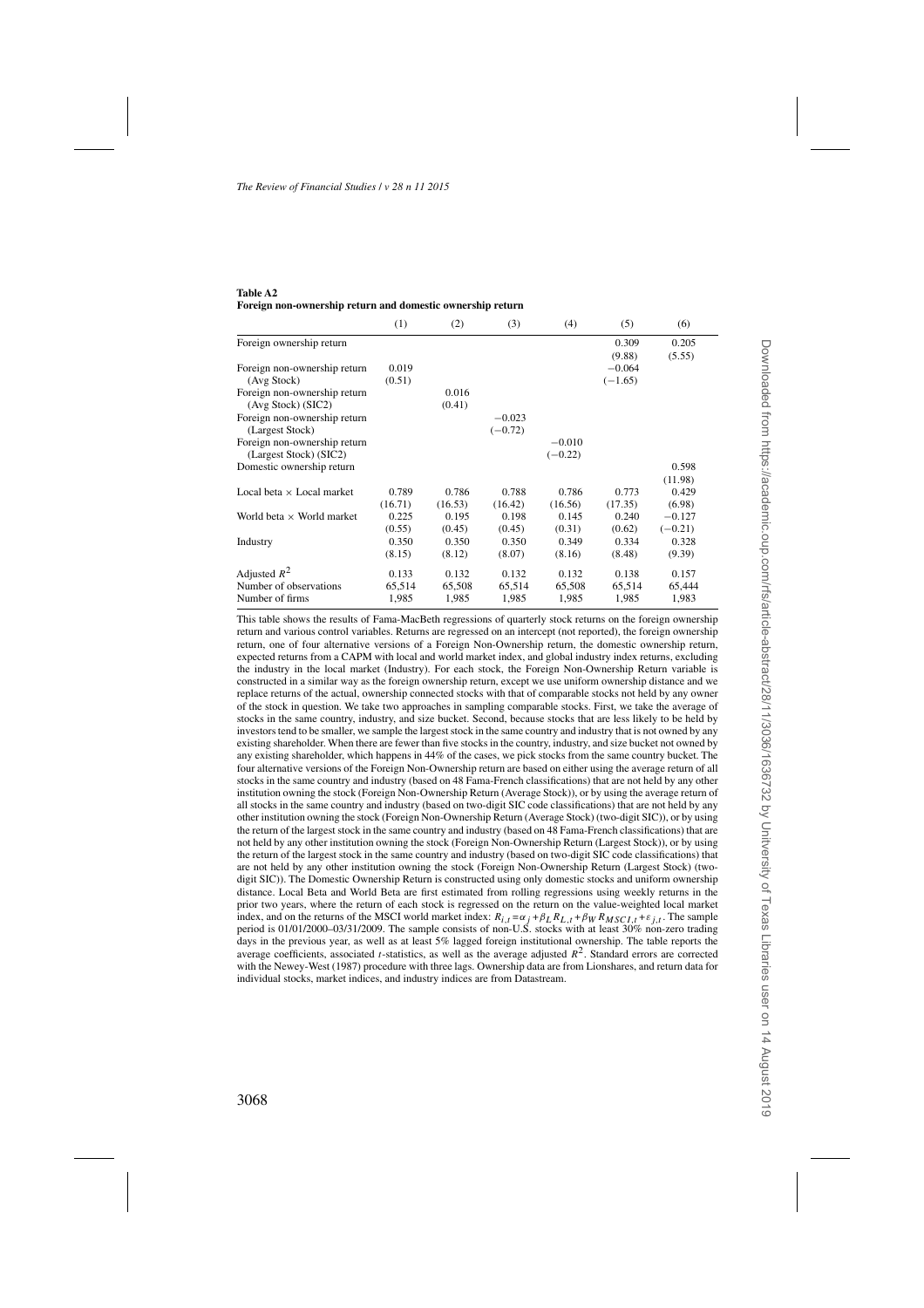## <span id="page-33-0"></span>**Table A3 Foreign ownership return and foreign non-ownership return with simulation**

Panel A: Simulation exercise 1

|                                | Mean coef.    | Min coef | Max coef.  | <b>Iterations</b> |
|--------------------------------|---------------|----------|------------|-------------------|
| Foreign non-ownership return   | 0.034         | 0.0018   | 0.061      | 200               |
| Panel B: Simulation exercise 2 |               |          |            |                   |
|                                | Coef.         |          | $p$ -value | <b>Iterations</b> |
| Foreign ownership return       | 0.850<br>0.00 |          |            | 1,000             |
| Foreign non-ownership return   | $-0.086$      | 0.40     |            | 1,000             |

This table shows results from the following simulation exercises. In simulation exercise 1 (panel A), for each stock held by a foreign investor, we randomly draw another stock from the same country, industry, and size bin that is not held by any of the stock's shareholders. We then create a foreign non-ownership return. This foreign non-ownership return is added to an artificial dataset that also includes the original foreign ownership return and other control variables. We create 200 such datasets based on alternative random draws of foreign nonownership returns.We then estimate the following univariate regression: *Ri* =*a*+*bRf oreign non*-*ownership,i* +*εi*. We generate regression coefficients for each of the datasets to obtain an empirical distribution of regression statistics. Size groups are defined using cutoff points among U.S. stocks. Firms without ownership linkage must have market capitalization greater than USD 100 million. In simulation exercise 2 (panel B), we conduct a bootstrap. For each stock, we have the Foreign Ownership Return (*R*<sub>foreign ownership,i</sub>) and the Foreign Non-Ownership Return ( $R_{foreign\ non-ownership,i}$ ) constructed from the value-weighted mean returns of the largest non-owned stock in the same industry and country as the linked stocks. Each quarter we run a cross-sectional regression of the stock return (*Ri*) on the Foreign Ownership Return and the Foreign Non-Ownership Return: (1)  $R_i = a + b$   $R_{foreign \ non-ownership, i + c$   $R_{foreign \ ourership, i + \varepsilon_i}$ . We keep the parameter estimates for a, b, and c, as well as the residuals. We take the time-series average of a, b, and c to get the Fama-MacBeth estimates and associated standard errors (corrected with Newey West (1987) with three lags). Under the null hypothesis, the foreign ownership return is not a driver of stock returns. Therefore, we set the coefficient c estimated in (1) to zero, that is,  $c = 0$ . Subsequently, we perform the following steps 1,000 times: for each firm in each quarter, we take a random draw (with replacement) from the residuals for that quarter. We impose the null hypothesis and create returns for each firm and quarter by multiplying the estimated coefficients (b and c, with c set to zero) with the Foreign Non-Ownership Return and the Foreign Ownership Return and adding the intercept, a, as well as the residual (from the prior step). Using these constructed return series instead of the actual returns, we estimate regression (1) for each quarter. We take the time-series average of a, b, and c to get the Fama-MacBeth estimates and associated standard errors (corrected with Newey West (1987) with three lags). From each of the 1,000 iterations, we obtain a time-series average of a, b, and c, as well as associated *t*-statistics/standard errors, which yield an empirical distribution. We calculate *p*-values as the proportion of *t*-statistics that are greater than the *t*-statistic from the original Fama-MacBeth regression.

#### **References**

Andrade, S. C., C. Chang, and M. S. Seasholes. 2008. Trading imbalances, predictable reversals, and cross-stock price pressure. *Journal of Financial Economics* 88:406–23.

Ang, A., J. Liu, and K. Schwartz. 2010. Using stocks or portfolios in tests of factor models. Working Paper, Columbia University.

Anton, M., and C. Polk. 2014. Connected stocks. *Journal of Finance* 69:1099–127.

Barberis, N., and A. Shleifer. 2003. Style investing. *Journal of Financial Economics* 68:161–99.

Barberis, N., A. Shleifer, and J. Wurgler. 2005. Comovement. *Journal of Financial Economics* 75:283–317.

Bekaert, G., C. R. Harvey, and R. Lumsdaine. 2002. Dating the integration of world equity markets. *Journal of Financial Economics* 65:203–47.

Bekaert, G., C. R. Harvey, and C. Lundblad. 2007. Liquidity and expected returns: Lessons from emerging markets. *Review of Financial Studies* 20:1783–831.

Bekaert, G., R. J. Hodrick, and X. Zhang. 2009. International stock return comovements. *Journal of Finance* 64:2591–626.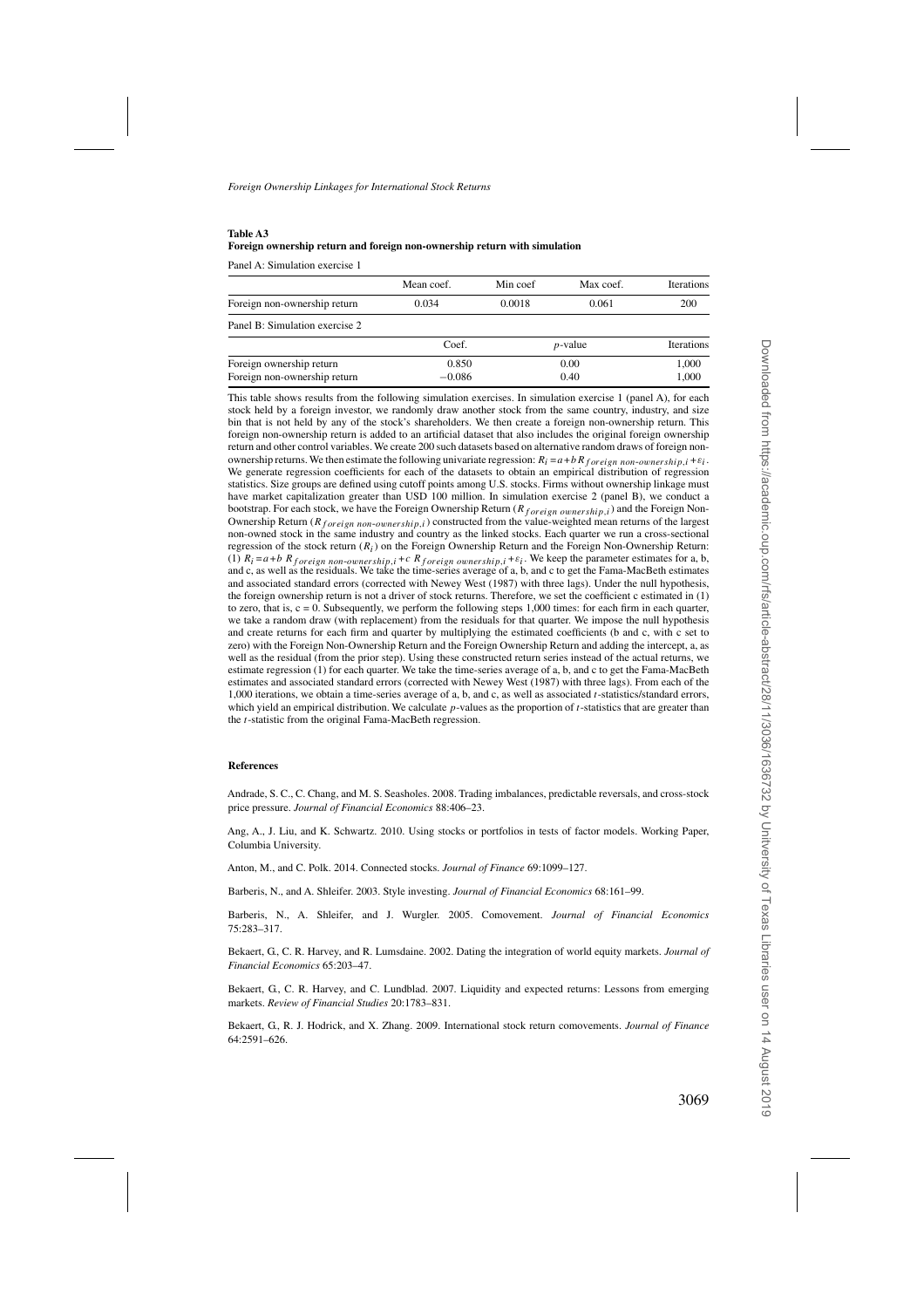<span id="page-34-0"></span>Bekaert, G., and X. Wang. 2010. Globalization and asset prices. Working Paper, Columbia Business School.

Bohn, H., and L. L. Tesar. 1996. U.S. equity investment in foreign markets: Portfolio rebalancing or return chasing? *American Economic Review* 86:77–81.

Boyer, B. 2011. Style-related comovement: Fundamentals or labels? *Journal of Finance* 66:307–32.

Calomiris, C., W. I. Love, and M. Peria. 2012. Stock returns' sensitivities to crisis shocks: Evidence from developed and emerging markets. *Journal of International Money and Finance* 31:743–65.

Carrieri, F., V. Errunza, and S. Sarkissian. 2004. Industry risk and market integration. *Management Science* 50:207–21.

Chan, K., V. Covrig, and L. Ng. 2005. What determines the domestic bias and foreign bias? Evidence from mutual fund equity allocations worldwide. *Journal of Finance* 60:1495–534.

Chan, K., A. Hameed, and S. T. Lau. 2003. What if trading location is different from business location? Evidence from the Jardine group. *Journal of Finance* 58:1221–46.

Claessens, S., and Y. Yafeh. 2012. Comovement of newly added stocks with national market indices: Evidence from around the world. *Review of Finance* 17:203–27.

Cohen, L., K. Diether, and C. Malloy. 2007. Supply and demand shifts in the shorting market. *Journal of Finance* 62:2061–96.

Coval, J., and E. Stafford. 2007.Asset fire sales (and purchases) in equity markets. *Journal of Financial Economics* 86:479–512.

Covrig, V. M., P. Fontaine, S. Jimenez-Garces, and M. S. Seasholes. 2010. Information and the dispersion of cross-border equity holdings. Working Paper, California State University at Northridge.

Cremers, M., and Petajisto. 2009. How active is your fund manager? A new measure that predicts performance. *Review of Financial Studies* 22:3329–65.

Daniel, K., D. Hirshleifer, and A. Subrahmanyam. 2001. Overconfidence, arbitrage, and equilibrium asset pricing. *Journal of Finance* 56:921–65.

Dumas, B., K. Lewis, and E. Osambela. 2011. Differences of opinion and international equity markets. Working Paper, Carnegie Mellon Tepper School of Business.

Errunza, V., and E. Losq. 1985. International asset pricing under mild segmentation: Theory and test. *Journal of Finance* 40:105–24.

Fama, E. F., and K. R. French. 2012. Size, value, and momentum in international stock returns. *Journal of Financial Economics* 105:457–72.

Fama, E. F., and J. MacBeth. 1973. Risk, return, and equilibrium: Empirical tests. *Journal of Political Economy* 81:607–36.

Ferreira, M., and P. Matos. 2008. The colors of investors' money: The role of institutional investors around the world. *Journal of Financial Economics* 88:499–533.

———. 2009. Do foreigners know better? A comparison of the performance of local and foreign mutual fund managers. Working Paper, Universidade Nova de Lisboa.

Faias, J., M. A. Ferreira, P. Matos, and P. Santa-Clara. 2012. Does institutional ownership matter for international stock return comovement? Working Paper, University of Virginia.

Foerster, S., and G. A. Karolyi. 1999. The effects of market segmentation and investor recognition on asset prices: Evidence from foreign stocks listing in the U.S. *Journal of Finance* 54:981–1014.

Frazzini, A., and O. Lamont. 2008. Dumb money: The fund flows and the cross-section of stock returns. *Journal of Financial Economics* 88:299–322.

Froot, K., and E. Dabora. 1999. How are stock prices affected by the location of trade? *Journal of Financial Economics* 53:189–216.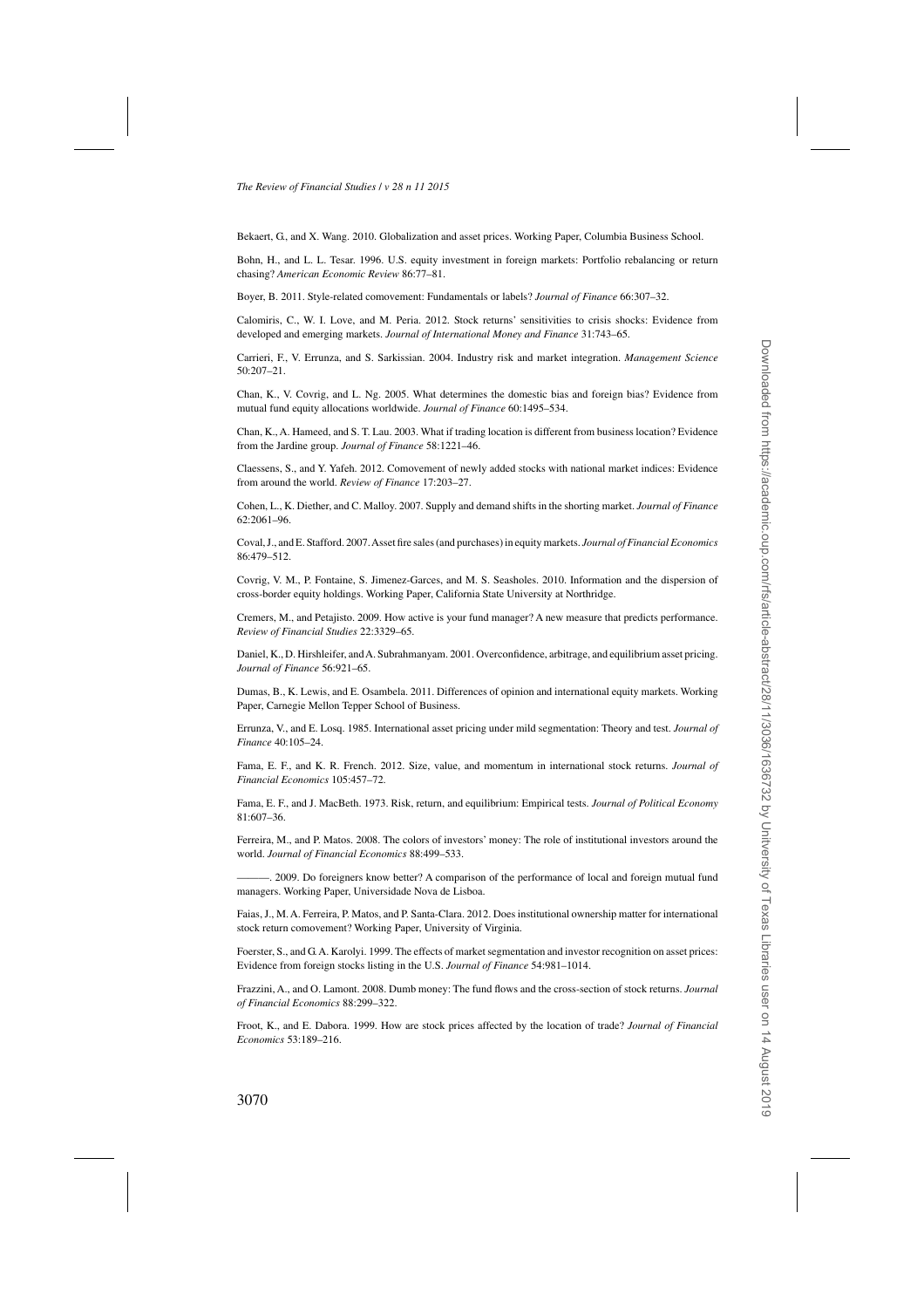<span id="page-35-0"></span>Froot, K., and T. Ramadorai. 2008. Institutional portfolio flows and international investments. *Review of Financial Studies* 21:937–72.

Froot, K., P. O'Connell, and M. Seasholes. 2001. The portfolio flows of international investors. *Journal of Financial Economics* 59:151–93.

Goldstein, I., andA. Pauzner. 2004. Contagion of self-fulfilling financial crises due to diversification of investment portfolios. *Journal of Economic Theory* 119:151–83.

Green, C., and B. Hwang. 2009. Price-based return comovement. *Journal of Financial Economics* 93:37–50.

Grinblatt, M., and B. Han. 2005. Prospect theory, mental accounting, and momentum. *Journal of Financial Economics* 78:311–39.

Greenwood, R. 2005. Short and long-term demand curves for stocks: Theory and evidence on the dynamics of arbitrage. *Journal of Financial Economics* 75:607–49.

———. 2008. Excess comovement of stock returns: Evidence from cross-sectional variation in Nikkei 225 weights. *Review of Financial Studies* 21:1153–86.

Greenwood, R., and S. Nagel. 2009. Inexperienced investors and bubbles. *Journal of Financial Economics* 93:239–58.

Greenwood, R., and D. Thesmar. 2011. Stock price fragility. *Journal of Financial Economics* 102:471–90.

Griffin, J. 2002. Are the Fama and French factors global or country specific? *Review of Financial Studies* 15:783–803.

Griffin, J., and A. Karolyi. 1998. Another look at the role of the industrial structure of markets for international diversification strategies. *Journal of Financial Economics* 50:351–73.

Griffin, J., F. Nardari, and R. Stulz. 2004. Daily cross-border equity flows: Pushed or pulled? *Review of Economics and Statistics* 86:642–57.

Hau, H., 2011. Global versus local asset pricing: A new test of market integration. *Review of Financial Studies* 24:3891–940.

Hau, H., and H. Rey. 2004. Can portfolio rebalancing explain the dynamics of equity returns, equity flows, and exchange rates? *American Economic Review* 96:126–33.

———. 2011. Global portfolio rebalancing under the microscope. Working Paper, London Business School.

Hau, H., and S. Lai. 2013. The role of equity funds in the financial crisis propagation. Working Paper, University of Geneva.

Hau, H., M. Massa, and J. Peress. 2010. Do demand curves for currencies slope down? Evidence from the MSCI Global Index change. *Review of Financial Studies* 23:1681–717.

Heston, S., and G. Rouwenhorst. 1994. Does industrial structure explain the benefits of international diversification? *Journal of Financial Economics* 36:3–27.

Hirshleifer, D. 2014. Behavioral finance. *Annual Review of Financial Economics*, forthcoming.

Hirshleifer, D., and D. Jiang. 2010. A financing-based misvaluation factor and the cross-section of expected returns. *Review of Financial Studies* 23:3401–36.

Hombert, J., and D. Thesmar, 2014. Overcoming limits of arbitrage: Theory and evidence. *Journal of Financial Economics* 111:26–44.

Jotikasthira, P., C. T. Lundblad, and T. Ramadorai. 2012. Asset fire sales and purchases and the international transmission of financial shocks. *Journal of Finance* 67:2015–50.

Karolyi, G. A., and R. M. Stulz. 2003. Are financial assets priced locally or globally? *Handbook of the Economics of Finance* 1:975–1020.